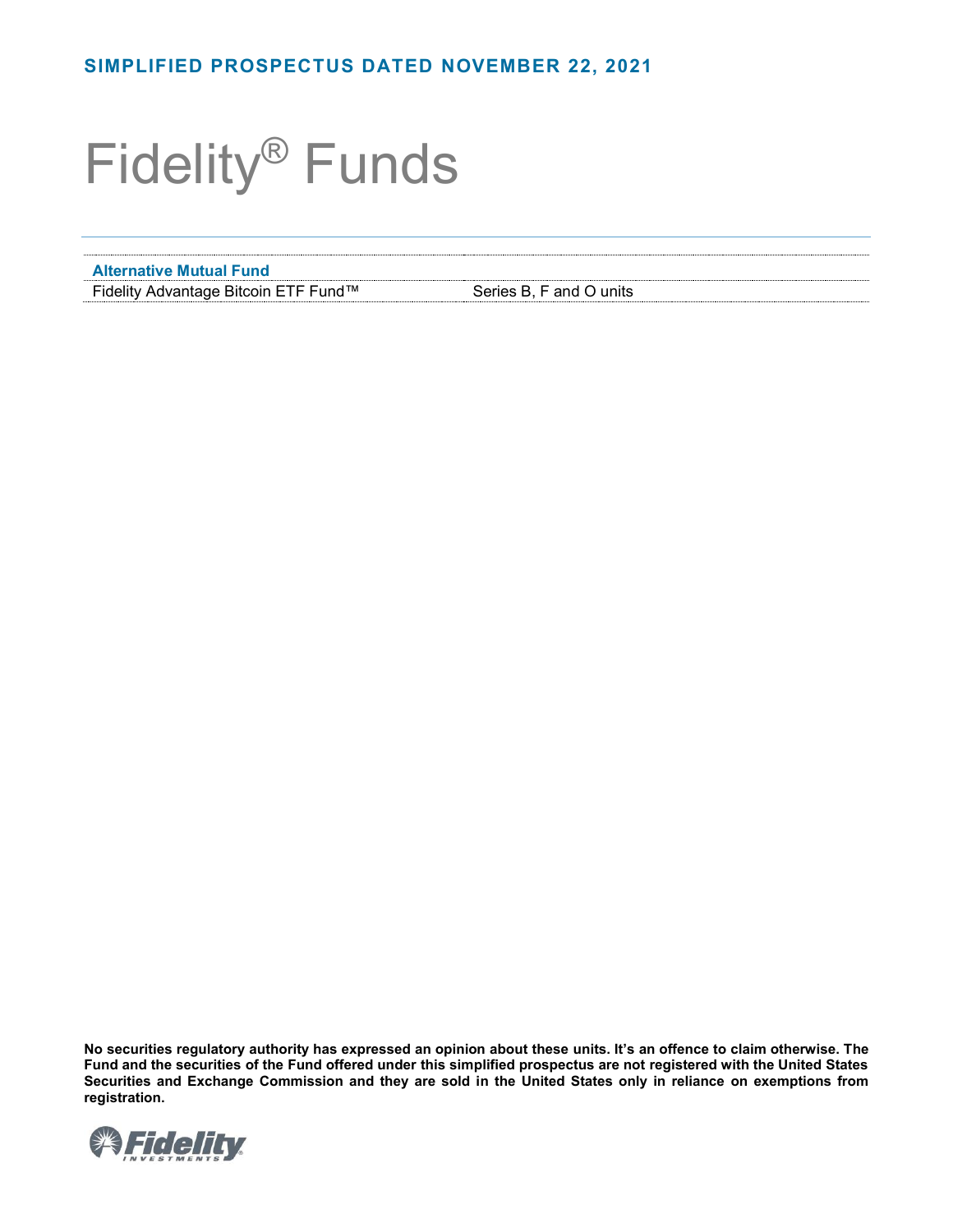## What's inside

| What is a mutual fund and what are the risks of   |  |
|---------------------------------------------------|--|
|                                                   |  |
|                                                   |  |
|                                                   |  |
|                                                   |  |
| Dealer compensation from management fees 24       |  |
| Income tax considerations for investors 24        |  |
|                                                   |  |
| Specific information about the Fidelity Advantage |  |
| Fidelity Advantage Bitcoin ETF Fund™33            |  |
|                                                   |  |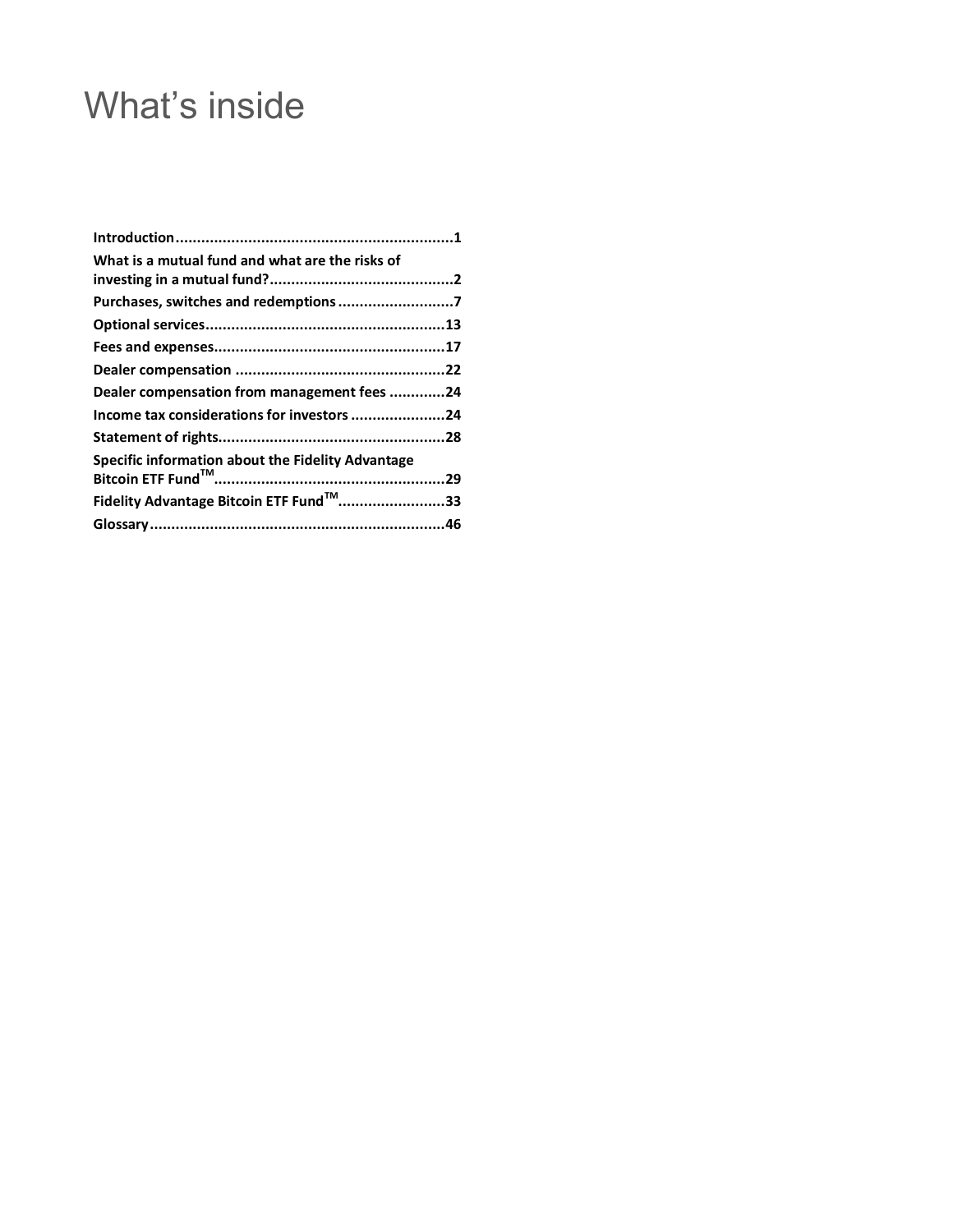## <span id="page-2-0"></span>Introduction

This document is a simplified prospectus. In this document, we, us, our and Fidelity refer to Fidelity Investments Canada ULC. The fund offered under this simplified prospectus is referred to as the Fund.

The Fund, together with other funds managed and offered by Fidelity under separate simplified prospectuses, are referred to as the Fidelity Funds.

In this document, we refer to *financial advisors* and *dealers*. The *financial advisor* is the individual with whom you consult for investment advice and the *dealer* is the company or partnership that employs your *financial advisor*.

This simplified prospectus contains selected important information to help you make an informed investment decision about the Fund and to understand your rights as an investor. Sometimes we use industry or defined terms to describe something in this document. We provide a brief description of some of those terms in the glossary at the end of this document. Terms that are contained in the glossary are in italics in this document.

This simplified prospectus contains information about the Fund and the risks of investing in mutual funds generally, as well as the names of the firms responsible for the management of the Fund.

Additional information about the Fund is available in its annual information form, its most recently filed fund facts, its most recently filed annual financial statements and any interim financial statements filed after those annual financial statements, and its most recently filed annual management report of fund performance and any interim management report of fund performance filed after that annual management report of fund performance. These documents are incorporated by reference into this simplified prospectus. That means they legally form part of this simplified prospectus just as if they were included in it.

You can get a copy of the Fund's annual information form, fund facts, financial statements and management reports of fund performance at no cost by calling us at 1-800-263-4077, by sending us an e-mail at *[cs.english@fidelity.ca](mailto:cs.english@fidelity.ca)* (for assistance in English) or *[sc.francais@fidelity.ca](mailto:sc.francais@fidelity.ca)* (for assistance in French) or by asking your *financial advisor*. You can also find this simplified prospectus, the fund facts, the financial statements and the management reports of fund performance on our website at *[www.fidelity.ca](https://www.fidelity.ca)*.

These documents and other information about the Fund are also available at *[www.sedar.com](https://www.sedar.com/homepage_en.htm)*.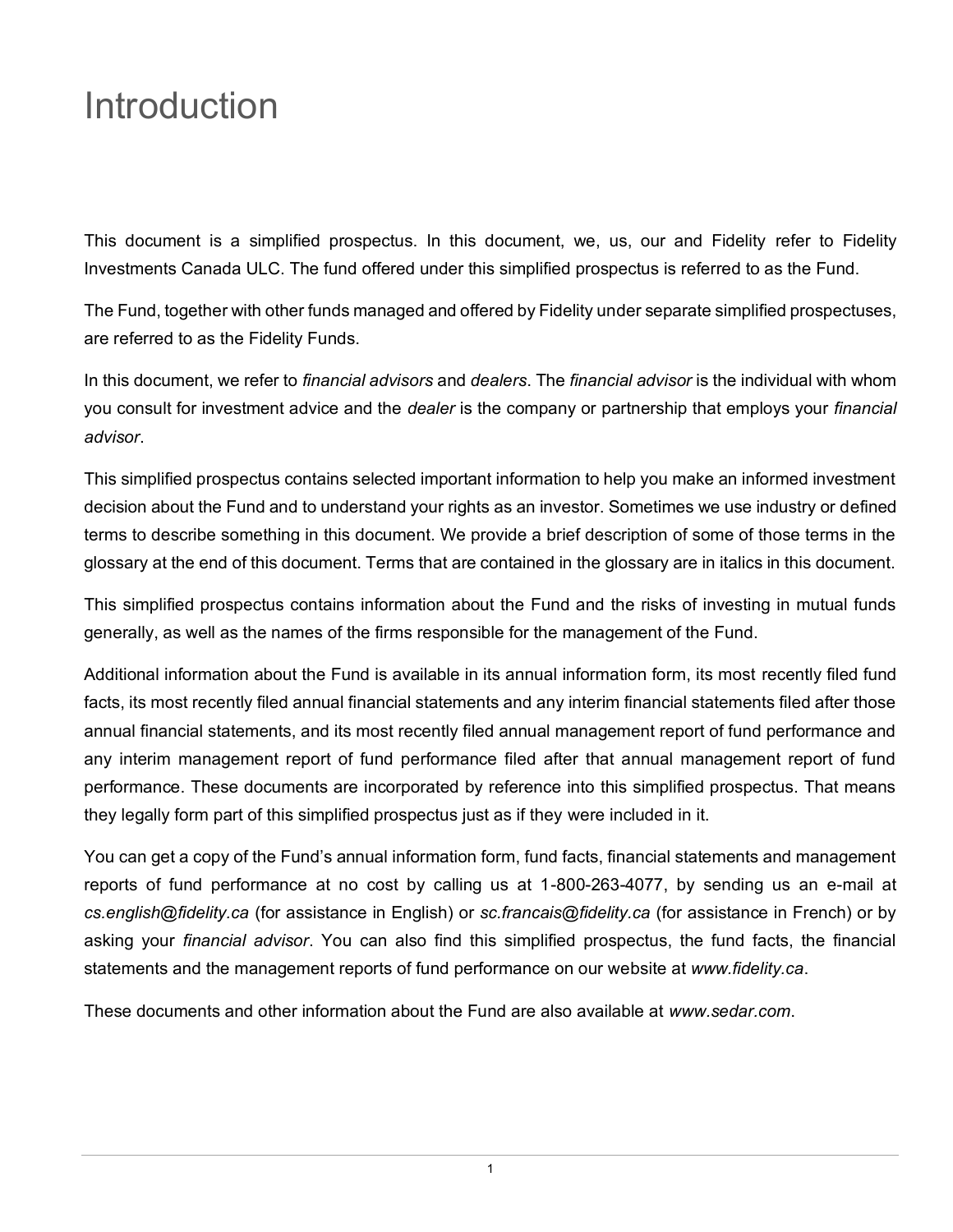## <span id="page-3-0"></span>What is a mutual fund and what are the risks of investing in a mutual fund?

Millions of Canadians are working towards their financial goals by investing their money in mutual funds. Whether it's saving for retirement or putting aside cash for a down payment on a home, mutual funds have become an investment of choice for many people.

But what exactly are mutual funds, how do they work and what are the risks? This section has the answers.

## What is a mutual fund?

Simply put, a mutual fund is a pool of investments made on behalf of a large group of people. Here's how it works: when you buy a mutual fund, you're actually putting your money together with that of many other people who like the same sorts of investments that you do. A professional investment expert – called a portfolio manager – takes that pool of cash and invests it for the whole group. If the investments make a profit, you share that profit with everyone else in the group. If the investments lose money, everyone shares in the loss.

## **Sold in units**

When you invest in a mutual fund, you're buying a piece of the mutual fund, which piece is called a unit in the case of a mutual fund organized as a trust and a share in the case of a mutual fund offered as a class of shares of a mutual fund corporation. The attributes of shares and units are generally the same. We only refer to units in this simplified prospectus. Mutual fund companies keep track of the size of your piece of a mutual fund by recording how many units you own. The more money you put into a mutual fund, the more units you get.

Some mutual funds offer units in more than one series. It's possible that each series may have different management fees or expenses.

## **How do you make money?**

You make money on mutual funds if you buy your units at one price and sell – or redeem – them later at a higher price. Of course, you lose money if you redeem your units for less than you paid. You can also make money when the mutual fund pays you your share of the income and capital gains it has earned on its investments. This is called a distribution.

## **What do mutual funds invest in?**

Mutual funds invest in many of the same things as individual investors – everything from treasury bills to shares on foreign stock markets to bitcoin. The kind of securities a mutual fund invests in depends on the mutual fund's goal or investment objectives. For example, there are mutual funds for people who want to gain exposure to short-term *fixed income securities* as well as mutual funds for those who want to gain exposure to Canadian, U.S. or international equity securities. More recently, there are also mutual funds for people who want to gain exposure to bitcoin.

The price of a unit changes every day, depending on how well the investments of the mutual fund perform. When the investments rise in value, the price of a unit goes up. When the investments drop in value, the price of a unit goes down.

Securities that trade on a public exchange are generally valued at their last sale or closing price as reported on that valuation day. If there is no reported sale and no reported closing price, we value the securities at their closing bid price on that valuation day. However, if the price is not a true reflection of the value of the security, we use another method to determine the value. This practice is called *fair value pricing*. It may happen for many reasons, including where the value is affected by events that occur after a market where the security is principally traded has closed or where there has been minimal or infrequent trading in a security.

While there are thousands of different investments available, they generally fit into two basic types: debt and equity. A third category includes alternative investments, such as bitcoin. Some mutual funds invest in units of other funds, called *underlying funds*. *Underlying funds*, in turn, may invest in debt securities, equity securities, bitcoin or, in some cases, securities of other funds.

## *Debt securities*

Debt securities, or *fixed income securities*, are obligations of an issuer to repay a sum of money, usually with interest. Common examples include those issued by a company or a government. Debt securities are also an important way for companies and governments to raise money. These entities frequently sell debt securities, called bonds, and use the cash for major projects, or just to meet their daily expenses.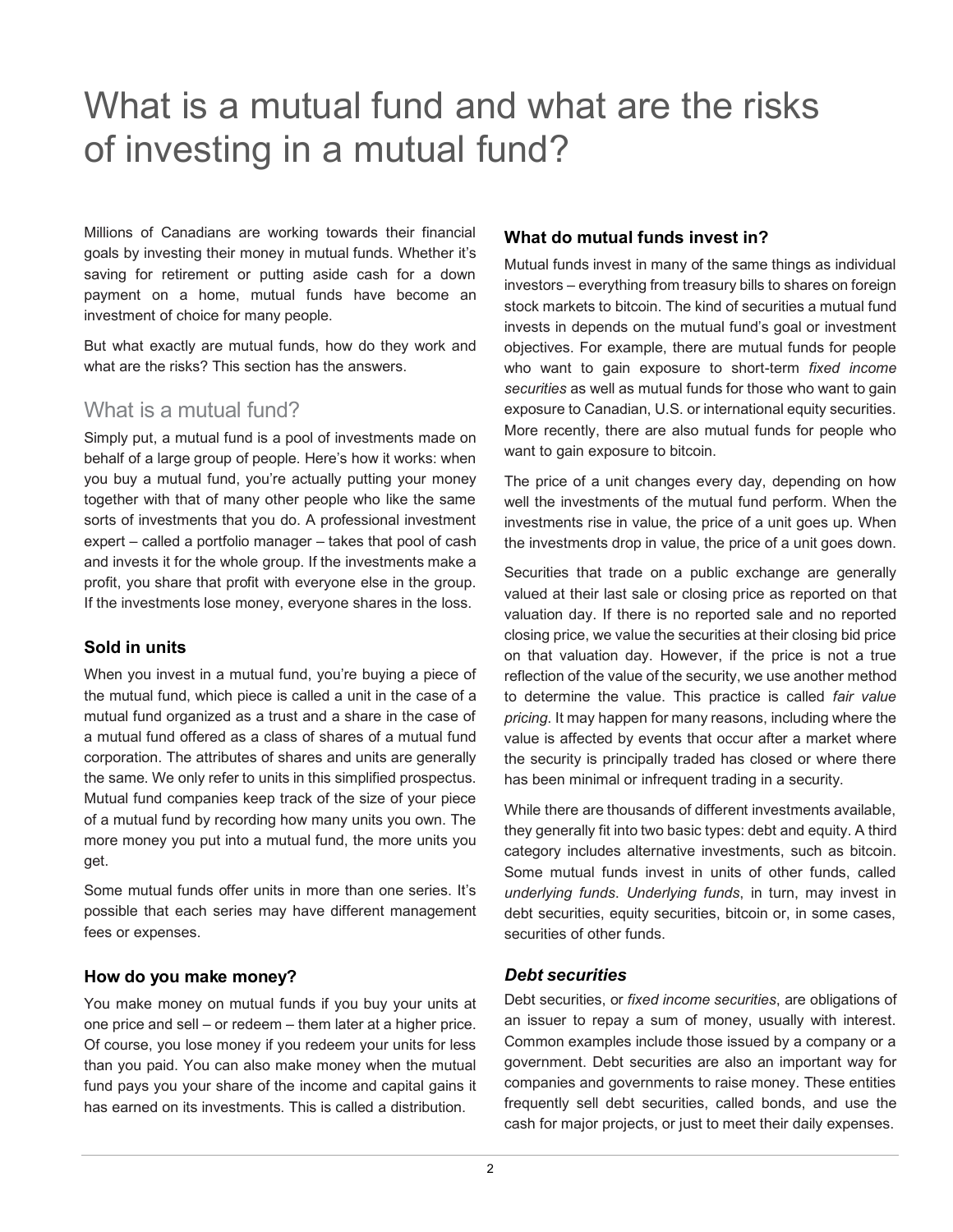The government or company usually agrees to pay back the amount of the debt security within a set amount of time. If that period of time is about a year or less, the investment is often called a *money market instrument*. Examples are shortterm bonds and government treasury bills. If the length of time for repayment is more than about a year, the investment is often referred to as a fixed income investment. Examples are corporate and government bonds and mortgages.

## *Equity securities*

Equity securities are investments that give the holder part ownership in a company. When a mutual fund buys equity securities, it is buying a piece of a business. The most familiar example is common shares that trade on the stock market.

Equity securities can earn money in two ways. The value of the shares can rise (or fall) as people buy and sell them on stock exchanges. If a company appears to be doing well in its business, more people may want to buy a piece of it, and the share price is likely to go up. On the other hand, if a company's business doesn't seem to be doing well, investors may decide to sell their piece of the company, and the share price is likely to go down. Some kinds of equity securities also pay you a portion of any profit the company may earn. These payments are called *dividends*.

## *Bitcoin*

Bitcoin is a digital asset that is not issued by any government, bank or central organization and that is based on a decentralized public transaction ledger, or "network". The movement of bitcoin is facilitated by a digital, transparent and immutable ledger that allows for the rapid transfer of value across the internet without the need for centralized intermediaries. The network software source code includes the protocol that governs the creation of bitcoin and the cryptographic operations that verify and secure bitcoin transactions.

The blockchain is an official record of every bitcoin transaction (including the creation or "mining" of new bitcoin) and every bitcoin address associated with a quantity of bitcoin. The network, and the software applications that are based on it, can interpret the blockchain to determine the exact bitcoin balance, if any, of any public bitcoin address listed in the blockchain. A bitcoin private key controls the transfer or "spending" of bitcoin from its associated public bitcoin address. A bitcoin "wallet" is a collection of public bitcoin addresses and their associated private key(s). It is designed so that only the owner of bitcoin can send that bitcoin and only the intended recipient of bitcoin can unlock what the sender sent and the transactional validation, and that bitcoin ownership can be verified by any third party anywhere in the world.

## **What advantages do mutual funds have?**

You could make many of the same investments that portfolio managers of mutual funds make. So why buy mutual funds? There are several advantages.

## *Professional management*

For one thing, professional portfolio managers make all the decisions about exactly which securities to invest in and when to buy or sell them. It's their full-time job, so you don't have to spend the time making these investment decisions on your own. Portfolio managers may also prepare or have access to proprietary information and research that isn't as accessible to individual investors.

## *Diversification*

A second advantage is something called *diversification*. *Diversification* means owning several different investments at once. Here's why it's important. The value of your investments goes up and down over time; that's the nature of investing. But not all investments are likely to go up or down at the same time, or to the same extent, which can help to lessen the *volatility* of the mutual fund over the long-term.

Since most mutual funds typically hold many investments, they offer a simple way to diversify your portfolio. In addition to diversifying through the number of investments, mutual funds often have access to investments individual investors generally cannot buy. A wider range of types of investments may increase *diversification.*

The Fund offered under this simplified prospectus is not diversified.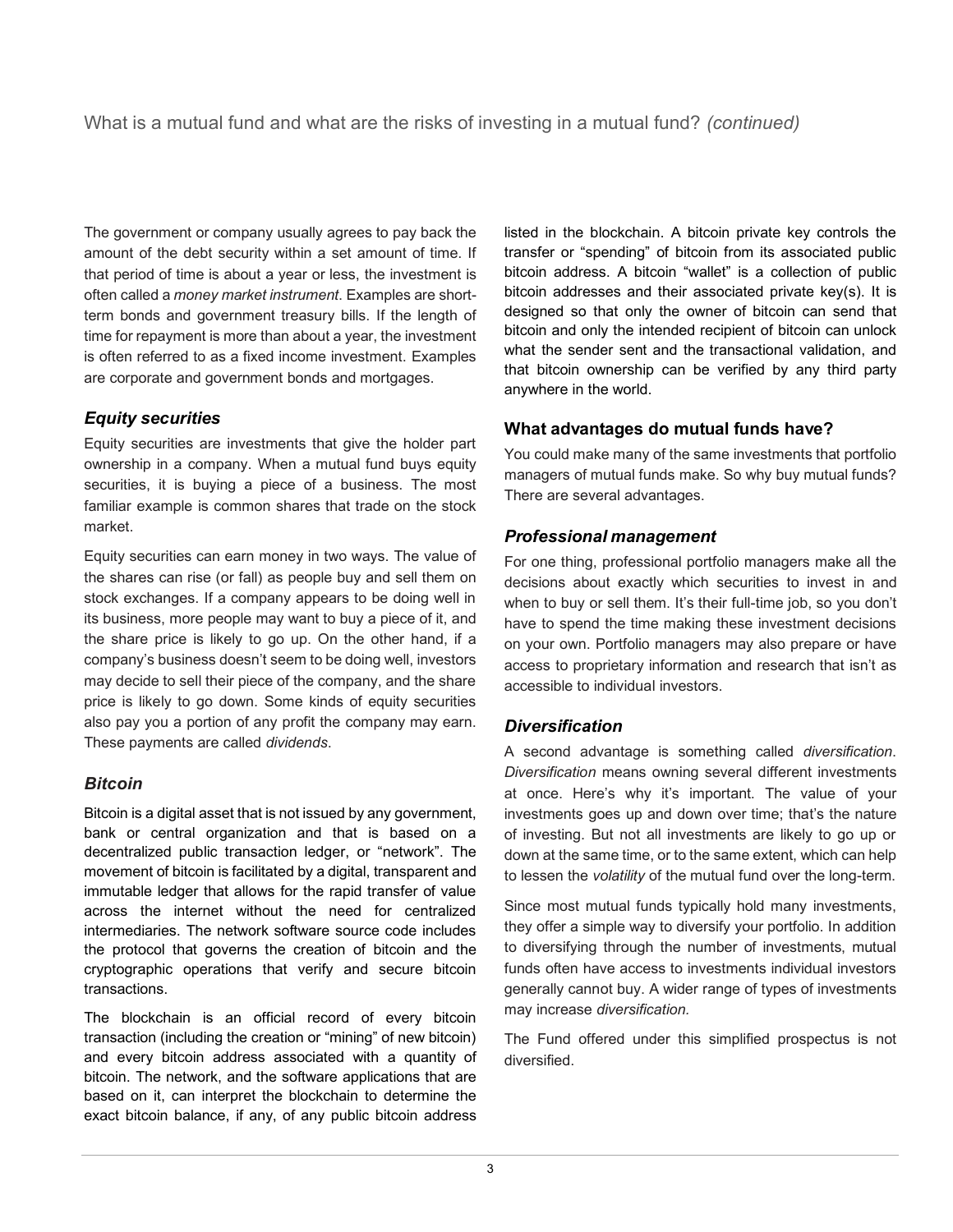What is a mutual fund and what are the risks of investing in a mutual fund? *(continued)*

## *Easy access to your money*

Unlike some other kinds of investments, mutual funds are *liquid*. This means that you can redeem your units at almost any time and get your money when you need it (even though you may get less than you invested).

## *Record keeping*

And finally, mutual funds make your investments easier to keep track of. Mutual fund companies help you with the details by sending you regular financial statements, fund performance reports, and tax slips.

## Are there any costs?

There are a number of expenses involved in buying and owning a mutual fund. First, there are typical costs paid directly by investors when they buy units of a mutual fund. There may be certain instances where investors pay costs when they redeem units of a mutual fund. See the *Short term trading* section as an example. Then there are expenses paid by the mutual fund itself. For example, there are management fees, brokerage commissions, and operating expenses. Even though the mutual fund, and not the investor, pays these costs, they reduce an investor's return. See the *Fees and expenses* section for details about the costs of the Funds.

## **What investors pay**

Financial advisors who sell mutual funds may earn commissions, also known as sales charges or loads, as compensation for the advice and service that they provide. You may pay a percentage of the purchase price when you buy your mutual fund units. At Fidelity, we call this an *initial sales charge*.

## **What the mutual fund pays**

Fund managers make their money by charging a management fee. Usually, it's a percentage of the net assets of the mutual fund. Managers collect this fee directly from the mutual fund itself, not from individual investors, except for Series O, where a negotiated management fee is charged directly to investors. The managers use the management fee to pay expenses, like employee salaries, research costs,

trailing commissions, and promotional expenses. See the *Fees and expenses* section for details.

There are also a number of other expenses involved in running a mutual fund. For example, a mutual fund needs to value all of its investments every valuation day and determine the appropriate price to process the day's orders to buy and redeem units of the mutual fund. There are also transfer agency fees, brokerage commissions, legal fees, regulatory filing fees, auditing fees, custody fees, taxes, and other operating expenses that must be taken into account in arriving at the value of the units. Again, these costs are sometimes collected directly from the mutual fund. Alternatively, some managers, including Fidelity, may pay for some of these expenses in exchange for a fixed rate *Administration Fee* that they collect from the mutual fund.

When you divide the management fee and certain operating expenses by the mutual fund's average net asset value for the year, you get the mutual fund's *management expense ratio*. If a mutual fund has more than one series of units, each series has its own *management expense ratio*. There are strict regulations to determine which expenses to include in the calculation.

## How do I know if mutual funds are right for me?

One of the real strengths of mutual funds is that they offer many choices that can be matched to your goals. They range from the extremely conservative to the high risk. Your *financial advisor* can help you make the important decisions about which mutual funds suit you best. **The Fund offered under this simplified prospectus is high risk.**

## **What's your** *risk tolerance***?**

Can you lose money? Yes.

Even before you talk to a *financial advisor*, you can start planning your mutual fund portfolio by deciding how much risk you're willing to take. This is also known as your *risk tolerance*. Your *risk tolerance* depends on many factors, such as your age, investment time horizon, and your goals. Understanding the risks involved can help. We explain more about the risks of investing in this section and in the Fund profile under the heading *What are the risks of investing*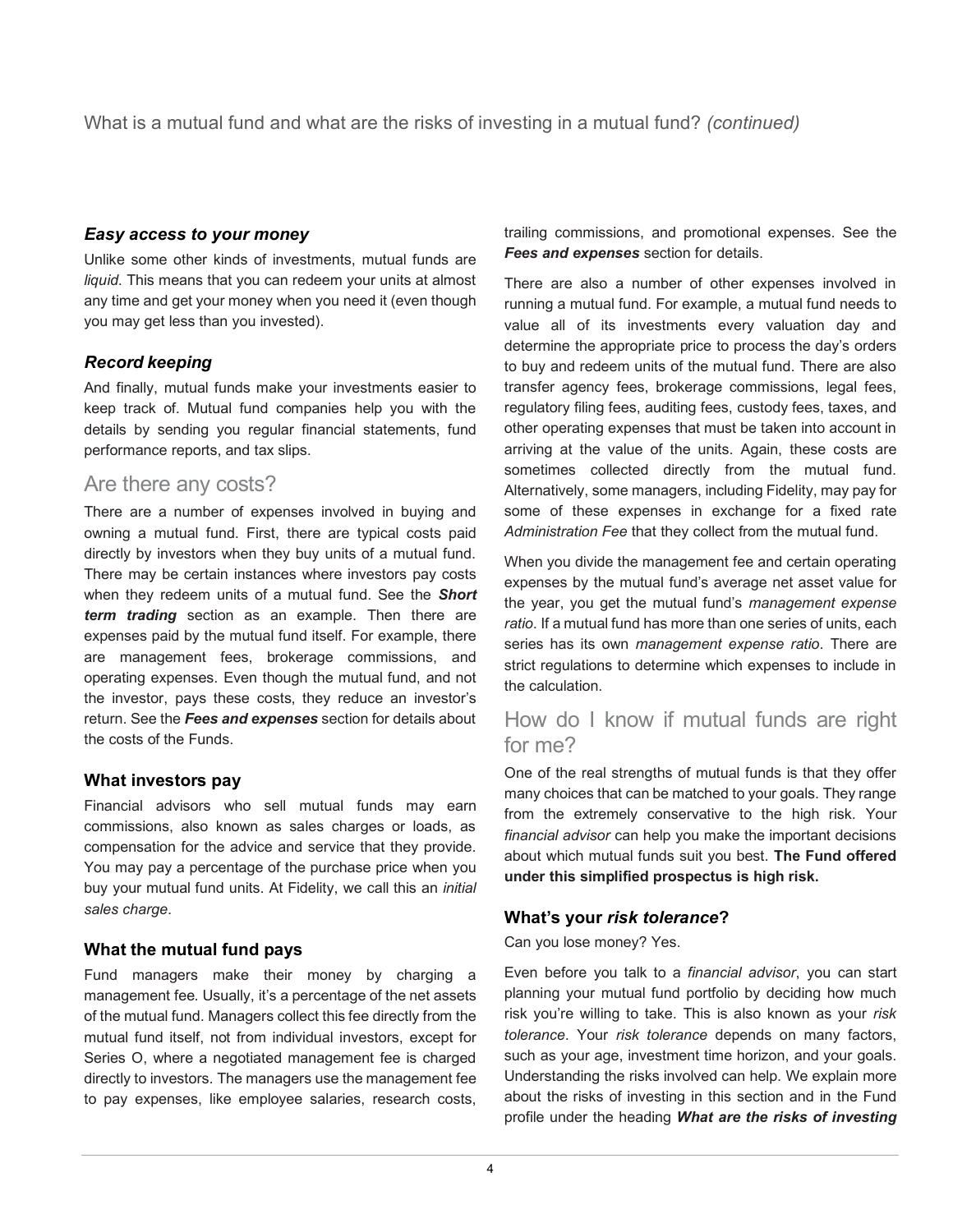## What is a mutual fund and what are the risks of investing in a mutual fund? *(continued)*

*in the fund?* Your *financial advisor* can help you assess the risks.

Another factor is your goals. If you want to keep your money safe and earn a little interest at the same time, a less risky money market mutual fund may do the job nicely. But if you're trying to build some real savings for a big goal, such as retirement, a money market fund probably won't earn enough to do it. You need to consider increasing your risk to better your chances of earning more money.

#### **Time on your side**

How much time do you have? That's another key consideration. Say you're saving for a retirement that's still 30 years off. In that case, you may be able to afford to take some risk. If you have 30 years, the ups and downs of the stock market, for example, aren't as much of a concern. Sure, some of your riskier investments could drop in the short-term, but over the longer term, past experience suggests that a broadly diversified portfolio of equity investments tends to rise more often than it falls. Of course, how well a mutual fund performed in the past doesn't tell you how it will perform in the future.

On the other hand, if you've only got a few years left until you expect you'll need your money, you should consider reducing your risk. In this case, there isn't enough time left for your investments to recover should they drop in value.

## **A good variety works best**

Finally, you should consider having a mix of mutual funds, some conservative, others less so. That's part of *diversification*. No single mutual fund is in itself a balanced investment plan. The appropriate mix depends on your *risk tolerance*, your goals, and how long you have to reach those goals.

## What are the risks of investing in a mutual fund?

Everybody wants to earn money when they invest. But you may lose money too. This is known as risk.

Unlike bank accounts or guaranteed investment certificates, mutual fund units aren't covered by the Canada Deposit Insurance Corporation or any other government deposit insurer. It's important to remember that like all mutual funds, there's no guarantee that when you redeem your units of the Funds, you'll get back the full amount of money you originally invested. On rare occasions, a mutual fund may not allow you to redeem your units. See *Suspending your right to redeem units* under the heading *Purchases, switches and redemptions* for more information.

Mutual funds own different kinds of investments, depending on their investment objectives. The value of these investments changes from day to day because of changes in interest rates, economic conditions, and market or company news, for example. That means the value of a mutual fund's units can go up and down, and you may get more or less than you invested when you sell your units.

Generally speaking, the greater the risk of an investment, the greater its potential for return; the lower the risk, the smaller the potential for return. Higher-risk investments, such as stocks, *high yield securities* and bitcoin, are likely to have changes in their prices from day to day. And some may have bigger changes than others. These swings in prices are called *volatility*. Investments with higher risk and higher *volatility* may suffer substantial losses over the short-term. But historically, higher-risk investments have generally offered a greater potential return over the long-term. This is one reason why it's important to diversify your portfolio, and make sure that the types of mutual funds you choose suit the length of time you expect to invest. The key is to recognize the risk involved in a particular investment, and then decide if it's a risk you want to take. Your *financial advisor* can help you understand risk and build a portfolio that's right for you.

The Fund is considered to be an "alternative mutual fund" according to NI 81-102. An alternative mutual fund is permitted to use strategies generally prohibited by conventional mutual funds, such as the ability to: invest more than 10% of the fund's net asset value in securities of a single issuer; invest up to 100% or more of the fund's net asset value in physical commodities either directly or through the use of derivatives; borrow cash for investment purposes up to 50% of the fund's net asset value; and sell securities short in excess of 50% of the fund's net asset value. An alternative mutual fund's aggregate exposure to short selling, cash borrowing and derivatives transactions cannot exceed 300% of the fund's net asset value. The Fund is considered to be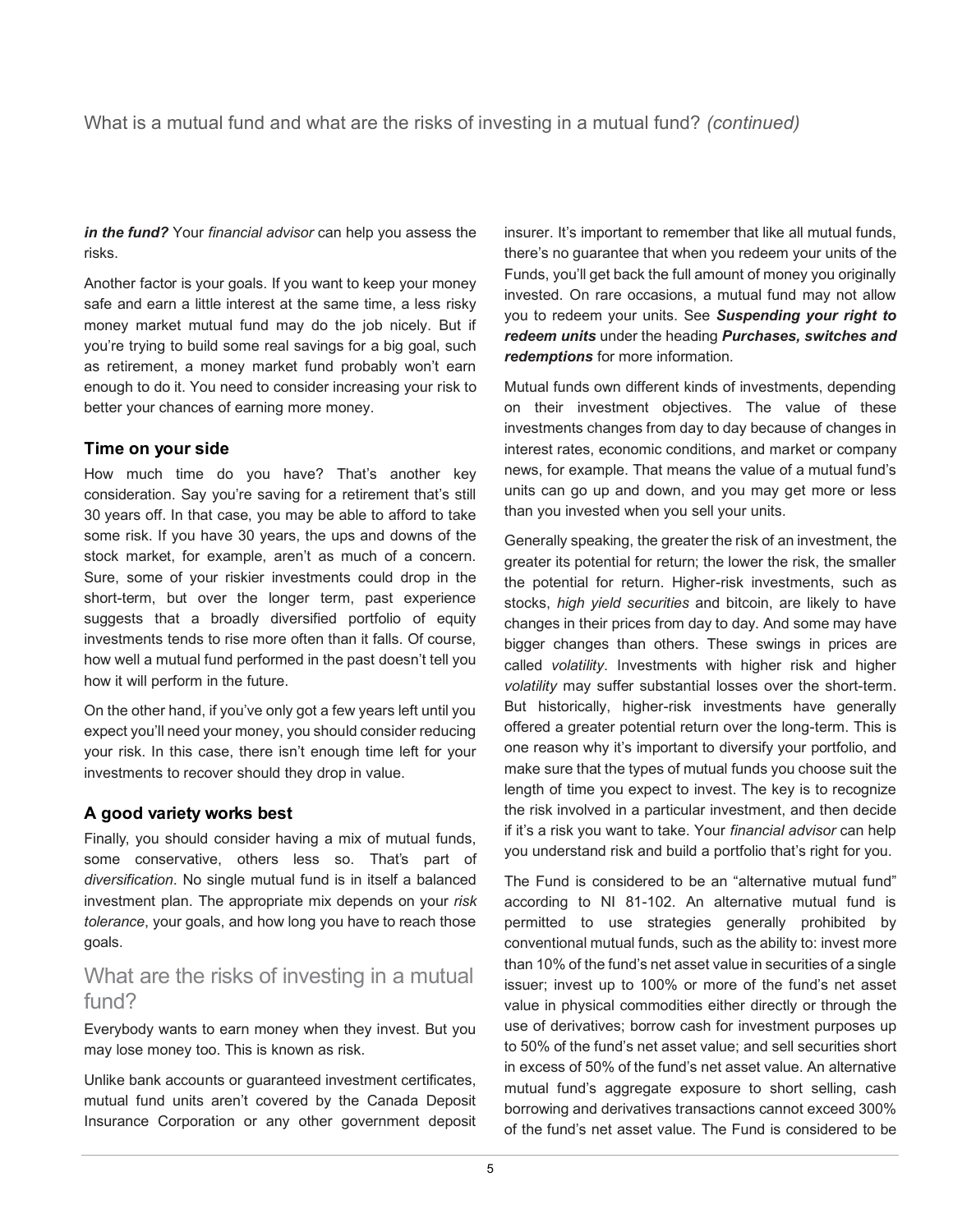## What is a mutual fund and what are the risks of investing in a mutual fund? *(continued)*

an alternative mutual fund because it invests substantially all of its assets in an *underlying fund* that only invests in bitcoin or, in limited circumstances, in derivatives that gain exposure to bitcoin. The Fund does not invest in bitcoin directly. The Fund will not make any investment that results in leverage in its portfolio.

For more information about each of the risks associated with the types of strategies in which the Fund, as an alternative mutual fund engages in, see *Specific information about the Fidelity Advantage Bitcoin ETF Fund™*.

## **How mutual funds can reduce risk**

While there's no doubt that mutual funds come with risks, they can be less risky as a whole than comparable individual investments. Mutual funds are managed by professional portfolio managers. They spend hours studying reports about the companies they're investing in, analyzing statistics, and examining the mix of investments in the mutual fund. It's work that the average investor doesn't have time for, or the necessary expertise, and it can increase the chance that the mutual fund achieves its goal.

Equally important is the fact that many mutual funds offer *diversification*. Even mutual funds that specialize in one type of industry or one country usually make a variety of investments within their particular sector.

#### **The Fund offered under this simplified prospectus is not diversified.**

## **How you can reduce risk**

Mutual funds aren't meant to be a way of making a quick profit. They're long-term investments. If you buy a mutual fund, you should generally buy it with a view to holding it over a number of years. Don't try to second-guess the market and figure out the "best time" to get in or out. Generally speaking, a carefully chosen group of mutual funds bought and held over the long-term gives you the best chance of meeting your financial goals.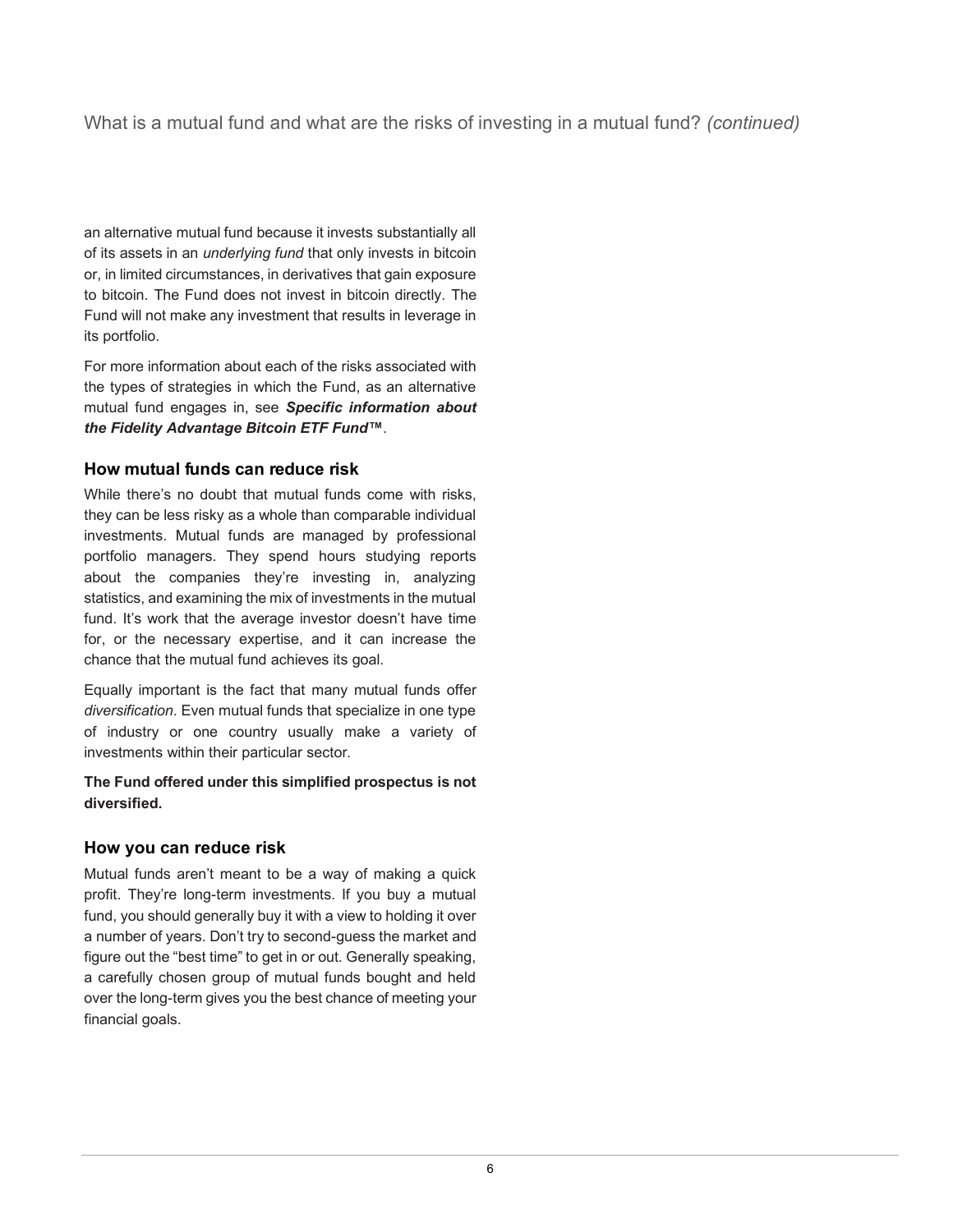## <span id="page-8-0"></span>Purchases, switches and redemptions

You've considered your investment objectives and *risk tolerance*. The next step is making your investment. The following pages tell you how to invest in the Fund, how much it costs and other important details.

## Opening an account

Before you make your first investment in the Fund, you need to open an account. There are several different kinds of Fidelity accounts, which we tell you about below.

You can open an account by contacting your *financial advisor* and completing an application. You can also invest in the Fund through accounts or plans offered by other financial institutions. Ask your *financial advisor* for details.

## How to buy, redeem or switch units of a series of the Fund

The Fund is available in Series B, F and O units. The differences between these series are described in the section *Specific information about the Fidelity Advantage Bitcoin ETF Fund™*.

Series B units of the Fund are available to all investors.

Series F units are only available to investors whose *dealers* have entered into appropriate eligibility agreements with Fidelity. Investors may buy Series F units in fee-based accounts at their *dealers,* where they pay fees directly to their *dealers.* Investors may also buy Series F units and pay fees to their *dealers* by entering into advisor service fee agreements that authorize Fidelity to redeem Series F units from their accounts that have a value equal to the amount of the fees payable by them to their *dealers*, plus applicable taxes, and to pay the proceeds to their *dealers*.

Series O units of the Fund are only available for purchase by the Fidelity Funds, other funds and accounts managed or advised by Fidelity and by institutional investors who may be individuals or financial institutions who have been approved by us and have entered into a Series O fund purchase agreement with us.

Each series is valued and can be bought in Canadian dollars. Each series of the Fund can also be bought in U.S. dollars.

See the section *Specific information about the Fidelity Advantage Bitcoin ETF Fund™* for more information about the series that you can invest in.

You can buy, redeem or switch units of the Fund through any registered *dealer*.

When you buy, redeem or switch units of the Fund, we have to determine what they're worth. We do this by calculating the net asset value per unit. The net asset value per unit is the basis of all transactions involving buying, redeeming, switching or reinvesting units. See the *Income tax considerations for investors* section for further details about the tax consequences of buying, redeeming or switching units.

#### **Figuring out the net asset value per unit**

Here's how we calculate the net asset value per unit for each series of the Fund:

- We take the series' proportionate share of all the investments and other assets of the Fund.
- We subtract the series' liabilities and its proportionate share of common Fund liabilities. That gives us the net asset value for the series.
- We divide that number by the total number of units investors in that series hold. That gives us the net asset value per unit.

To determine what your mutual fund investment is worth, simply multiply the net asset value per unit for the series of units you own by the number of units you own.

We buy, switch or redeem units for you on any day that the Toronto Stock Exchange, or TSX*,* is open for trading. This is called a valuation day. A valuation day usually ends at 4 p.m. Toronto time, unless the TSX closes earlier on that day. We calculate the value of the Fund's units on each valuation day. In order to complete your transaction, we use the first net asset value per unit that we calculate after receiving your instructions.

We aren't able to calculate the price of a series of the Fund on a valuation day if it holds an *underlying fund* and the security price of that *underlying fund* is not calculated on that valuation day.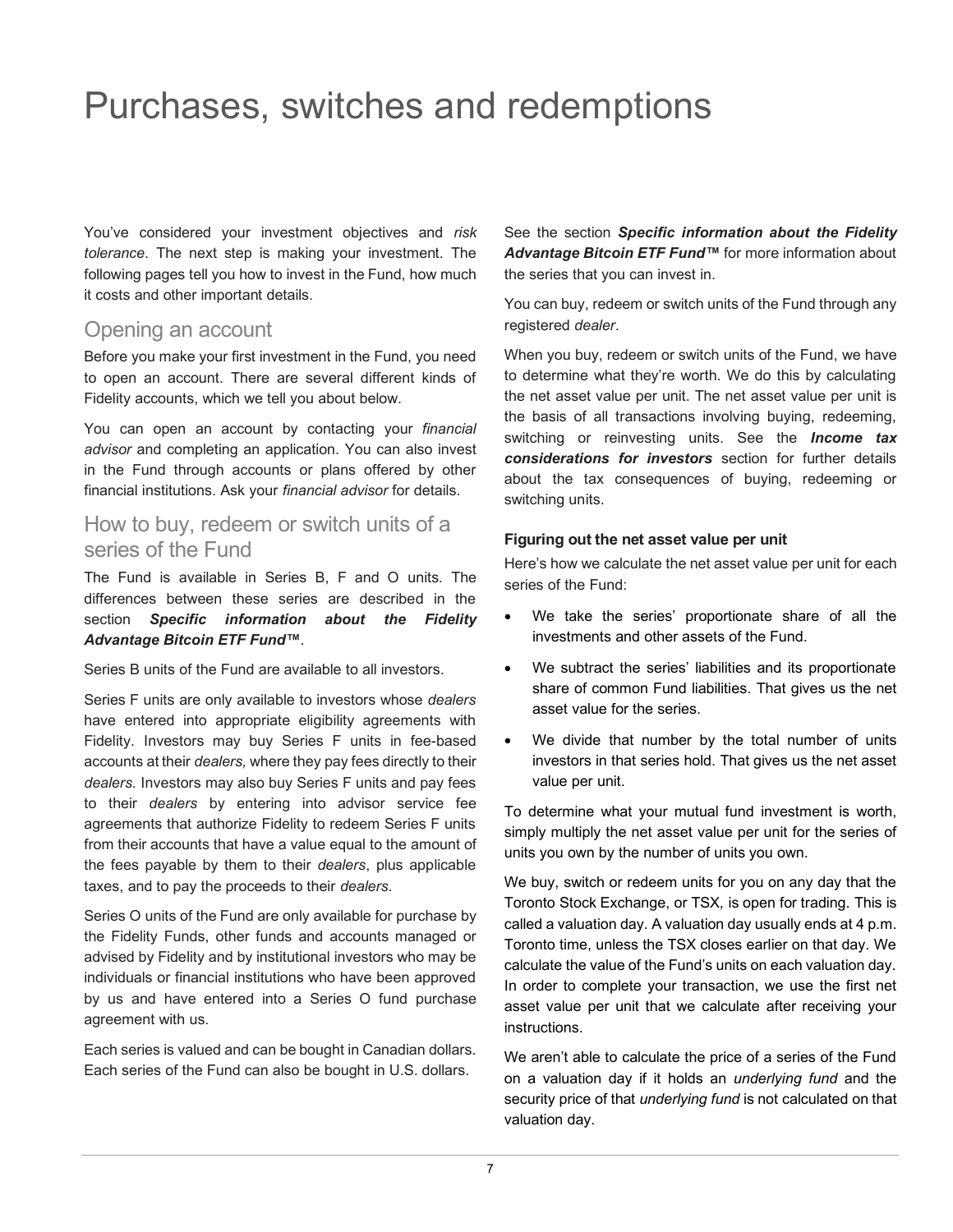#### **Minimum account size**

Due to the high cost of administering accounts, you must keep at least \$500 in your account. If your account falls below this amount, we may decide to redeem your units. We give you 30 days to bring the value of your account up to \$500 before we redeem your units. The Fund and certain series of the Fund may also be subject to minimum investment amounts. These amounts are determined from time to time by us, in our sole discretion. They may also be waived by us and are subject to change without prior notice. The current minimum initial investment amounts are set out on our website at *www.fidelity.ca*.

#### **U.S. Dollar Option**

The Fund is valued, and can be bought, in Canadian dollars. The Fund can also be bought in U.S. dollars.

The Canadian dollar net asset value for the Fund is converted to U.S. dollars at the prevailing exchange rate for a valuation day in order to determine the applicable U.S. dollar net asset value.

For income tax purposes, capital gains and losses are calculated in Canadian dollars. As a result, if you buy and redeem units under the U.S. dollar option, you need to calculate gains or losses based on the Canadian dollar value of your units when they were purchased and when they were sold. In addition, although distributions are made in U.S. dollars, they must be reported in Canadian dollars for Canadian income tax purposes. Consequently, all investment income is reported to you in Canadian dollars for income tax purposes. You may want to consult your tax advisor regarding this.

Our U.S. dollar option is offered only as a convenience. It allows you to invest in the Fund using your American money. If you buy your units in U.S. dollars, you receive U.S. dollars when you redeem them or receive distributions from the Fund. Buying your units in U.S. dollars does not affect the investment return of the Fund and, in particular, does not hedge – or protect – against losses caused by changes in the exchange rate between the Canadian and U.S. dollars.

#### **About sales charges**

You may pay a commission to invest in Series B units of the Fund. This commission is also called a *sales charge*. The

commission compensates your *financial advisor* for the advice and service he or she provides to you. You can choose to purchase your units under a purchase option for which the sales charges may be payable at the time of purchase. This is called an *initial sales charge*, and the amount you pay is negotiable with your *financial advisor*.

Series B units are available only under the *initial sales charge* option.

You don't pay any sales charges if you invest in Series F or O units, which are only available to certain investors.

#### *Paying when you buy your units*

If you buy units under the *initial sales charge* option, you may pay a sales charge at the time you purchase your units. You and your *financial advisor* need to negotiate the level of the *initial sales charge*. See the *Fees and expenses* section for details. We may deduct the percentage from the amount you invest and pay it to your *financial advisor*'s *dealer*. See the *Dealer compensation* section for details.

## How to buy the Fund

If we receive your order before 4 p.m. Toronto time on a valuation day (which is any day that the TSX is open for trading), we process your order as of that valuation day and you pay the net asset value per unit calculated on that valuation day for the units that you buy. Otherwise, we process your order as of the next valuation day. If the TSX closes earlier than 4 p.m. on a valuation day, we may impose an earlier deadline for that valuation day. Any order received after this earlier deadline is processed as of the next valuation day. For more information on how we calculate the net asset value per unit on a valuation day, see *Figuring out the net asset value per unit* earlier in this section.

You have to pay for your units when you buy them. We do not accept cash, money orders or travellers' cheques for the purchase of units. If we don't receive payment in full within two business days of receiving your order, we redeem the units that you bought on the next valuation day or when we first learn that your payment will not be honoured. A "business day" is any day except, Saturday, Sunday or a Canadian holiday. If we redeem the units for more than you paid, the Fund keeps the difference. If we redeem the units for less than you paid, we charge your *dealer* for the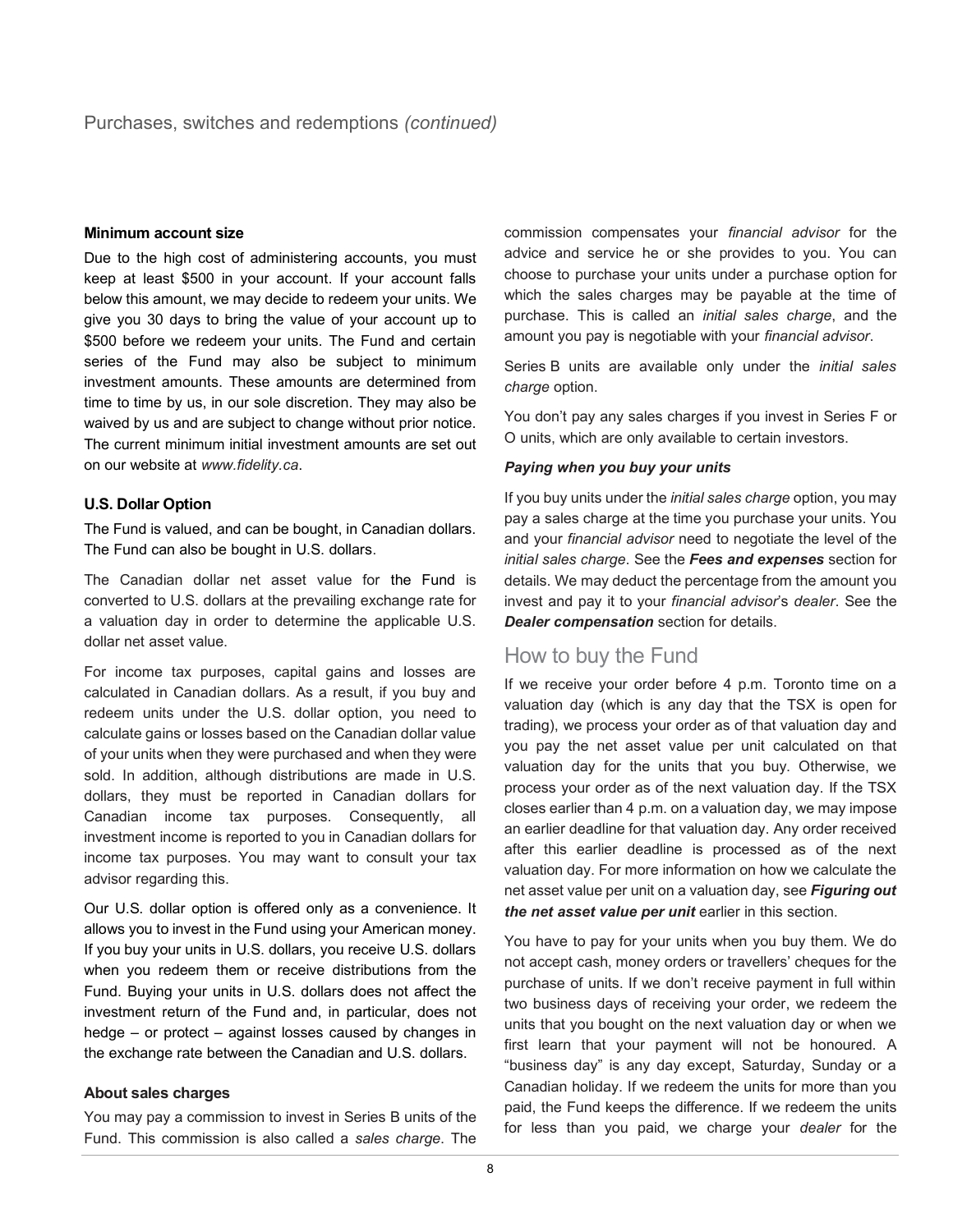difference, plus any costs. Your *dealer* may be entitled to recover any loss from you.

If we receive your payment, but the documentation in respect of your purchase for a Fidelity registered plan is incomplete or missing instructions, we may invest your money in Series B units of Fidelity Canadian Money Market Fund (which are offered under a separate simplified prospectus) at no sales charge. An investment in Fidelity Canadian Money Market Fund earns you daily interest until we receive complete instructions from you regarding the Fund, and all documentation in respect of your purchase is received in good order. Your total investment, including any interest, is then switched into the Fund at the unit price of the Fund on the date of the switch.

The Fund is not an *ETF*. The Fund must be purchased through an appropriately registered mutual fund *dealer*. In contrast, *ETF*s are bought and sold like stocks on an exchange or marketplace through registered brokers. If you wish to purchase an *ETF*, you should read the applicable *ETF*'s prospectus for further information.

#### **What else you need to know**

Here are some other important facts about buying the Fund:

- You receive a confirmation once we process your purchase. The confirmation is a record of your purchase, and includes details about the units that you bought and any commission that you paid.
- If you buy units through our pre-authorized chequing plan, you receive a confirmation for your first purchase. After that, you receive regular account statements.
- We don't issue a certificate when you buy units of the Fund. Instead, you get regular statements showing how many units you own and their value.
- We may refuse any order to buy within one business day of receiving it. If we refuse your order, we return your money to you.
- We may require investors who are U.S. citizens or foreign (including U.S.) tax residents to redeem some or all of their units if their investment has the potential to cause regulatory or tax problems. For example, if an investor does not provide a valid self-certification from a

FATCA or CRS perspective or a valid tax identification number, which could result in non-compliance penalty obligations to the Fund, we may redeem the investor's units to make the Fund whole for the imposition of such penalties. We may be required to withhold taxes on distributions and/or redemption proceeds paid to U.S. citizens or foreign (including U.S.) tax residents. Speak with your *financial advisor* for details.

• We don't accept orders to buy units during a period when we've suspended unitholders' right to redeem units, unless we receive permission from the Ontario Securities Commission to accept such orders. See *Suspending your right to redeem units* later in this section.

## Switching to another series of the Fund

The following switches are permitted between series of the Fund.

#### **Switching Series B units**

You can switch from Series B units that you bought under the *initial sales charge* option to Series F or O units of the Fund. You may have to pay a fee to your *dealer*. You negotiate that fee with your *financial advisor*. See the *Fees and expenses* section for details.

You can only switch to Series F units if you're eligible for this series or to Series O units with our approval.

#### **Switching Series F units**

You can switch from Series F units to Series B or O units of the Fund. You may have to pay a fee to your *dealer*. You negotiate that fee with your *financial advisor*. See the *Fees and expenses* section for details.

You can only switch to Series O units with our approval. No fee is payable for this switch.

#### **Switching Series O units**

You can switch from Series O units to Series B or F units of the Fund. You may have to pay a fee to your *dealer*. You negotiate that fee with your *financial advisor*. See the *Fees and expenses* section for details.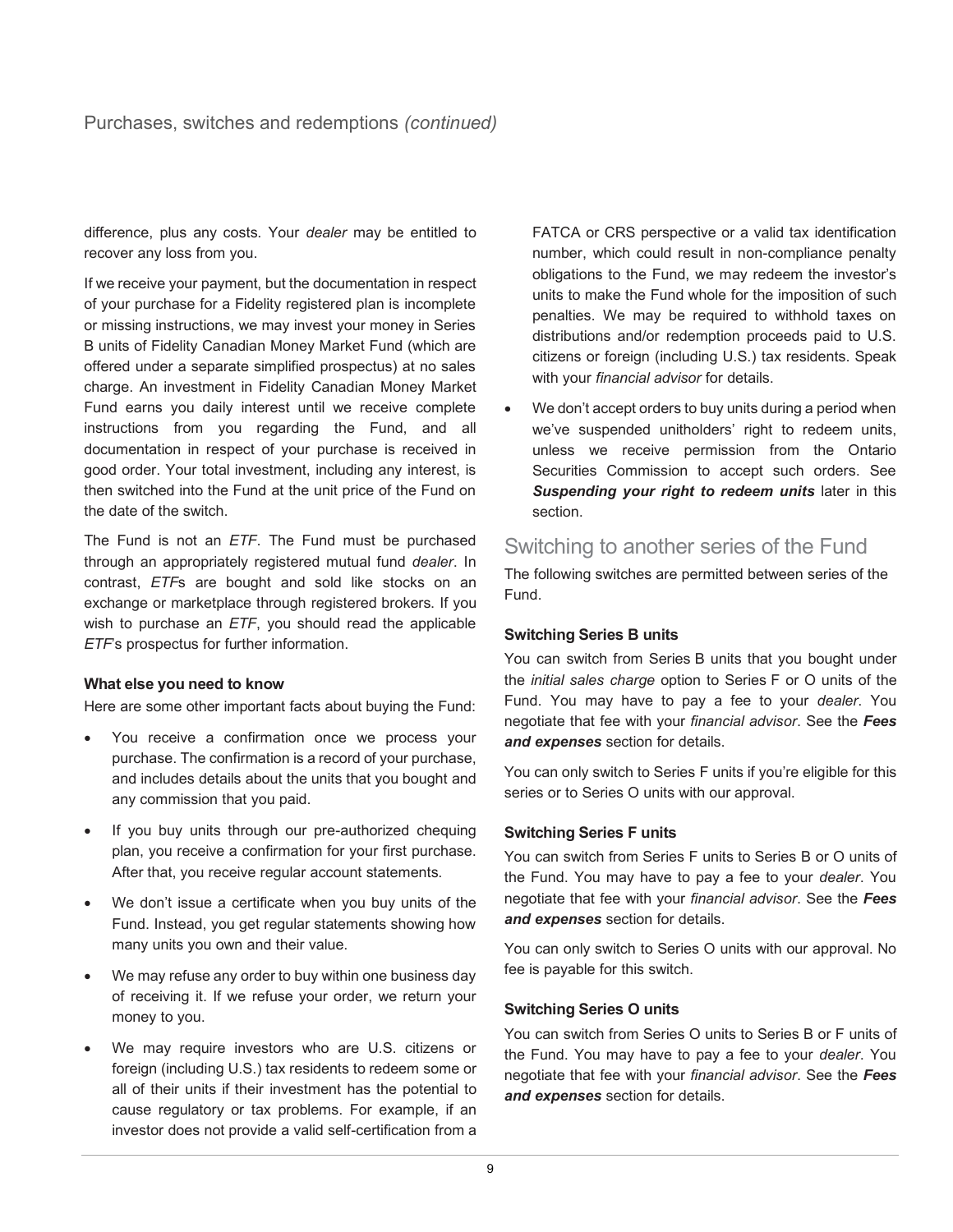You can only switch to Series F units if you're eligible for this series. No fee is payable for this switch.

#### **What else you need to know**

Switches of units of the Fund from one series to another series do not result in a disposition for tax purposes, unless units are redeemed to pay fees. The amount of your investment, less any fee that is paid by redeeming units, will be the same after the switch. You will, however, own a different number of units because each series has a different unit price.

## Switching units to another Fidelity Fund

You can switch units of the Fund for units of another Fidelity Fund by redeeming units of the Fund and using the proceeds to buy units of the other Fidelity Fund.

You may have to pay your *dealer* a switch fee. You negotiate that fee with your *financial advisor*. A short-term trading fee may also be payable. See the *Fees and expenses* section for details.

The switch is done on the same sales charge option basis that the original units were bought under. See the *Dealer compensation* section for details.

#### **What else you need to know**

Switching units of the Fund for units of another Fidelity Fund is a redemption followed by an acquisition of units. A redemption is a disposition for tax purposes and may trigger a capital gain or capital loss. Any capital gain realized on units you hold outside a registered plan may be subject to tax. For more information about how capital gains are taxed, see the *Income tax considerations for investors* section.

## How to redeem the Fund

You can cash in your Fund by selling your units back to the Fund. This is called a redemption. You receive the net asset value per unit calculated on the valuation day we receive your order to redeem your units. We deduct any fees and send you the balance.

You must put your order to redeem in writing and sign it. An acceptable guarantor must guarantee your signature if the redemption is for \$25,000 or more. If a corporation,

partnership, agent, fiduciary or surviving joint owner holds the units, we may also ask for other documents.

If we receive your order before 4 p.m. Toronto time on a valuation day (which is any day the TSX is open for trading), we process your order as of that valuation day. Otherwise, we process your order as of the next valuation day. If the TSX closes earlier than 4 p.m. on a valuation day, we may impose an earlier deadline for that valuation day. Any order received after this earlier deadline is processed as of the next valuation day. See *Figuring out the net asset value per unit* in this section for more information on how we calculate the net asset value per unit on a valuation day. You receive your money back in the same currency you used to buy the Fund. We may charge you a fee of up to \$25 if you request your money back by cheque. There is no fee for electronic deposits.

We don't process orders to redeem for:

- A past date.
- A future date.
- A specific price.
- Any units that haven't been paid for.

We send you your money within two business days of receiving your order, as long as your order is complete. For units denominated in U.S. dollars, if the settlement day is a U.S. holiday, we send your money on the next business day that is not a U.S. holiday. A business day does not include Saturdays, Sundays or Canadian holidays. If we don't receive your properly completed order within 10 business days of the sale, we buy back the units you sold on the next valuation day. If we buy them back for less than you sold them for, the Fund keeps the difference. If we buy them back for more than you sold them for, we charge your *dealer* for the difference, plus any costs. Your *dealer* may be entitled to recover any loss from you.

We may charge you a switch fee when you redeem or switch units. See the *Fees and expenses* section for details.

Where the holding of units by a unitholder is, in the reasonable opinion of Fidelity, detrimental to the Fund, Fidelity is entitled to redeem some or all of the units held by the unitholder. This could occur, for example, if the Fund is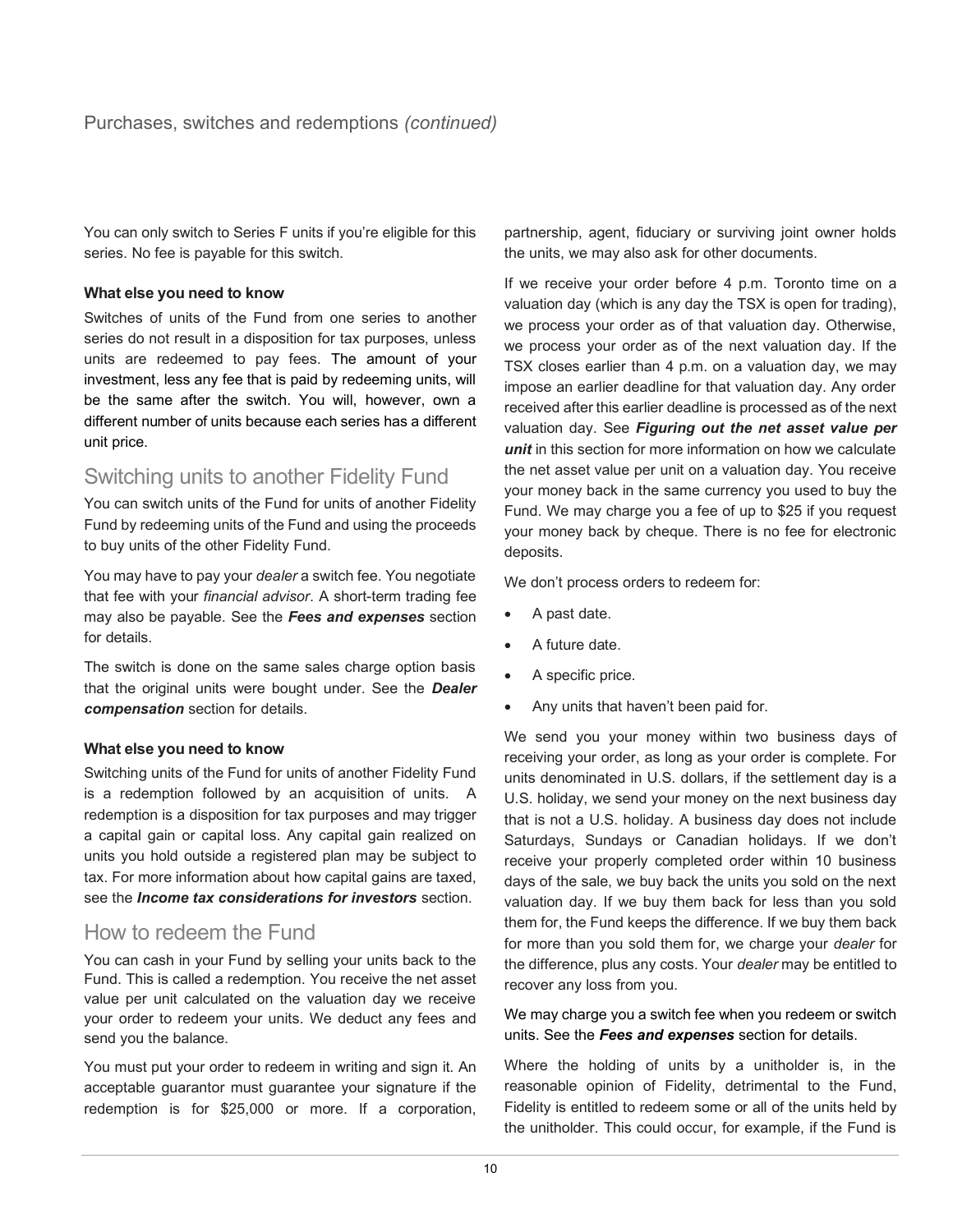subject to penalties as a result of a unitholder's noncompliance with regulatory tax requirements. Redeeming units of the Fund is a disposition for tax purposes and may trigger a capital gain or capital loss. Any capital gain realized on units you hold outside a registered plan may be subject to tax. For more information about how capital gains are taxed, see the *Income tax considerations for investors* section.

## Suspending your right to redeem units

On rare occasions, we may temporarily suspend your right to redeem your Fund units and postpone paying your sale proceeds. We can only do this if we receive permission from the Ontario Securities Commission, or during all or part of a period where:

- normal trading is suspended on any exchange on which securities or *derivatives* that make up more than half of the Fund's total assets by value are traded and these securities or *derivatives* aren't traded on any other exchange that is a reasonable alternative for the Fund.
- The right to redeem units of the *underlying fund* is suspended.

If we receive your order to redeem on a day when we've suspended the calculation of net asset value per unit, you can withdraw your order before the end of the suspension period or you can redeem your units based on the net asset value per unit calculated on the first valuation day after the suspension ends.

## Short-term trading

Fidelity has adopted policies and procedures to monitor, detect, and deter inappropriate and excessive short-term trading.

Inappropriate short-term trading means purchases and redemptions, including switches between applicable Fidelity Funds, made within 30 days that we believe are detrimental to Fidelity Fund investors, and that may take advantage of funds with investments priced in other time zones or illiquid investments that trade infrequently.

Excessive short-term trading means frequent purchases and redemptions, including switches between applicable Fidelity Funds, that occur within a 30-day period that we believe are detrimental to Fidelity Fund investors.

Inappropriate or excessive short-term trading fees may be charged to deter individuals from using the Fidelity Funds, including the Fund, as short-term investment vehicles. See the *Fees and expenses* section for details.

Short-term trading fees are paid to the Fund, and are in addition to any sales charge or switch fee. The fee is deducted from the amount you redeem or switch, or it is charged to your account, and is retained by the Fund. The types of trades that the short-term trading fee doesn't apply to include:

- If you redeem or switch units purchased by reinvesting distributions.
- Switches to different series within the Fund.
- Units sold as part of a fund-of-fund program or a similar pooled investment program.
- In most cases, units sold for retirement income fund or life income fund payments.
- Redemptions of money market funds.
- Units sold for systematic transactions, such as automatic exchanges, pre-authorized chequing plans, and systematic withdrawal programs.
- Currency exchange transactions.
- Units sold to pay management and advisory fees, Administration Fees, service fees, operating expenses, or Fund Costs.
- Units sold as part of the Fidelity ClearPlan® Custom Fund Portfolio service program.
- Redemption of units triggered by a portfolio rebalancing within a discretionary model portfolio or asset allocation program or other similar investment product ("**discretionary investment vehicles**"), excluding fundof-fund programs, held by multiple individual discretionary client accounts managed by a portfolio manager licensed to engage in discretionary trading on behalf of its clients. We believe the concern for inappropriate or excessive short-term trading is limited because the discretionary investment vehicle itself is not considered to be engaged in harmful short-term trading activity as they are typically acting on behalf of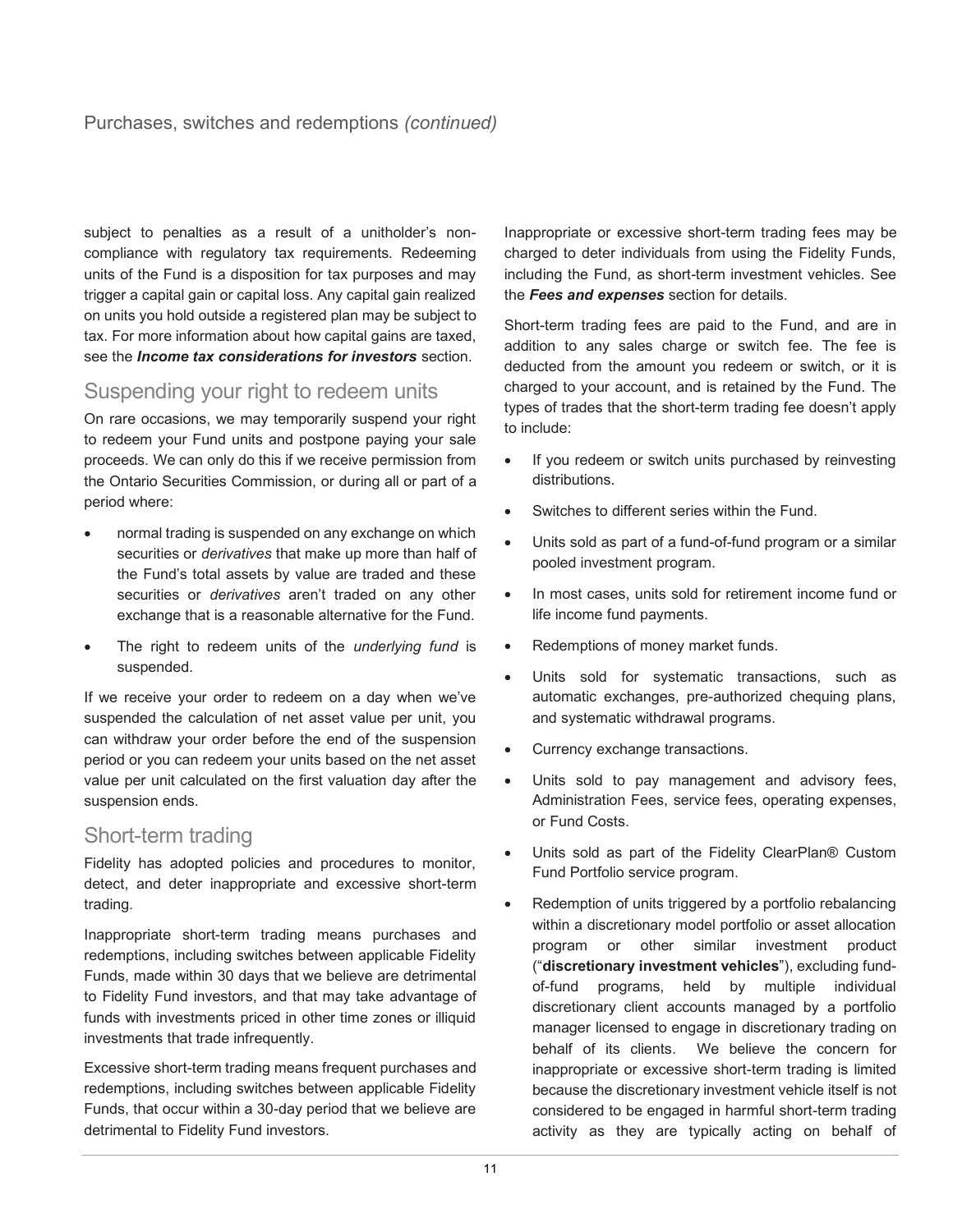## Purchases, switches and redemptions *(continued)*

numerous investors. Your *dealer* or *financial advisor* needs to determine whether your accounts qualify and notify us before trade execution in order for us to waive the short-term trading fee.

• Payments made as a result of the death of the unitholder.

In addition, Fidelity may consider the following when determining whether a short-term trade is inappropriate or excessive:

- Bona fide changes in unitholder circumstances or intentions.
- Unanticipated financial emergencies.
- Unusual market circumstances.

While we actively take steps to monitor, detect, and deter inappropriate or excessive short-term trading, we cannot ensure that all such activity is completely eliminated.

## Sizable transactions

In general, sizable transactions by certain investors can disadvantage other investors in the Fund. Fidelity has adopted policies and procedures to help minimize the potential impact of sizable purchases and redemptions by an investor, or by a group of investors that follow a proprietary model portfolio of a *financial advisor* or *dealer* ("**Model Investors**"), on the Fund's other unitholders.

A retail investor will be deemed to become a sizable investor (a "**Sizable Investor**") and Model Investors may be deemed to become a sizable investing group (a "**Sizable Investing Group**") under the policies and procedures when a purchase/switch into the Fund will cause the investor or Model Investors (in the aggregate) to own:

- More than \$5 million where the Fund's total net assets are less than \$100 million; or
- More than 5% of the Fund where the Fund's total net assets are equal to or greater than \$100 million.

We will notify you once you become a Sizable Investor in the Fund. If you are a *financial advisor* or *dealer* who manages a Sizable Investing Group, commencing on a date following the date of this simplified prospectus, we may contact you with respect to notice obligations and/or penalties that may apply.

If you are a Sizable Investor, you will be required to provide notice to Fidelity of sizable redemptions as follows:

- Three business days' notice for redemptions constituting 3% or greater, but less than 10% of the Fund's total net assets; and
- Five business days' notice for redemptions constituting 10% or greater of the Fund's total net assets.

Sizable Investors of the Fund are subject to a 1% penalty of the value of the units that they sell/switch if they sell/switch their units of the Fund within 30 days of their most recent purchase/switch into the Fund. Sizable investors *may* be subject to a 1% penalty of the value of the units if they fail to provide the required notice to Fidelity prior to completing a sizable redemption. This fee goes to the Fund.

If the sell/switch transaction would be subject to both a sizable redemption fee and a short-term trading fee, the Sizable Investor will only be subject to the sizable redemption fee. For greater certainty, the total penalty applied will not exceed 1% of the value of the units sold/switched.

See *Large transaction risk* in *What are the risks of investing in the fund? Short-term trading fee* and *Fee for sizable redemptions* in *Fees and expenses* for further details.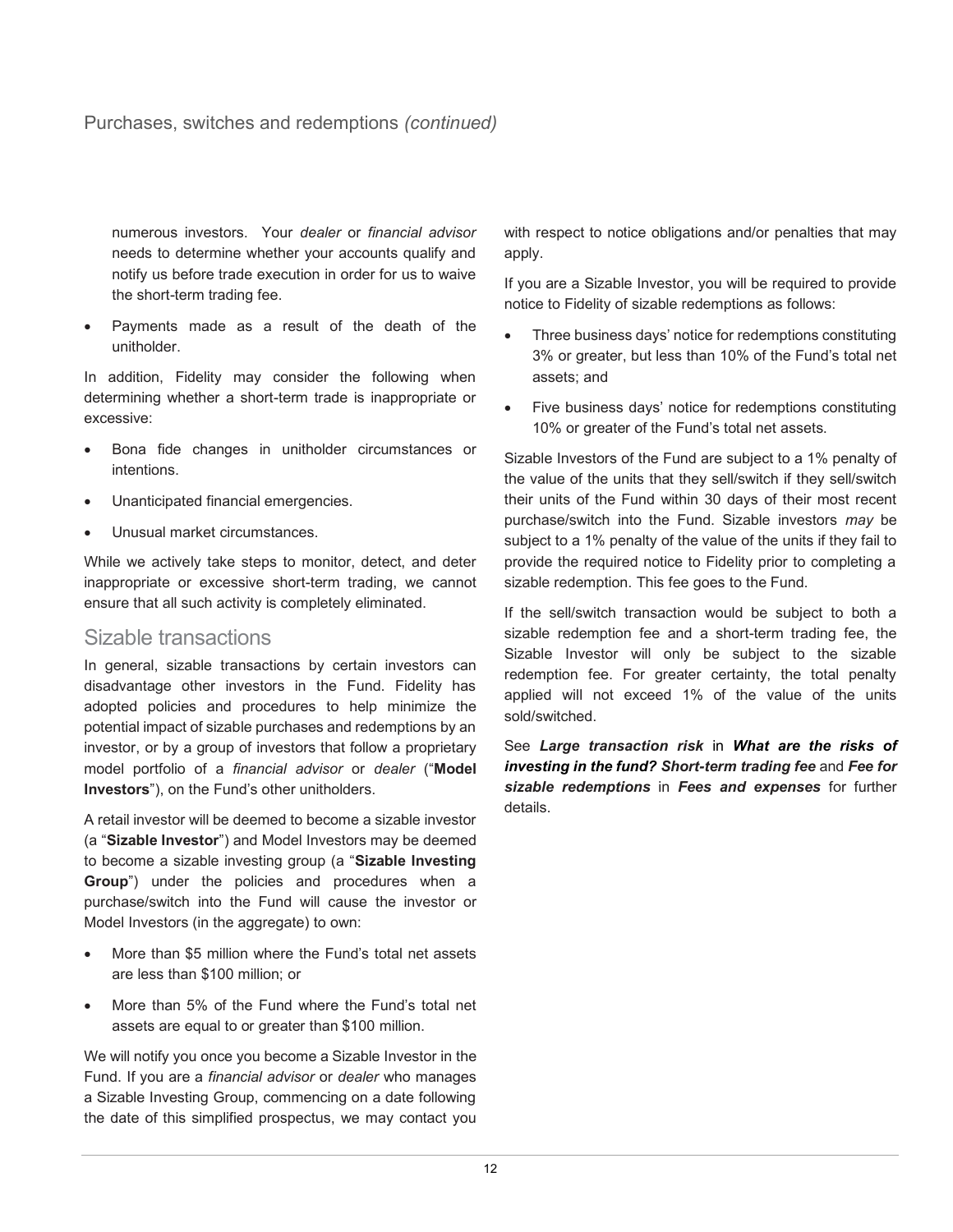## <span id="page-14-0"></span>Optional services

We offer the following plans to make it easier to buy and redeem the Fund. To sign up for a plan, contact your *financial advisor* or call us for details.

## Pre-authorized chequing plan

Our pre-authorized chequing plan lets you invest a small amount at regular intervals. This can be an affordable and effective way to build your investments. Putting a little away at a time is a good way to get into the habit of investing.

Here are some facts about our pre-authorized chequing plan:

- You can invest as little as \$25 each time. Just tell us how much you want to invest and when.
- We withdraw the money directly from your bank account and invest it in the Fund if you have chosen it.
- You can change how much you invest and how often, or cancel the plan, whenever you like.
- There are no fees for the plan, other than any sales charges.

When you enrol in our pre-authorized chequing plan, you receive a copy of the Fund's most recently filed fund facts. Thereafter, we only send you the most recently filed fund facts upon request. You can request that a copy of the most recently filed fund facts be sent to you at the time you enrol in our pre-authorized chequing plan, or at any time thereafter, by calling us toll-free at 1-800-263-4077, by sending us an e-mail at *cs.english@fidelity.ca* (for assistance in English) or *sc.francais@fidelity.ca* (for assistance in French), or by asking your *financial advisor*. You can also find the most recently filed fund facts at *www.sedar.com* or on our website at *www.fidelity.ca*.

You have a statutory right to withdraw from an initial purchase of the Fund under our pre-authorized chequing plan, but you do not have a statutory right to withdraw from subsequent purchases of the Fund under the pre-authorized chequing plan. However, you continue to have all other statutory rights under securities law, including a misrepresentation right as described in the section *What are your legal rights?*, whether or not you have requested the most recently filed fund facts.

## Systematic withdrawal program

Our systematic withdrawal program lets you withdraw a fixed amount from the Fund at regular intervals. This is an easy way to receive cash, while giving the rest of your money the chance to grow.

Here are some facts about our systematic withdrawal program:

- The systematic withdrawal program is available for nonregistered accounts only.
- You can take out as little as \$50 each time, as long as you have at least \$5,000 in your account when you start the withdrawal program.
- You choose when you receive your money  $-$  e.g., monthly, quarterly, or every six months. We send you a cheque or deposit the money directly into your bank account. We may charge you a fee of up to \$25 if you request your payment by cheque.
- There are no other fees or charges for the withdrawal program other than short-term trading fees, if applicable.
- You can cancel the withdrawal program by telling us in writing.

It's important to remember that if your regular withdrawals are more than what the Fund is earning, you'll eventually use up your original investment.

## Systematic exchange program

Our systematic exchange program lets you move money from the Fund to another Fidelity Fund at regular intervals.

Here are some facts about our systematic exchange program:

- Systematic exchanges can be processed for either a fixed dollar amount or a specific number of units.
- You choose how often the exchange occurs e.g., twice a month, monthly, every two months, quarterly, semi-annually or annually.
- You may be charged a short-term trading fee or you may have to pay your *dealer* a switch fee when you switch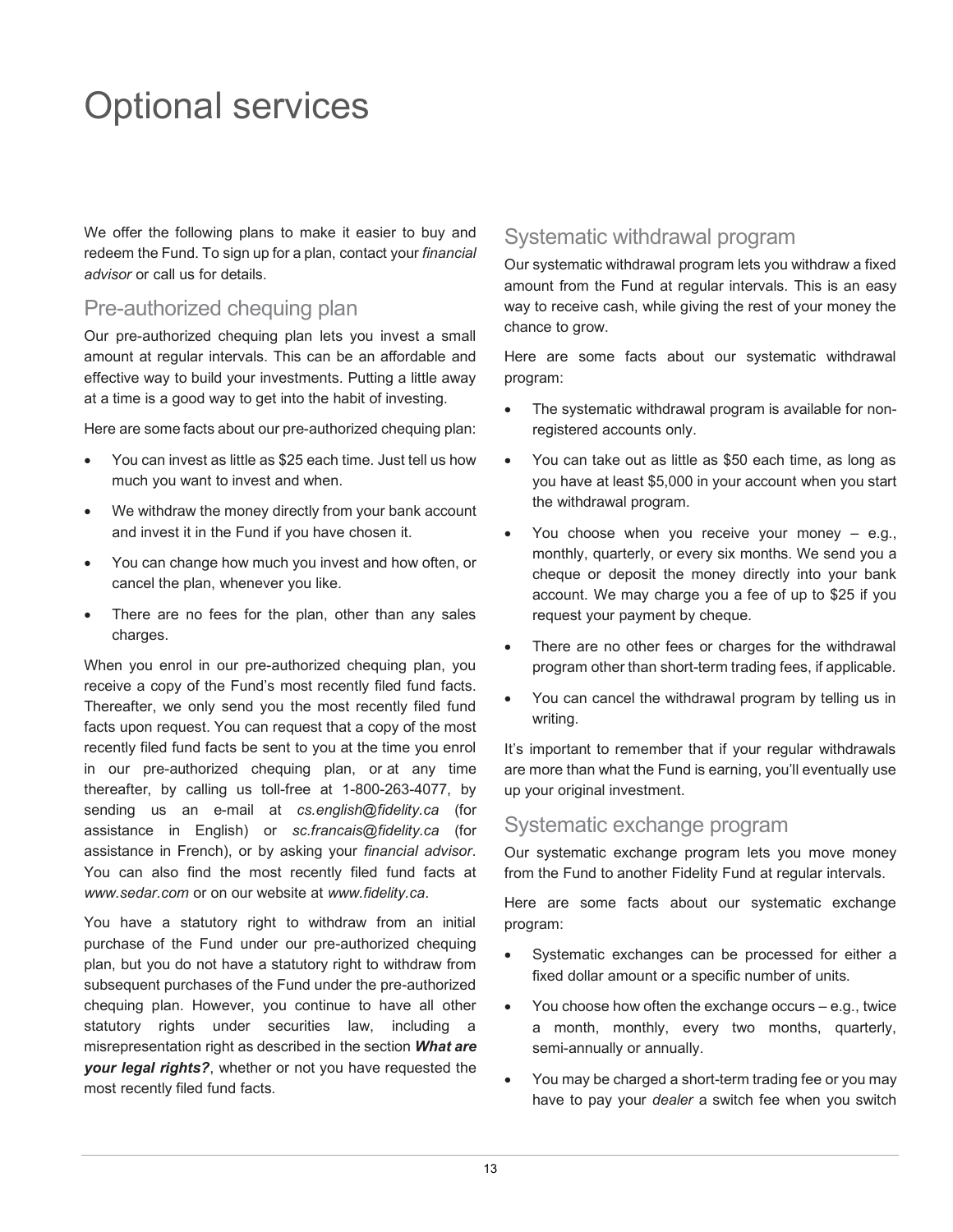units from the Fund to another Fidelity Fund. See the *Fees and expenses* section for details.

Systematic exchanges may trigger capital gains or capital losses.

## Fidelity ClearPlan® Custom Fund Portfolios

Our Fidelity ClearPlan® Custom Fund Portfolios (**"ClearPlan®"**) program lets you invest in any number of Fidelity Funds (other than the Fidelity ClearPath® Retirement Portfolios, which are offered under a separate simplified prospectus), with specific target fund allocations selected by you. In this way, with the help of your *financial advisor*, you can create your own customized portfolio of investments. We then rebalance your holdings from time to time, based on your chosen frequency and deviation, in order to make sure that your portfolio mix is allocated in accordance with your instructions. Rebalancing may trigger capital gains or losses.

#### **Program options**

The ClearPlan® program has two types of rebalancing options you can choose from.

#### Fixed rebalancing option

You can choose which Fidelity Funds you want to invest in, and fix the percentages to be invested in each Fidelity Fund. We then see to it that your portfolio is rebalanced back to your specified target allocations, either quarterly, semiannually, or annually. This is known as the fixed rebalancing option. This program can be for an indefinite period, and you can change your specified target allocations or rebalancing frequency at any time.

#### Custom rebalancing option

Alternatively, you can have a customized portfolio of Fidelity Funds with target fund allocations that change over a designated period of time. You specify what your portfolio should consist of at the time you start, both in terms of asset mix and fund selection, and what it should look like by the time the end date is reached. You can also select up to five specific portfolio mixes for different points in time between the start and end dates. We see to it that your portfolio is rebalanced to reflect the different portfolio mixes you selected for each designated point in time. This is known as

the custom rebalancing option. This program must be for a period of at least 3 years and for no longer than 60 years.

#### **Fund eligibility**

All of our Canadian dollar-denominated Fidelity Funds (other than the Fidelity ClearPath® Retirement Portfolios), in all series except Series O units, are eligible for this program. Any Fidelity Fund where your investment is made in U.S. dollars is not eligible to be included in this service. You may also hold Fidelity Funds separate and apart from your ClearPlan® portfolio if you choose.

#### **How to participate**

To participate in this program, you must have a minimum of \$10,000 to invest in your ClearPlan<sup>®</sup> portfolio, and you must complete and sign our application form made specifically for this program. By completing the application, you authorize us to monitor your ClearPlan® portfolio, and to rebalance it at intervals selected by you, which can be quarterly, semi-annually, or annually, so that your ClearPlan<sup>®</sup> portfolio is allocated in accordance with your instructions.

In order to facilitate investing in the service, we have created a special series of Fidelity Canadian Money Market Fund - Series D, which is offered under a separate simplified prospectus. Series D units can only be purchased under the *initial sales charge* option. When you enrol in the program, your investment is placed initially in units of this series.

Upon activation of your rebalancing program, your Series D units of Fidelity Canadian Money Market Fund are automatically redeemed (at no charge), and the proceeds are allocated among the various Fidelity Funds you have elected to include in your rebalancing portfolio. Series D units of Fidelity Canadian Money Market Fund are only for use with the portfolio rebalancing program. If you are invested in this series, and have not activated your rebalancing program within 90 days, you are automatically switched to Series B units of Fidelity Canadian Money Market Fund.

Short-term trading fees, discussed in the *Fees and expenses* section, are not payable for trades made as part of your portfolio rebalancing program portfolio while you are enrolled in the ClearPlan® program.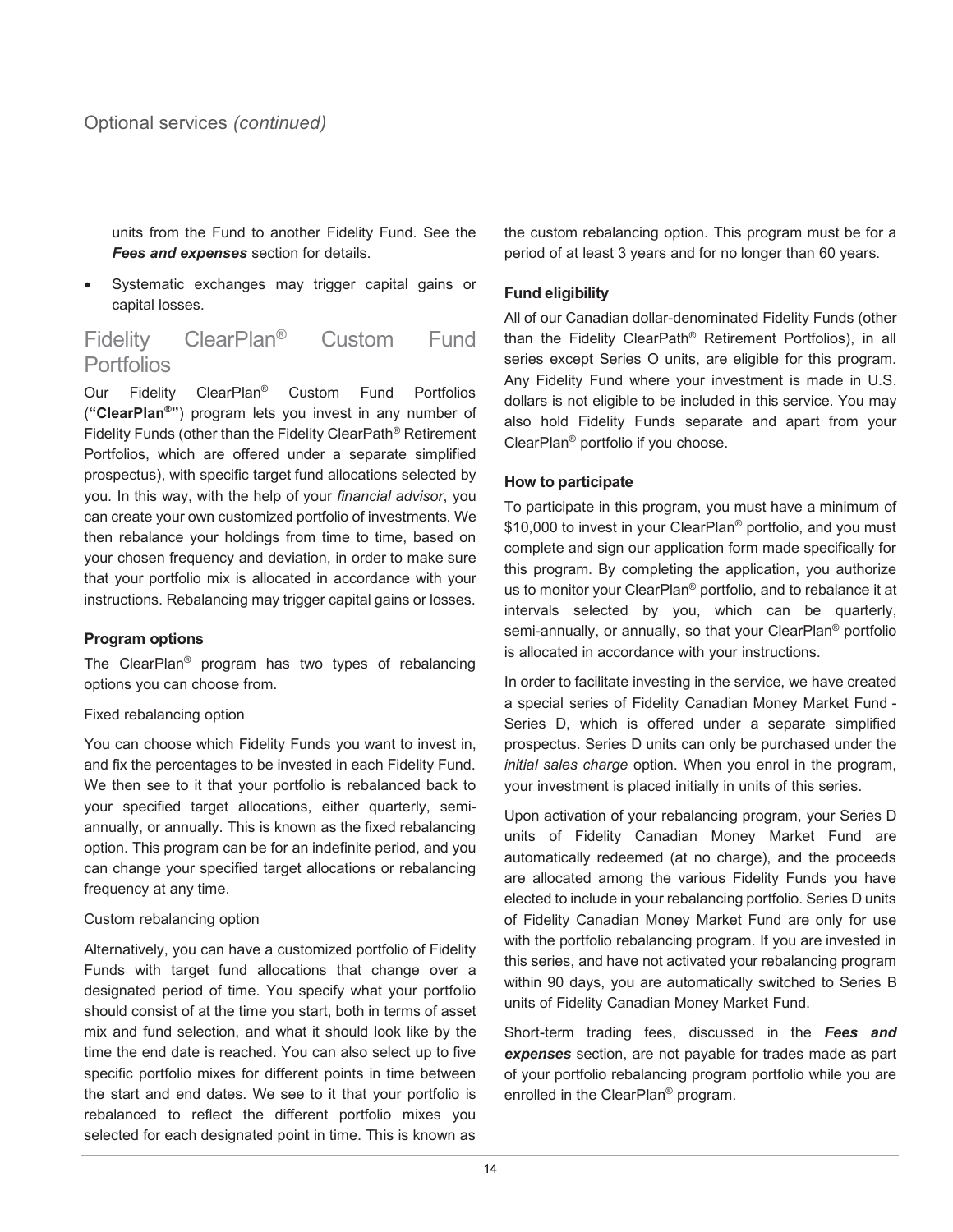You do not pay a switch fee when you switch Series D units of Fidelity Canadian Money Market Fund to any other Fidelity Fund as part of your portfolio rebalancing program.

Here are some other facts about our ClearPlan® program:

- We only act on your standing trade instructions, which must be given to us by your *financial advisor*.
- Your *financial advisor* can help you with your selection of Fidelity Funds to make sure that they are suitable for you, as well as with your choice of rebalancing options and frequency. Your *financial advisor*, as your agent, and not Fidelity, is responsible for assessing your continued suitability for this program.
- Rebalancing occurs at the intervals you specify, provided the market value of your holdings is between two and ten percentage points (you select the deviation, which must be in increments of 0.5 percentage points) above or below your stated target allocation at the time.
- You tell us if you want the rebalancing done quarterly, semi-annually, or annually.
- If you redeem all of your investments in a Fidelity Fund that was part of your target fund allocation without providing us with new standing instructions through your *financial advisor*, then at the time of your next scheduled rebalancing, we rebalance the remaining Fidelity Funds in your portfolio and proportionately reallocate your investments among the same Fidelity Funds in your target fund allocation (which would include the Fidelity Fund for which you would have just redeemed your units).
- You always retain the option of changing your target allocation, rebalancing options, or rebalancing frequency of your portfolio by providing written instructions to us through your *financial advisor*. You may also request a manual rebalancing of your portfolio outside of the scheduled automatic rebalancing period at any time. In some cases, a manual rebalancing may trigger short-term trading fees. See the *Purchases, switches and redemptions* section for details of our short-term trading policy.
- There are no separate fees for this program. Any applicable Fidelity Fund charges apply.
- Rebalancing transactions could trigger a capital gain or loss.

When you enrol in our ClearPlan<sup>®</sup> service or change the Fidelity Funds selected, you receive a copy of the Fidelity Funds' most recently filed fund facts. Thereafter, we only send you the most recently filed fund facts upon request. You can request that a copy of the most recently filed fund facts be sent to you at the time you enrol in our ClearPlan® service, if you change the Fidelity Funds selected, or at any time thereafter, by calling us toll-free at 1 800 263 4077, by sending us an e-mail at *cs.english@fidelity.ca* (for assistance in English) or *sc.francais@fidelity.ca* (for assistance in French), or by asking your *financial advisor*. You can also find the most recently filed fund facts at *www.sedar.com* or on our website at *www.fidelity.ca*.

You have a statutory right to withdraw from an initial purchase of the Fidelity Funds under the ClearPlan® service, but you do not have a statutory right to withdraw from subsequent purchases of the Fidelity Funds under the ClearPlan® service. However, you continue to have all other statutory rights under securities law, including a misrepresentation right as described in the section *What are your legal rights?*, whether or not you have requested the most recently filed fund facts.

All of the terms and conditions of the program are on our application forms, which are available from your *financial advisor* or on our website at *www.fidelity.ca*.

## Registered plans

Registered plans receive special treatment under the *Tax Act*. A key benefit is that generally you don't pay tax on the money earned in these plans until you withdraw the money from the registered plans. Earnings withdrawn from your Tax-Free Savings Accounts and certain permitted withdrawals from Registered Education Savings Plans and Registered Disability Savings Plans are not subject to tax. In addition, contributions to a Registered Retirement Savings Plan are deductible from your taxable income, up to your allowable limit.

We offer the following Fidelity registered plans: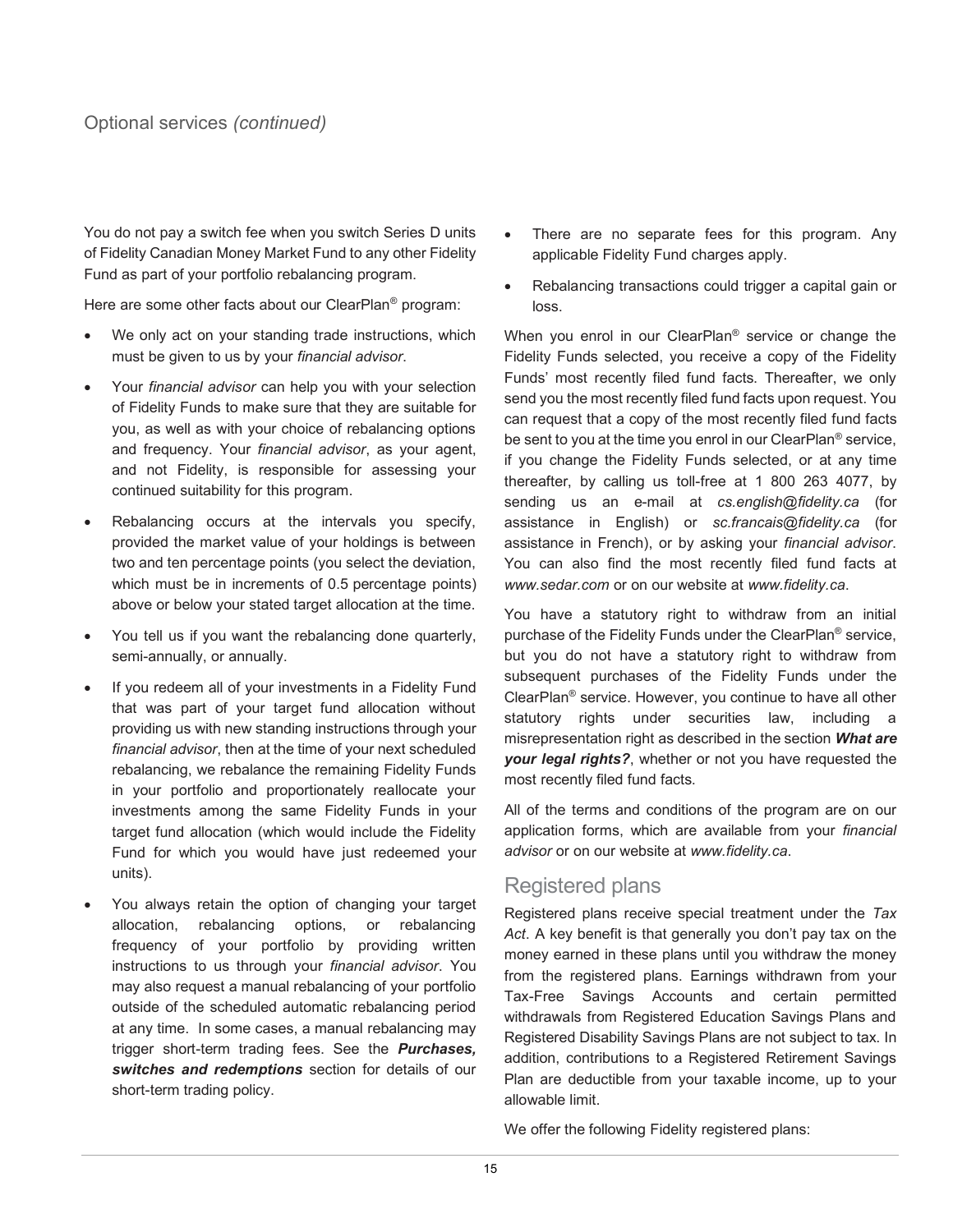## Optional services *(continued)*

- Registered Retirement Savings Plans (RRSPs).
- Locked-in Retirement Accounts (LIRAs).
- Locked-in Retirement Savings Plans (LRSPs).
- Restricted Locked-in Savings Plans (RLSPs).
- Registered Retirement Income Funds (RRIFs).
- Life Income Funds (LIFs).
- Locked-in Retirement Income Funds (LRIFs).
- Prescribed Retirement Income Funds (PRIFs).
- Restricted Life Income Funds (RLIFs).
- Tax-Free Savings Accounts (TFSAs).
- Registered Education Savings Plans (RESPs) (with the ability to accept supplemental grants from Saskatchewan, British Columbia and Quebec).

Please see the **Fund details** section of the Fund's profile to determine if the Fund can be purchased for registered plans. There are no annual administration fees or fees to open, maintain, or close a plan. Contact Fidelity or your *financial advisor* for more information about these plans.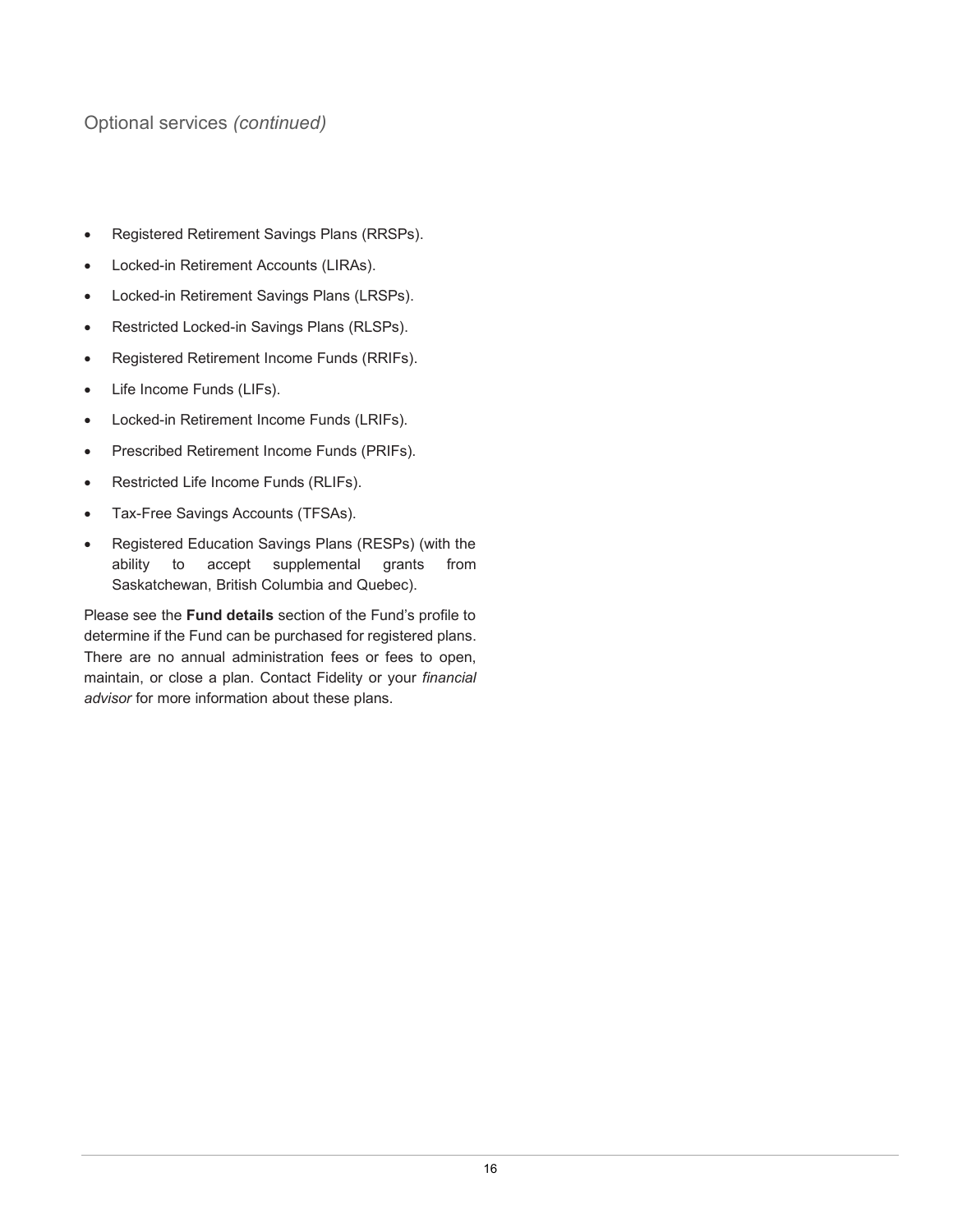## <span id="page-18-0"></span>Fees and expenses

The fees and expenses you may have to pay if you invest in the Fund are below. You may pay less to invest in the Fund based on the amount you invest. See *Fee reductions* below for details.

You may have to pay some of these fees and expenses directly. The Fund pays some of these fees and expenses, which reduce the value of your investment.

## Fees and expenses payable by the Fund

#### **Management and Advisory Fees**

The Fund pays annual management and advisory fees for the management of the Fund, and for the investment management of its portfolio. The fees are used to pay expenses, like employee salaries, research costs, trailing commissions, and promotional expenses. The fees are calculated as a percentage of the net assets of each series of the Fund (except Series O units) and are accrued daily and paid monthly. The management and advisory fees are subject to harmonized sales tax and other applicable taxes, called *Sales Tax*. In some cases, Fidelity may waive its right to receive a portion of the management and advisory fees.

The annual management and advisory fees for each series of units of the Fund, other than Series O, are:

| Series B: | $0.90\%$ |
|-----------|----------|
| Series F: | 0.40%    |

We charge a negotiated management fee directly to investors in Series O units of the Fund (which fee is no greater than the maximum of the Series F annual management and advisory fee).

#### **Operating expenses**

#### *All series, except Series O*

For each series of the Fund, except Series O, Fidelity pays all of the operating expenses (including for services provided by Fidelity and/or its affiliates), except for certain costs described below that we refer to as *Fund Costs*, in exchange for a fixed rate administration fee that we refer to as the *Administration Fee*. Unless reduced as described below, the *Administration Fee* paid by the Fund in respect of each series is:

| Series B: | 0.115% |
|-----------|--------|
| Series F: | 0.095% |

The *Administration Fee* is subject to *Sales Tax*.

The *Fund Costs* include the following:

- The fees and expenses of the *IRC*, which includes compensation paid to *IRC* members as an annual retainer, as well as per meeting attendance fees, and the reimbursement of applicable expenses of *IRC* members.
- Taxes, including income tax and *Sales Tax* on fees and expenses paid by the Fund.
- Portfolio transaction costs, including brokerage commissions and other transaction-related expenses, including the costs of *derivatives* and foreign exchange transactions.
- Interest and borrowing costs.
- Any new fee related to external services that was not commonly charged in the Canadian mutual fund industry as of September 10, 2009.
- The costs of complying with any new regulatory requirement, including any new fee introduced after September 10, 2009.

Each series is responsible for its proportionate share of common *Fund Costs* in addition to expenses that it alone incurs.

The operating expenses borne by Fidelity in exchange for the *Administration Fee* include: transfer agency; pricing and bookkeeping fees, which include processing purchases and sales of units of the Fund and calculating the Fund's unit price; legal, audit and custodian fees; administrative costs and trustee services relating to registered tax plans; filing and other regulatory fees; the costs of preparing and distributing the Fund's financial reports, simplified prospectus, fund facts, and the other investor communications that Fidelity is required to prepare to comply with applicable laws; and other expenses not otherwise included in the management and advisory fees.

The *Administration Fee* falls under one of three tiers, depending on the amount of net assets of the Fund. The three tiers are: less than \$100 million in net assets;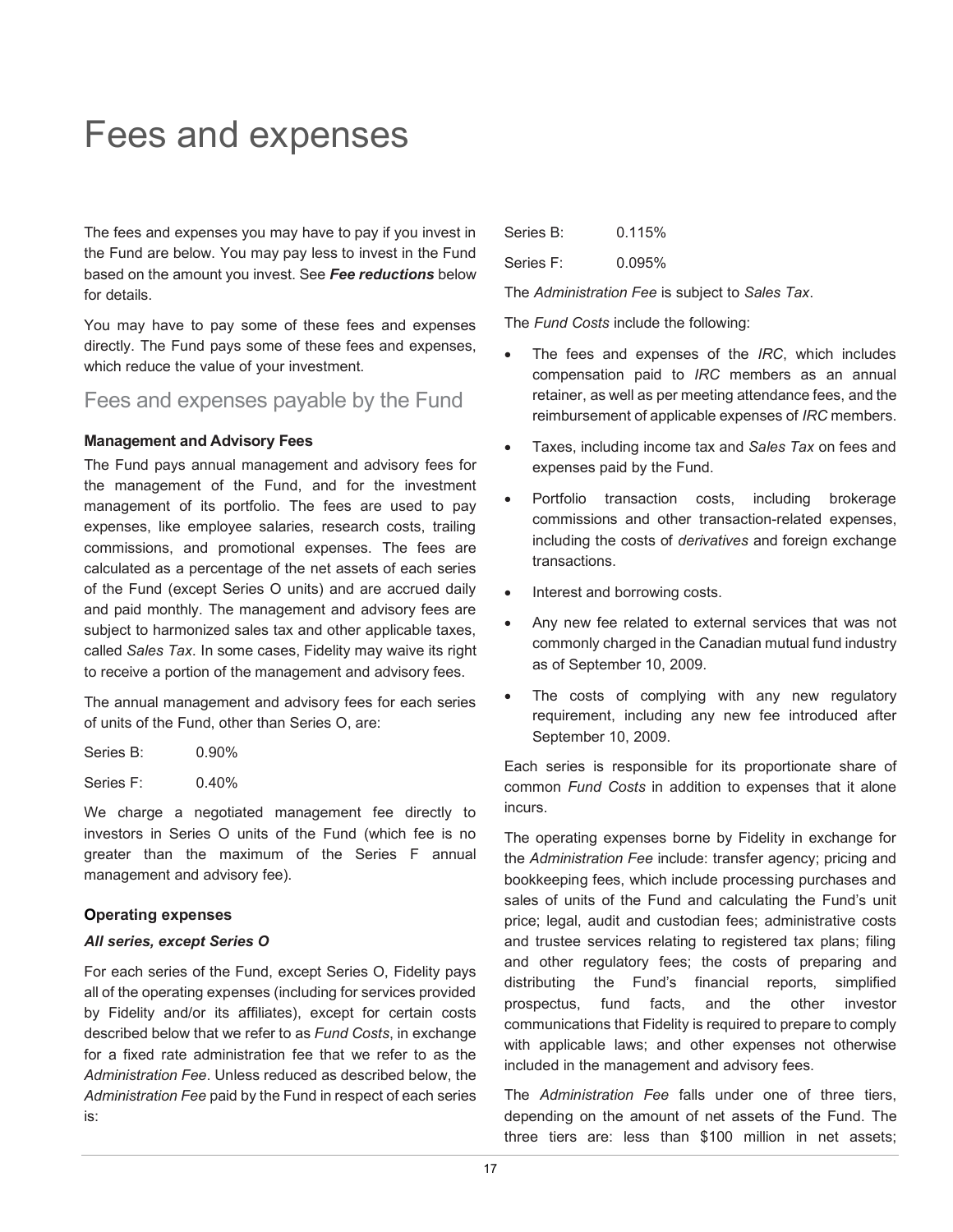\$100 million to \$1 billion in net assets; and greater than \$1 billion in net assets. As the Fund surpasses these net asset level thresholds, the *Administration Fee* on each of its series is reduced by 0.01% (i.e., one basis point).

The *Administration Fee* is calculated as a fixed annual percentage (accrued daily and payable monthly) of the net asset value of the Fund.

The *Administration Fee* is charged in addition to the management and advisory fees. The *Administration Fee* charged to the Fund may, in any particular period, exceed or be lower than the expenses Fidelity incurs in providing such services to the Fund.

Fidelity may waive a portion of the *Administration Fee* that it receives from the Fund or from certain series of the Fund. As a result, the *Administration Fee* payable by the Fund or a series of the Fund may be lower than the fees shown above. Fidelity may, in its sole discretion, suspend or cease to offer any waiver at any time without notice.

#### *IRC fees and expenses*

As of the date of this simplified prospectus, each member of the *IRC* receives an annual retainer of \$55,000 (\$65,000 for the Chair) and a fee of \$2,500 (\$4,000 for the Chair) for each *IRC* meeting the member attends, plus expenses for each meeting. These fees and expenses, plus other expenses associated with the *IRC*, such as insurance and applicable legal costs, are allocated among all the Fidelity Funds that are subject to *NI 81-107*, including the Fund, in a manner considered by Fidelity to be fair and reasonable.

As the Fund is new, none of the costs of the IRC have been allocated to it as of the date of this simplified prospectus.

#### *Series O*

Fidelity pays all of the operating expenses and other costs incurred by the Fund in respect of Series O units (including for services provided by Fidelity and/or its affiliates), except for the following *Fund Costs*:

- Taxes, including, but not limited to, income tax.
- Brokerage commissions and other transaction-related expenses, including the costs of *derivatives* and foreign exchange transactions.

Interest charges.

#### **Sales Tax paid by the Fund**

The Fund is required to pay the *Sales Tax* on management and advisory fees, *administration fees*, and most of the *Fund Costs* at a rate determined separately for each series for each year. The rate that ultimately applies to the fees and expenses paid during a year for a series is determined based on the portion of the net asset value of the series attributable to investors resident in each province or territory at a certain point in time during the prior year and the *Sales Tax* rate for each of those provinces or territories. The rate is different from year to year. This happens because different unitholders invest in the different series, and the unitholders who invest in each series change from year to year because of purchases, switches, and redemptions.

#### **Fee reductions**

Some investors in the Fund, such as large investors, group plans, charitable or not-for-profit organizations, and Fidelity employees, may be eligible for reduced fees. We reduce the fees we would otherwise charge the Fund and the Fund makes a special distribution equal to the amount of the reduction to the investor. We refer to this special distribution as a *fee distribution*. *Fee distributions* are paid first out of net income and net realized capital gains allocable to the applicable series of the Fund, and then out of the capital of the Fund. *Fee distributions* are automatically reinvested in additional units of the relevant series of the Fund, and are not paid to investors in cash. We may, in our sole discretion, increase, decrease, or cease to make any *fee distributions* to any investor at any time. The income tax consequences of *fee distributions* made by the Fund generally will be borne by the unitholders receiving the *fee distributions*.

#### **Underlying fund fees and expenses**

Because the Fund invests in one *underlying fund*, the fees and expenses payable for the management and advisory services of the *underlying fund* are in addition to those payable by the Fund. However, because the *underlying fund*  is managed by Fidelity, we make sure that the Fund does not pay duplicate management and advisory fees or expenses for the same service.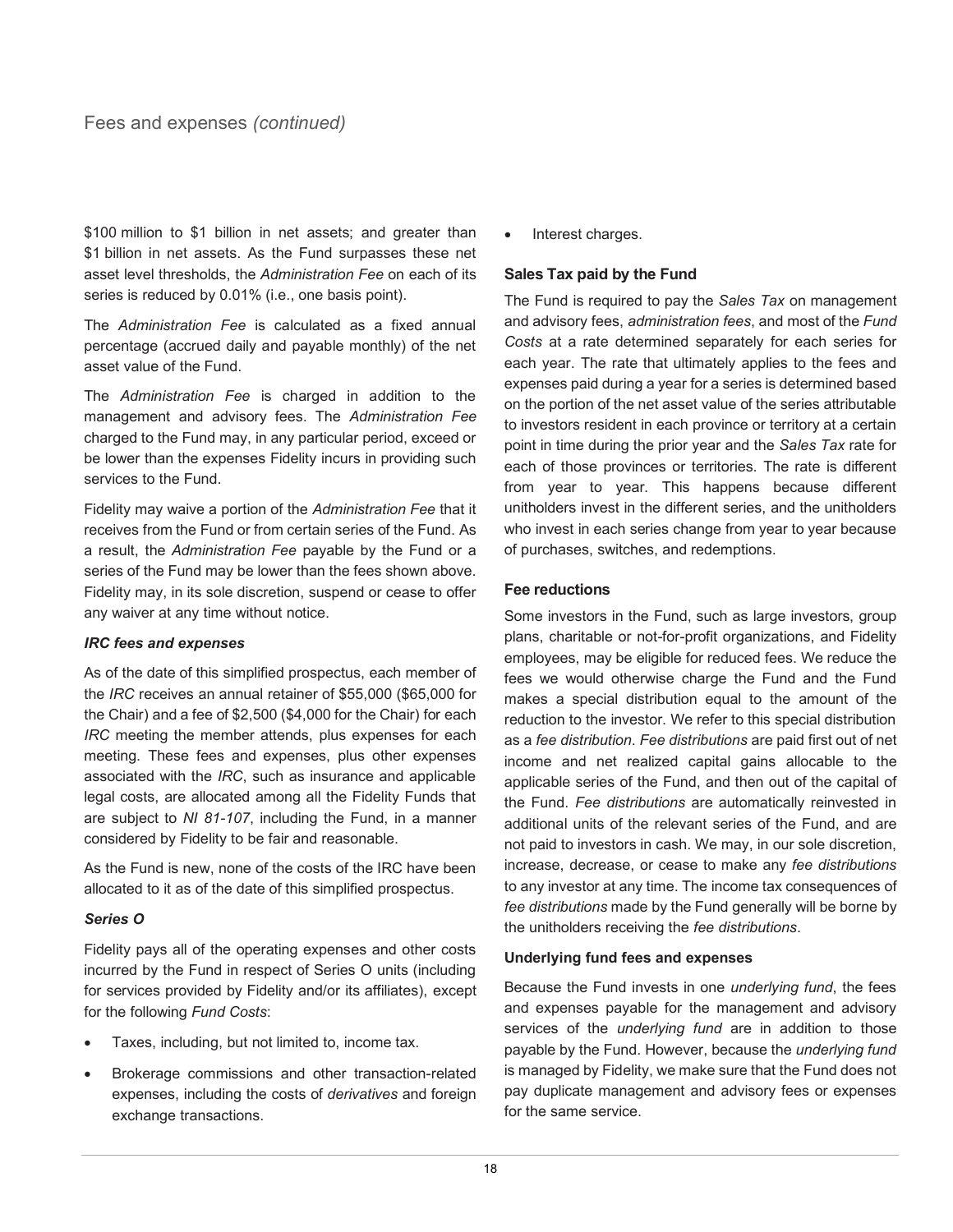The Fund does not pay sales fees or redemption fees with respect to the purchase or redemption by it of units of the *underlying fund*. However, commissions are paid for the purchase of the *underlying fund* because it is an *ETF*.

#### **Unitholder notice**

We give unitholders 60 days' written notice of any change to the basis of the calculation of the fees or expenses that are charged to the Fund or its unitholders by an arm's-length party that could result in an increase in charges, or the introduction of a fee or expense to be charged to the Fund or its unitholders that could result in an increase in charges. Because Series F and O units are sold without a sales charge, a meeting of unitholders of this series of the Fund is not required to approve any increase in, or introduction of, a fee or expense charged to the Fund. Any such increase is only made if unitholders are notified of the increase at least 60 days before the increase takes effect.

Fees and expenses payable directly by you

## **Sales charges**

Series B units are available only under the *initial sales charge* option. You may have to pay an *initial sales charge* if you buy units of this series of the Fund. You and your *financial advisor* negotiate the amount you pay. The charge can be from 0% to 5% of the initial cost of your units of the Fund. We deduct the sales charge from the amount you invest and pay it to your *dealer* as a commission.

You pay no *initial sales charge* when you buy Series F or O units of the Fund.

## **Switch fees**

You may have to pay a fee of up to 2% of the value of your units to your *dealer* when you switch your units to a different series of the Fund (where permitted), or when you switch from units of the Fund to units of another Fidelity Fund. The fee is paid by redeeming your units immediately before the switch is made. You negotiate that fee with your *financial advisor*.

You do not pay a switch fee when you switch from Series F units of the Fund to Series F, F5, F8, or P units of another Fidelity Fund.

If you switch to units of another Fidelity Fund within 30 days of buying them, you may also be charged a short-term trading fee.

You can find more information about permitted switches of units in the *Purchases, switches and redemptions* section.

You may have to pay a fee of up to 2% of the value of your units to your *dealer* when you switch from Series F units of the Fund to Series B units of the Fund or from Series B units of the Fund to Series O units of the Fund.

You negotiate that fee with your *financial advisor*.

You pay no switch fee when you switch from Series B or O units of the Fund to Series F units of the Fund.

## **Registered plan fees**

None.

## **Short-term trading fees**

Fidelity monitors for inappropriate and excessive short-term trading activity.

A fee for inappropriate short-term trading, as defined in *Purchases, switches and redemptions*, does not apply to the Fund.

Excessive short-term trading activity is determined by the number of redemptions or switches out of the Fund within 30 days of a purchase or switch into the Fund. For this purpose, units held for the shortest time period are treated as being redeemed first, and units held for the longest time period are treated as being redeemed last. If you redeem or switch units of the Fund within this period, you *may*:

- Receive a warning letter.
- Be charged a short-term trading fee of up to 1% of the value of the units.
- Have your account blocked from further purchases and switches for a period of time.
- Be required to redeem your account.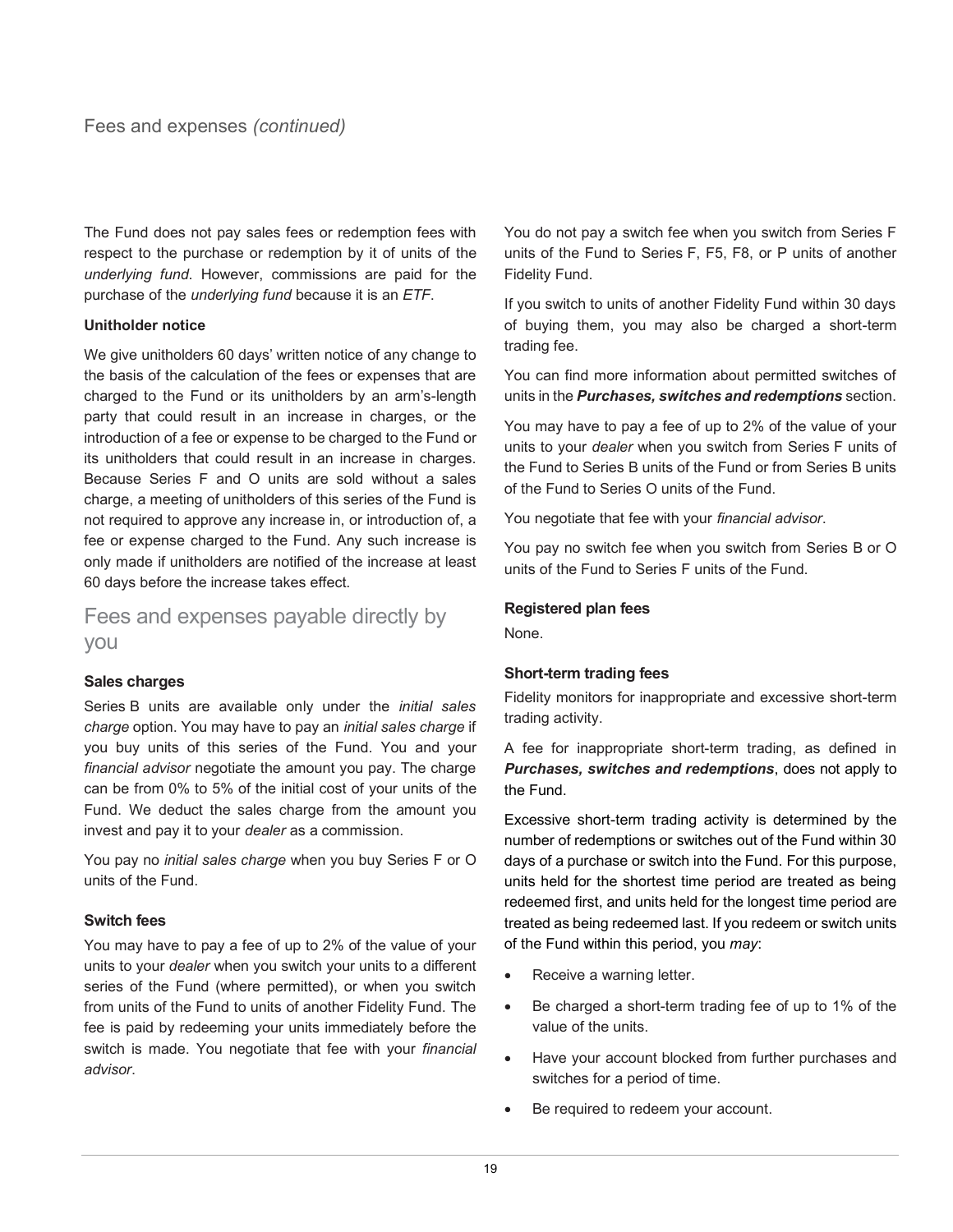Further to the above sanctions, Fidelity may, in its sole discretion, restrict, reject, or cancel any purchase or switch into the Fund, or apply additional sanctions where we deem activity to not be in the Fund's interests.

In certain circumstances, the short-term trading fee does not apply. See the *Purchases, switches and redemptions* section for details.

#### **Fee for sizable redemptions**

Fidelity monitors for sizable transaction activity.

Sizable Investors of the Fund are subject to a 1% penalty of the value of the units that they sell/switch if they sell/switch their units of the Fund within 30 days of their most recent purchase/switch into the Fund. Sizable investors *may* be subject to a 1% penalty of the value of the units if they fail to provide the required notice to Fidelity prior to completing a sizable redemption (as described in *Sizable transactions* in the *Purchases, switches and redemptions* section). At the time the redemption order is received without notice, Fidelity will assess the potential impact to the Fund and determine whether the 1% penalty is applied. This fee goes to the Fund.

If the redemption or switch transaction would be subject to both a sizable redemption fee and a short-term trading fee, the Sizable Investor will only be subject to the sizable redemption fee. For greater certainty, the total penalty applied will not exceed 1% of the value of the units redeemed or switched.

See *Short-term trading* and *Sizable transaction*s in the section *Purchases, switches and redemptions* for details.

#### **Other**

#### *Cheque fees*

You may be charged a fee of \$25 plus applicable taxes for each payment that you request by cheque in respect of redemptions, payments under a systematic withdrawal plan or cash distributions.

#### *Insufficient funds fee*

You may be charged a fee of \$25 plus applicable taxes for each payment not honoured by your financial institution.

#### *Advisor Service Fee*

Investors in Series F units may pay their advisor service fees to their *dealer* by authorizing Fidelity to redeem units of this series from their account equal to the amount of the fees payable by the investor to their *dealer* (plus applicable taxes) and to pay the proceeds to their *dealer*.

These redemptions are made on a quarterly basis, and the redemption proceeds for the advisor service fees (plus applicable taxes) are forwarded on to the *dealer*. Where such an arrangement exists, the maximum annual advisor service fee rate that Fidelity facilitates the payment of is 1.50% (excluding applicable taxes). The advisor service fee is calculated on a daily basis based on the daily net asset value of the investor's units at the end of each business day.

Investors are eligible to have units of this series redeemed by Fidelity and the proceeds paid to their *dealer*, if:

- They do not hold their units in a fee-based account where they pay fees directly to their *dealer*.
- Their *dealer* has entered into the appropriate eligibility agreement with Fidelity.
- They have entered into an advisor service fee agreement with their *dealer* and Fidelity.

The advisor service fee agreement must disclose the advisor service fee rate(s) the investor has negotiated with the *dealer* for the advice provided by the *dealer* to the investor with respect to purchasing and selling securities of the Fidelity Funds and/or administration and management services with respect to the investor's securities of the Fidelity Funds.

#### *Series O management fee*

The Fund does not pay any management fee in respect of Series O units. Instead, you have to pay an annual fee to us, which is negotiable. This fee accrues daily and is paid monthly and does not exceed the aggregate maximum annual rate of the management and advisory fees payable for Series F units of the Fund.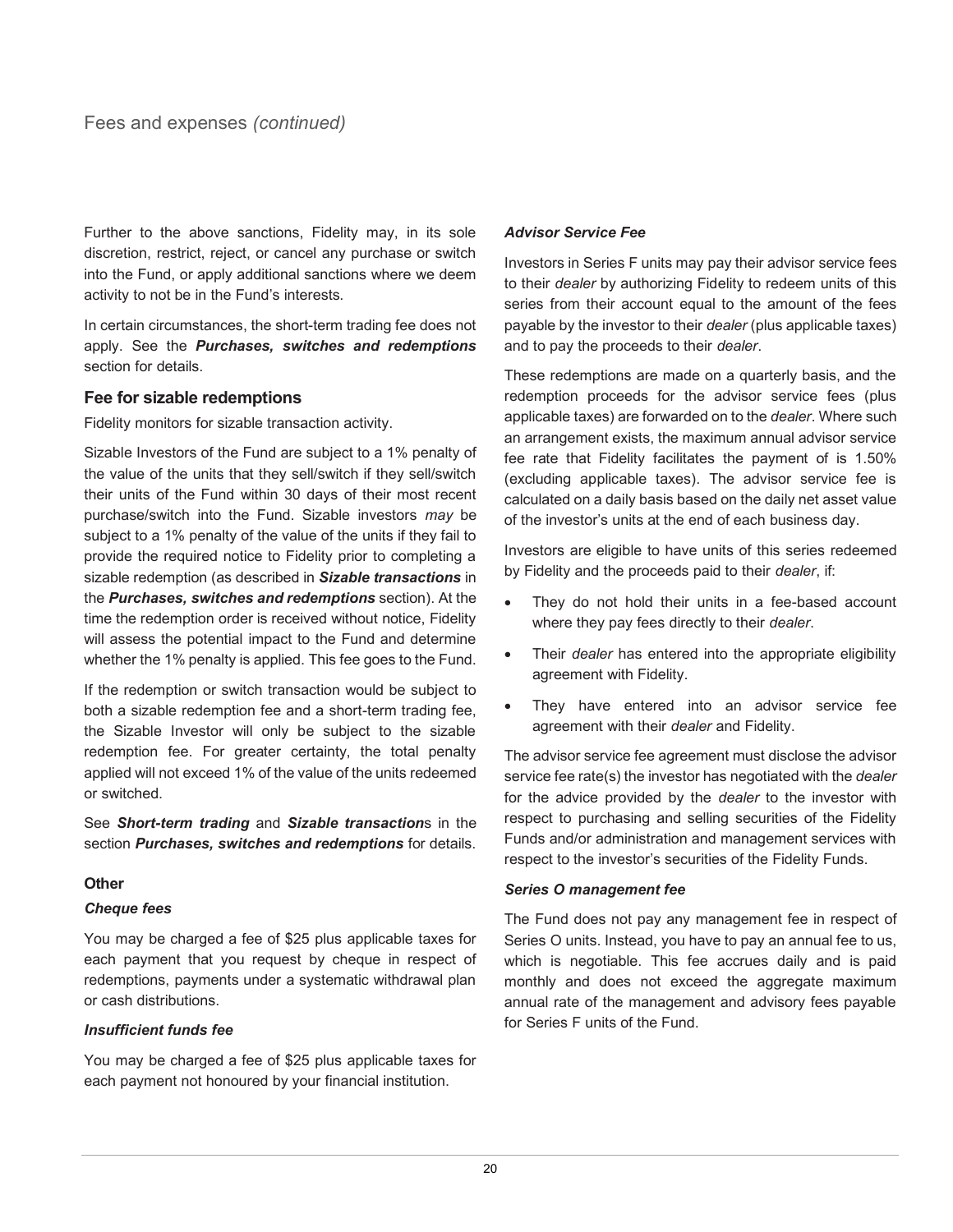Fees and expenses *(continued)*

## Impact of sales charges

The table below shows the fees you would have to pay if you bought units of the Fund under our different purchase options. It assumes that:

- You invest \$1,000 in units of the Fund for each period and redeem all of your units immediately before the end of that period.
- The sales charge under the *initial sales charge* option is 5%.

|                                      | When you buy<br>your units | Within<br>1 vear | <b>Within</b><br>3 years | Within<br>5 years | Within<br>10 years |
|--------------------------------------|----------------------------|------------------|--------------------------|-------------------|--------------------|
| Initial sales<br>charge option $(1)$ | \$50                       |                  |                          |                   |                    |
| No load option $(2)$                 | n/a                        | n/a              | n/a                      | n/a               | n/a                |

(1) Only Series B units are available under this option. You do not pay any sales charges if you buy Series F or O units. Instead, you pay your *dealer* an annual fee for investment advice and/or other services.

(2) We do not offer a no load option.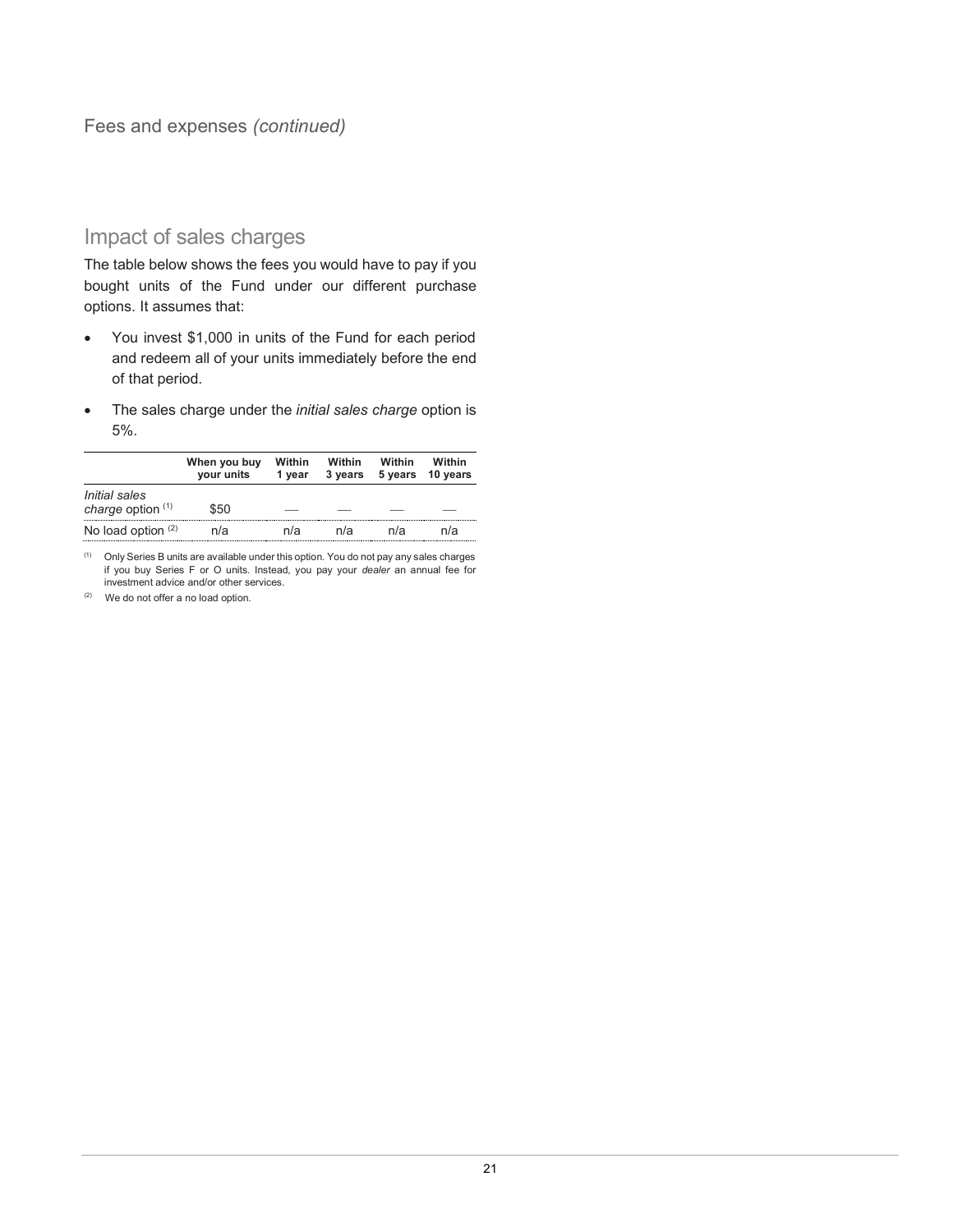## <span id="page-23-0"></span>Dealer compensation

## How your *financial advisor* and *dealer* are paid

Your *financial advisor* usually is the person you buy Fidelity Funds from. Your *financial advisor* could be a broker, financial planner, or other person who sells mutual funds. Your *dealer* is the firm your *financial advisor* works for.

#### **Commissions**

Your *financial advisor* usually receives a commission when you invest in Series B units of the Fund. The commission depends on how you invest in the Fund.

#### *Initial sales charge option*

You and your *financial advisor* decide on the percentage sales charge you are charged when you buy Series B units under the *initial sales charge* option. The percentage of the sales charge ranges from 0% to 5%. We may deduct the sales charge from the amount you invest and pay it to your *dealer* as a commission. See the *Fees and expenses* section for details.

#### **Switch fees**

You may have to pay a fee of up to 2% of the value of your units to your *dealer* when you switch from units of the Fund to a different series of the Fund, or when you switch from units of the Fund to units of another Fidelity Fund. You negotiate that fee with your *financial advisor*. The charge is paid by redeeming units of the Fund you're switching out of. You don't pay a switch fee when you switch Series D units of Fidelity Canadian Money Market Fund to any other Fidelity Fund as part of your ClearPlan® program. See the *Fees and expenses* section for details about this fee. Also see the *Purchases, switches and redemptions* section for more information about permitted switches.

#### **Trailing commissions**

We pay trailing commissions to your *dealer* on Series B units at the end of each quarter or, if the *dealer* qualifies to be paid electronically, possibly on a more frequent basis. We expect that *dealers* pay a portion of the trailing commission to their *financial advisors*. Trailing commissions are paid to *dealers*, including discount brokers. These commissions are a percentage of the average daily value of the Series B units

of the Fund held by the *dealer's* clients. The commissions depend on the Fund and the sales charge option. We may change or cancel the terms of the trailing commissions in our discretion and without advance notice. The following table shows the annual trailing commissions rates:

| Annual trailing commission rates |                                       |  |  |  |
|----------------------------------|---------------------------------------|--|--|--|
|                                  | <b>Series B</b><br>units              |  |  |  |
| <b>Fund</b>                      | <b>Initial sales</b><br>charge option |  |  |  |
| <b>Fidelity Advantage</b>        |                                       |  |  |  |
| Bitcoin ETF Fund™                | 0.50%                                 |  |  |  |

#### *Discount brokers*

On September 17, 2020, the *CSA* published rule amendments that effective June 1, 2022 will prohibit the payment of trailing commissions to order execution only ("**OEO**") dealers, which includes discount brokers and other dealers that do not make a suitability determination, in connection with an investor's purchase and ongoing ownership of units of the Fund in an OEO account. Effective on or before June 1, 2022, Fidelity will no longer be paying trailing commissions to an OEO dealer on all Fund units purchased and held through an OEO dealer, which may result in changes to your account or to the units of the Fund you own.

#### **Marketing support programs**

We pay for materials we give to *dealers* to help support their sales efforts. These materials include reports and commentaries on securities, the markets, and the Fidelity Funds. We pay for our own marketing and advertising programs.

We may share with *dealers* up to 50% of their costs in marketing the Fidelity Funds. This may include paying a portion of the costs of a *dealer* in advertising the availability of Fidelity Funds through its *financial advisors*. We may also pay part of the costs of a *dealer* in presenting seminars to educate investors about the Fidelity Funds, or generally about the benefits of investing in mutual funds.

We may pay up to 10% of the costs for *dealers* to hold educational seminars or conferences for their *financial advisors* to provide them with information about, among other things, financial planning or mutual fund industry matters.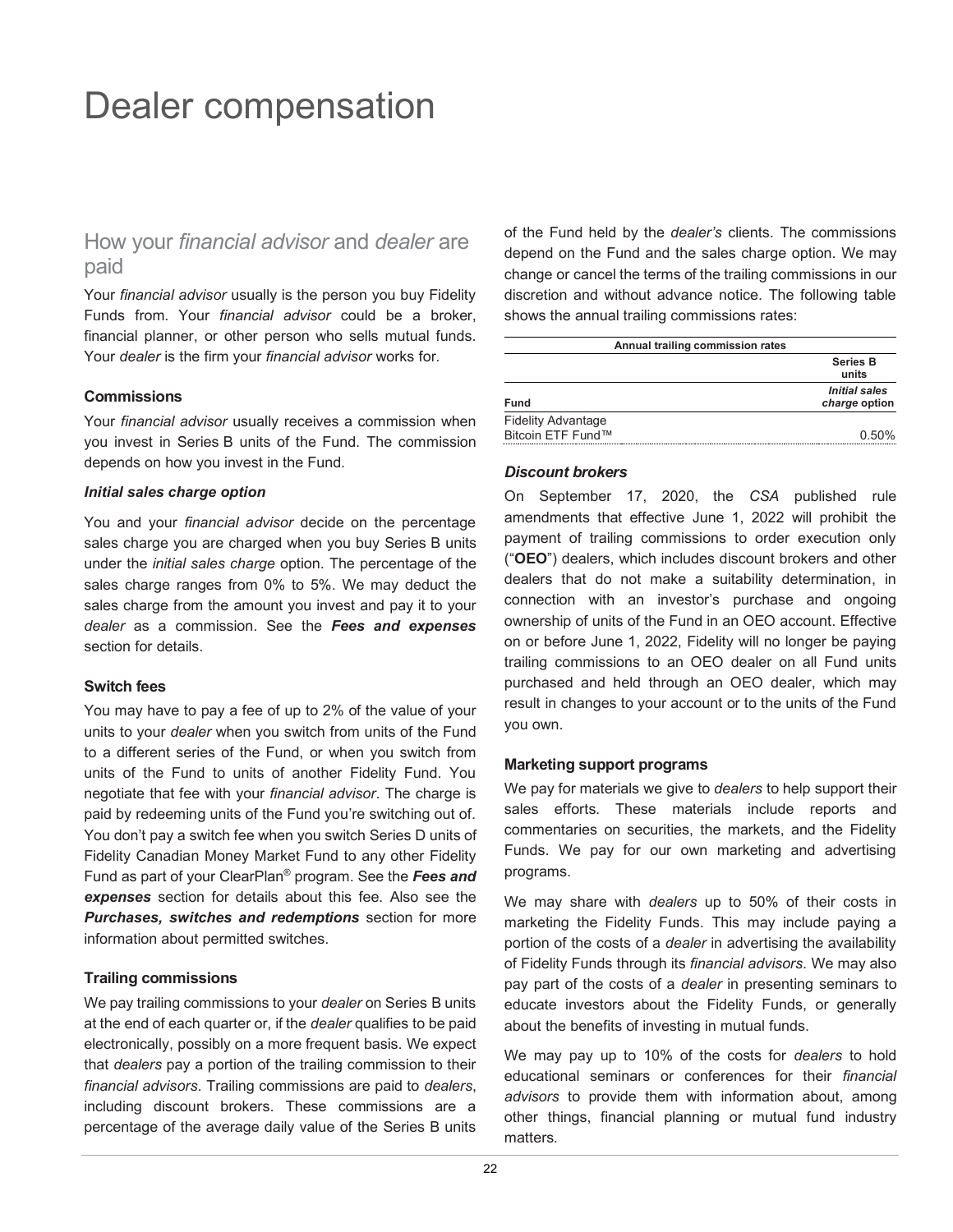We also arrange seminars for *financial advisors* from time to time, where we inform them about new developments in the Fidelity Funds, our products and services, and mutual fund industry matters. We invite *dealers* to send their *financial advisors* to our seminars, but the *dealers* decide if their *financial advisors* can attend. The *financial advisors* must pay for their own travel, accommodation, and personal expenses if they attend our seminars.

We may also pay the registration costs for *financial advisors* to attend educational conferences or seminars organized and presented by other organizations.

All of our programs that benefit *dealers* comply with securities laws. The Fidelity Funds do not pay the costs of these programs.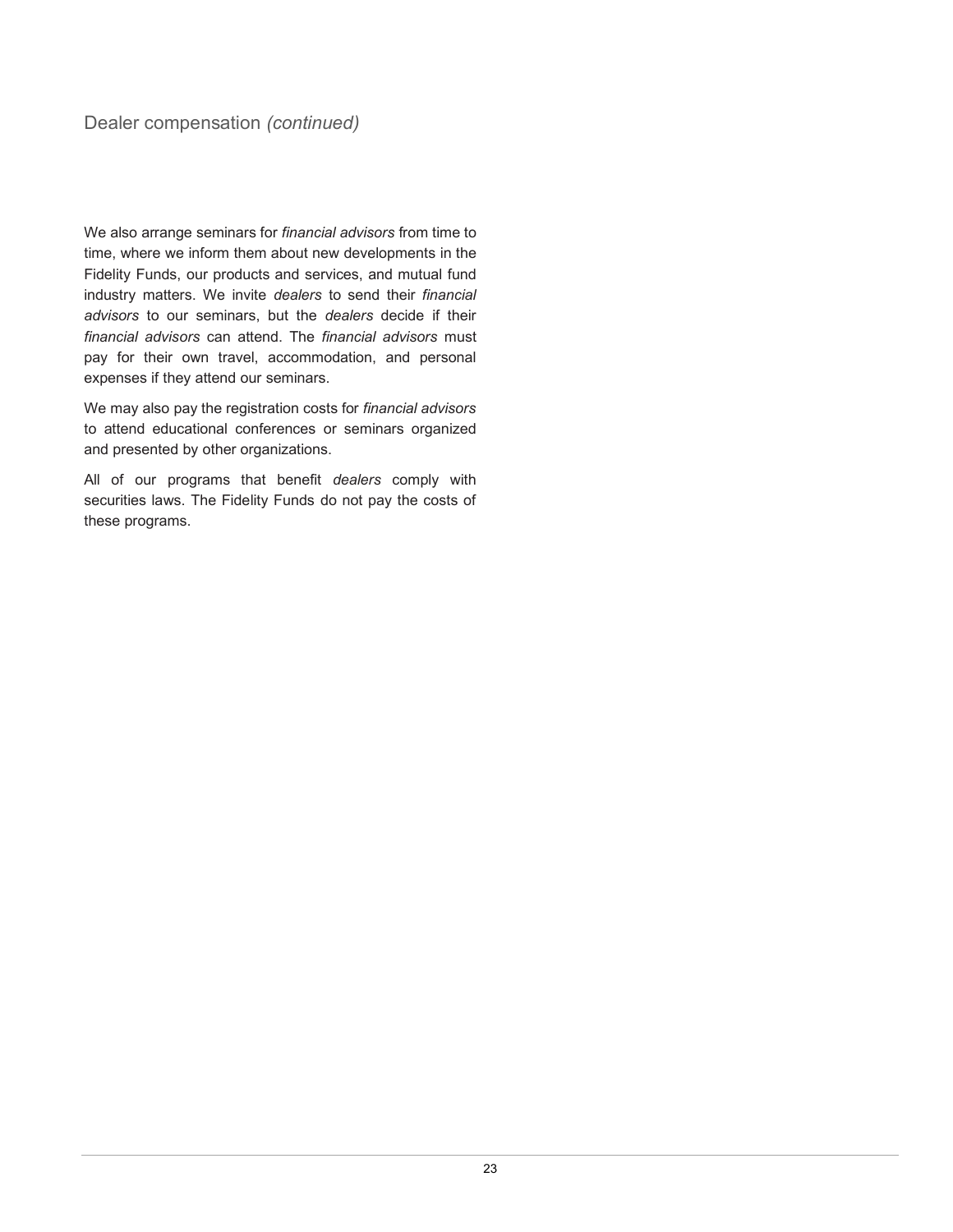## <span id="page-25-0"></span>Dealer compensation from management fees

We paid *dealers* compensation of approximately 44.5% of the total management fees we received from all the Fidelity Funds we managed during our financial year ended December 31, 2020. This includes amounts we paid to *dealers* for commissions, trailing commissions, marketing support programs, and introduction fees.

## Income tax considerations for investors

This information is a general summary of tax rules and is not intended to be legal advice. For this discussion, we assume you are an individual (other than a trust), who, at all relevant times, for the purposes of the *Tax Act*, is resident in Canada, deals at arm's length and is not affiliated with the Fund, and that you hold your units directly as capital property or within a registered plan. More information is contained in the Fund's annual information form.

We have tried to make this discussion easy to understand. As a result, we cannot be technically precise, or cover all the tax consequences that may apply. We suggest that you consult your tax advisor for details about your individual situation.

## How the Fund aims to make money

The Fund can make money in two ways. First, it can earn income. Some examples of income are interest paid on bonds, *dividends* paid on stocks, and gains on certain *derivatives*. Second, the Fund can have capital gains if the value of its investments goes up. If the Fund sells an investment at a gain, the gain is realized. If the Fund continues to hold the investment, the gain is unrealized. Income and capital gains can also be earned through investments in the *underlying fund*. The distributions paid by the *underlying fund* may have the character of a taxable capital gain, Canadian income from a trust, foreign income from a trust, or return of capital.

## How the Fund is taxed

The Fund is established as a separate trust. Each year, the Fund pays out a sufficient amount of its income and realized capital gains (after deducting expenses) so that, generally, it doesn't have to pay ordinary income tax. This is known as a distribution.

The Fund generally will treat gains (or losses) as a result of any disposition of units of the *underlying fund* as capital gains (or capital losses).

## How you are taxed

The tax you pay on your mutual fund investment depends on whether you hold your units in a registered plan or in a nonregistered account.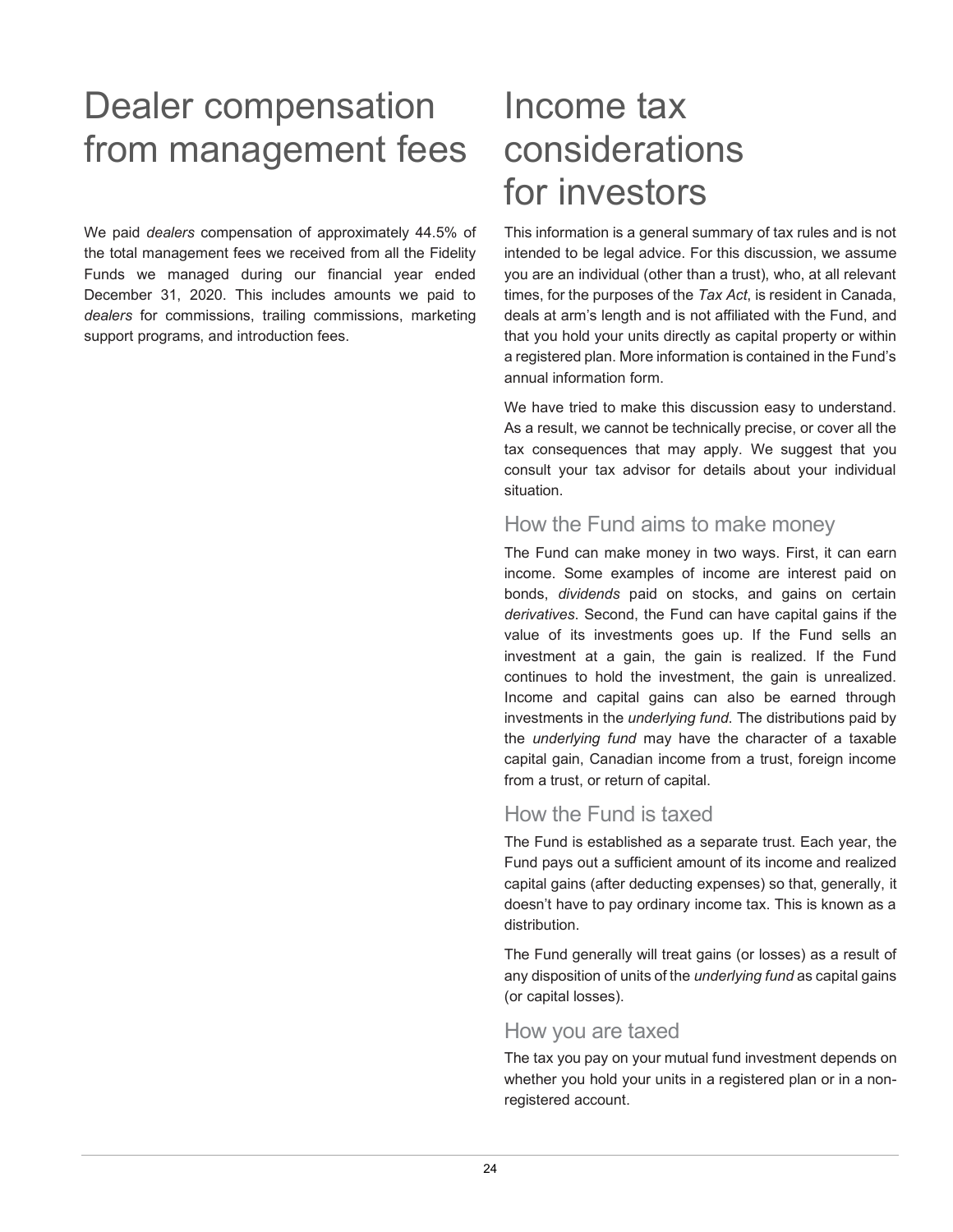#### **Fund held in your registered plan**

Generally, neither you nor your registered plan are subject to tax on distributions paid on units held in your registered plan or on capital gains realized when those units are redeemed or switched. This assumes the units are a qualified investment and not a prohibited investment. Units of the Fund are expected to be a qualified investment for registered plans. However, even when units of the Fund are a qualified investment, you may be subject to tax if a unit held in your registered plan is a prohibited investment for your registered plan.

Under a safe harbour rule for new mutual funds, units of the Fund will not be a prohibited investment for your registered plan at any time during the first 24 months of the Fund's existence provided the Fund is a mutual fund trust or a registered investment under the Tax Act during that time and is in substantial compliance with *NI 81-102* or follows a reasonable policy of investment diversification.

After that, units of the Fund should not be a prohibited investment for your registered plan if you and persons with whom you do not deal at arm's length and any trusts or partnerships in which you or persons with whom you do not deal at arm's length have an interest do not, in total own 10% or more of the net asset value of the Fund. Units of the Fund are also not a prohibited investment for your registered plan if they are "excluded property" under the *Tax Act*.

**Investors should consult their own tax advisor for advice regarding the implications of acquiring, holding or disposing of any units of the Fund in their registered plan, including whether or not units of the Fund are at risk of being or becoming a prohibited investment under the** *Tax Act* **for their registered plans.**

#### **Fund held in your non-registered account**

You must compute and report all income and taxable capital gains in Canadian dollars. If you hold your units in a nonregistered account and receive a distribution (including a *fee distribution*) during a year, we'll send you a tax slip for the year. It shows your share of the Fund's net income and net realized capital gains and your return of capital, if any, paid to you for the previous year, as well as any allowable tax credits. You must include the taxable portion of these amounts, as shown on the tax slip, as part of your annual

income. This applies even if your distributions are reinvested in additional units of the Fund. Distributions paid by the Fund or the *underlying fund* may include capital gains and other income (such as interest and *derivative* income). Provided appropriate designations are made by the Fund, such amounts realized by the Fund and distributed to you will preserve their character as dividends, foreign income, and taxable capital gains, respectively. Capital gains distributed by the Fund will be treated as if you realized them directly as a capital gain.

Distributions of capital are not taxable. Instead a return of capital reduces the adjusted cost base of your units of the Fund. If the adjusted cost base of your units is reduced to less than zero, you will realize a capital gain equal to the negative amount and your adjusted cost base will be increased to zero.

Generally, fees paid by you to your *dealer* in respect of Series F units of the Fund held outside a registered plan should be deductible for income tax purposes from the income earned on the Fund to the extent that the fees are reasonable, represent fees for advice to you regarding the purchase or sale of specific securities by you directly or for services provided to you in respect of the administration or management of securities owned by you directly, and the fees are paid by you to a *dealer* whose principal business is advising others regarding the purchase or sale of specific securities, or includes the provision of administration or management services in respect of securities. Fees paid directly by you to Fidelity for services provided by Fidelity to the Fund (such as with respect to Series O units) are not deductible. **You should consult your tax advisor regarding the deductibility of fees paid directly by you in your particular circumstances.**

Generally, you must include *fee distributions* received in your income for tax purposes.

## Capital gains and losses when you redeem or switch your units

Switches between series of the same Fund are a redesignation that does not result in a disposition of the units redesignated for tax purposes, unless units are redeemed to pay fees. Other switches result in a redemption of units followed by a purchase of units. A redemption is a disposition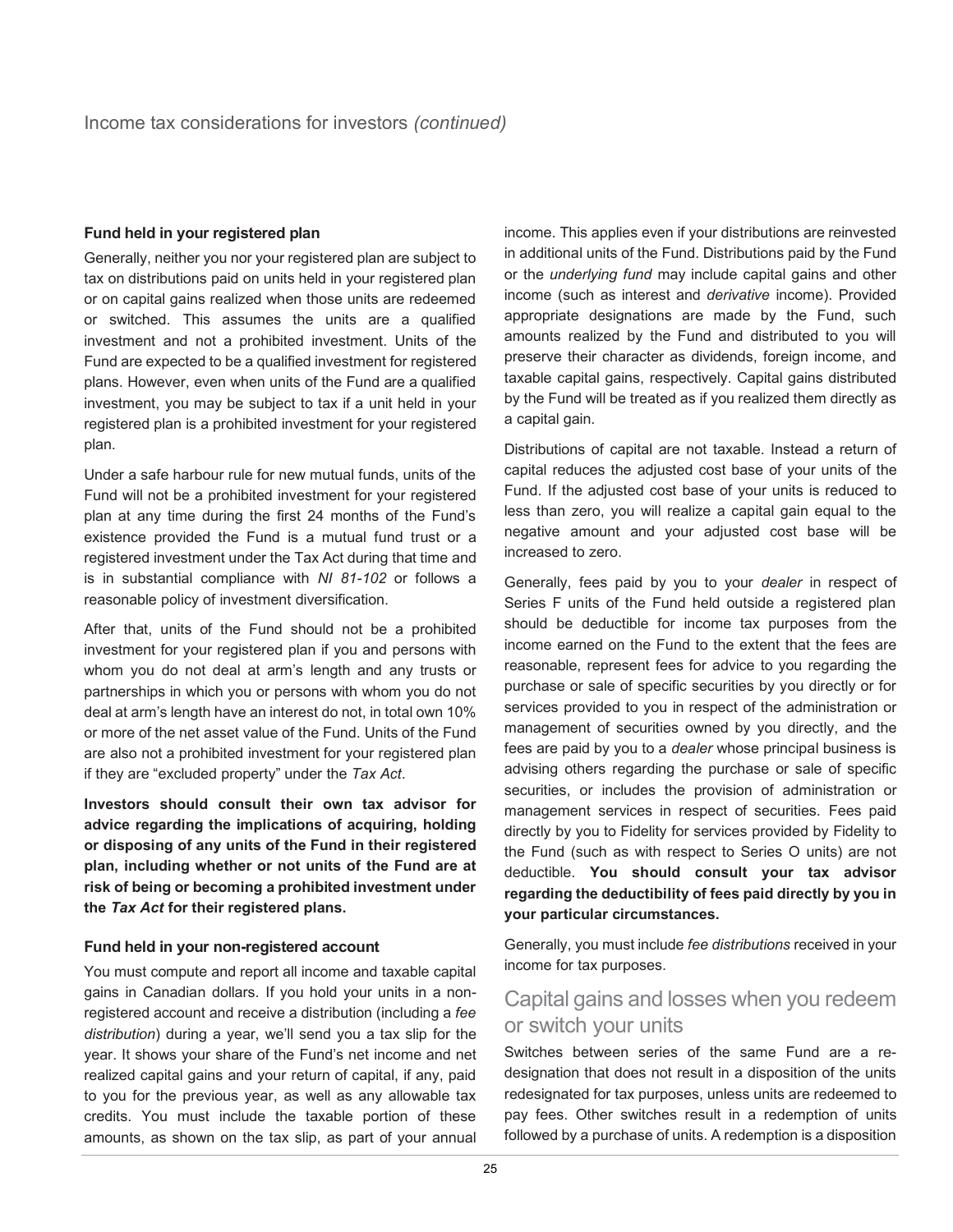for tax purposes and may trigger a capital gain or loss. Switches that result in a disposition for tax purposes include those that occur under the Fidelity ClearPlan® service or the systematic exchange program.

You realize a capital gain if the amount you receive from redeeming or otherwise disposing of a unit is more than the adjusted cost base of the unit, after deducting any cost of redeeming or switching the unit. You will realize a capital loss if the amount you receive from a redemption or other disposition is less than the adjusted cost base, after deducting any cost of redeeming your units. Capital gains or capital losses are realized on redemptions of units made to pay fees to your *dealer*, including in connection with Series F units.

Generally, one-half of a capital gain is included in calculating your income as a taxable capital gain, and one-half of a capital loss can be deducted against taxable capital gains, subject to any applicable loss restriction rules under the *Tax Act*.

If you've bought units at various times, you will likely have paid various prices. The adjusted cost base of a unit is the average of the adjusted cost base of all the identical units you hold in the Fund. That includes units you got through reinvestments of distributions. If you've bought and sold units in U.S. dollars, the cost and proceeds of disposition must be converted into Canadian dollars at the exchange rate on the date of purchase and redemption, as applicable.

#### **How to calculate adjusted cost base**

Here's how the total adjusted cost base of your units of a series of the Fund is generally calculated:

- Start with your initial investment, including any sales charges you paid.
- Add any additional investments, including any sales charges you paid.
- Add any distributions you reinvested, including *fee distributions* and returns of capital.
- Add the adjusted cost base of units received on a taxdeferred switch and the net asset value of the units received on a taxable switch.

Subtract the adjusted cost base of any previous redemptions and switches.

To calculate adjusted cost base, you'll need to keep detailed records of the price you paid and received for your investments, and also keep the tax slips we send to you. They include distributions that are a return of capital. You may wish to consult a tax advisor to help you with these calculations.

## Buying units late in the year

The price of a unit may include income and/or capital gains that the Fund has accrued, earned or realized, but not yet distributed. You will be taxed on distributions of the Fund's income and capital gains even if that income and capital gains is attributable to a time before you acquired the units and may have been reflected in the price you paid for the units. This could be particularly significant if you purchase units of the Fund late in the year, or on or before the date on which a distribution is paid.

## Portfolio turnover

The higher the Fund's or the *underlying fund*'s portfolio turnover rate is in a year, the greater the chance that you will receive a distribution. Any gains realized would be offset by any losses realized on portfolio transactions. There is not necessarily a relationship between a high turnover rate and the performance of the Fund or the *underlying fund*.

Subtract the return of capital distributions.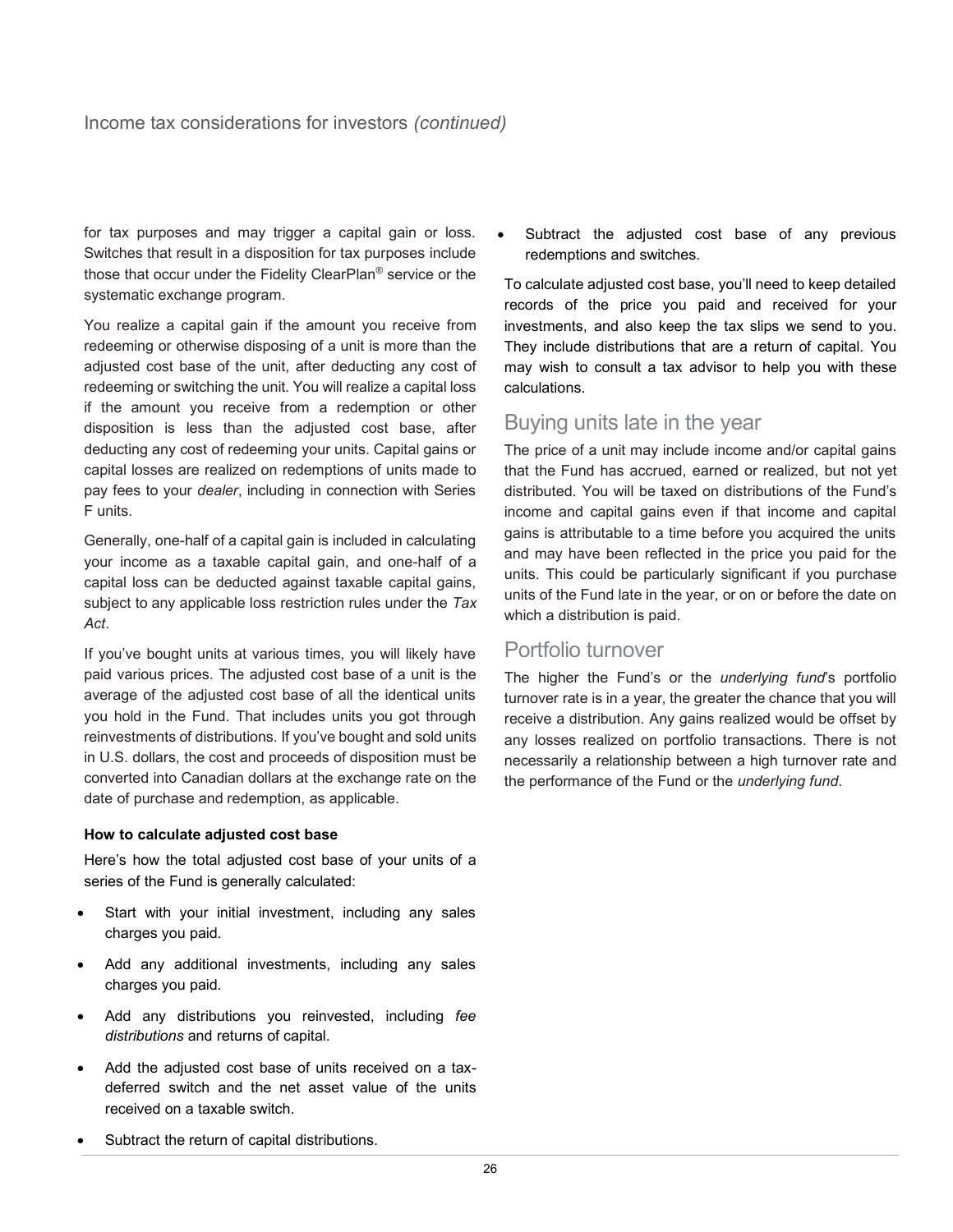## Additional considerations for investors

You will generally be required to provide your *financial advisor* with information related to your citizenship and tax residence, including your tax identification number(s). If you are identified as a U.S. Person (including a U.S. resident or citizen living in Canada) or a tax resident of a country other than Canada or the U.S., or do not provide the required information and indicia of U.S. or non-Canadian status is present, details about you and your investment in the Fund will generally be reported to the *CRA*, unless the units are held in a registered plan. The *CRA* will provide that information to the U.S. Internal Revenue Service (IRS) (in the case of U.S. Persons) or the relevant tax authority of any country that is a signatory of the Multilateral Competent Authority Agreement on Automatic Exchange of Financial Account Information or that has otherwise agreed to a bilateral information exchange with Canada under the *CRS* (in the case of non-Canadian tax residents other than U.S. tax residents).

The IRS issued a clarification to a set of existing tax rules that resulted in Canadian mutual funds (such as the Fidelity Funds) generally being classified as corporations for U.S. tax purposes. As a result, U.S. taxpayers (including Canadian residents who are U.S. citizens) who hold Canadian mutual funds generally are subject to the Passive Foreign Investment Company rules, known as *PFIC*, including an annual requirement to report each *PFIC* investment held directly or indirectly on a separate U.S. tax form. **If you are a U.S. citizen, you should consult your tax advisor about the U.S. tax rules that apply to you and the advisability of making (or refraining from making) any U.S. tax election, such as a Qualified Electing Fund or** *QEF* **election.**

Generally, the *QEF* election more closely aligns the Canadian and U.S. tax treatment of an investment in Canadian mutual funds. To assist investors who choose to make *QEF* elections, Fidelity makes available *PFIC* annual information statements, referred to as *AIS*, for the Fidelity Funds. Investors should consult their *dealer* or *financial advisors* about obtaining their *AIS* from Fidelity.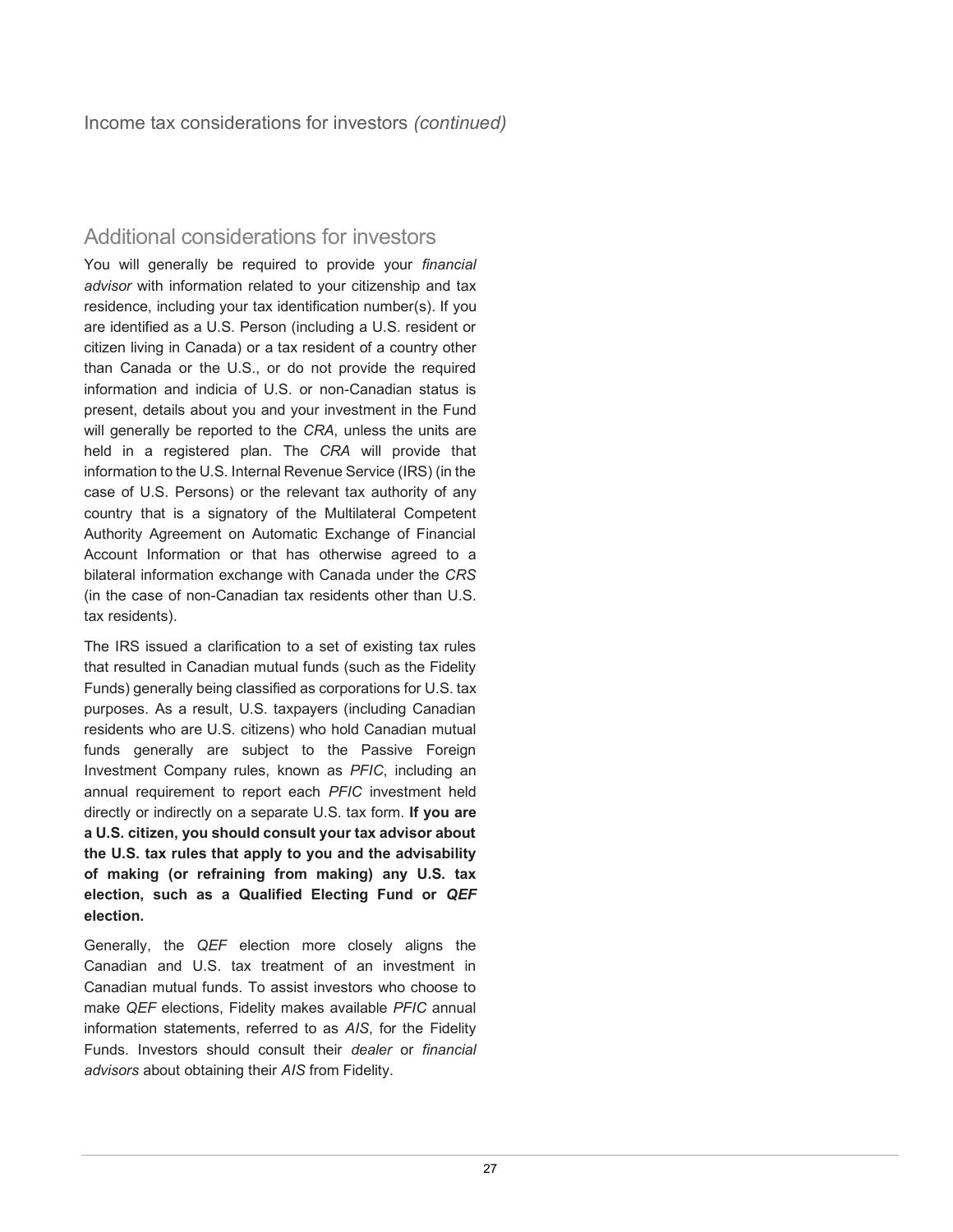## <span id="page-29-0"></span>Statement of rights

Securities legislation in some provinces and territories gives you the right to withdraw from an agreement to buy mutual funds within two business days of receiving the simplified prospectus or fund facts, or to cancel your purchase within 48 hours of receiving confirmation of your order.

Securities legislation in some provinces and territories also allows you to cancel an agreement to buy mutual fund securities and get your money back, or to make a claim for damages, if the simplified prospectus, annual information form, fund facts or financial statements misrepresent any facts about the fund. These rights must usually be exercised within certain time limits.

For more information, refer to the securities legislation of your province or territory or consult a lawyer.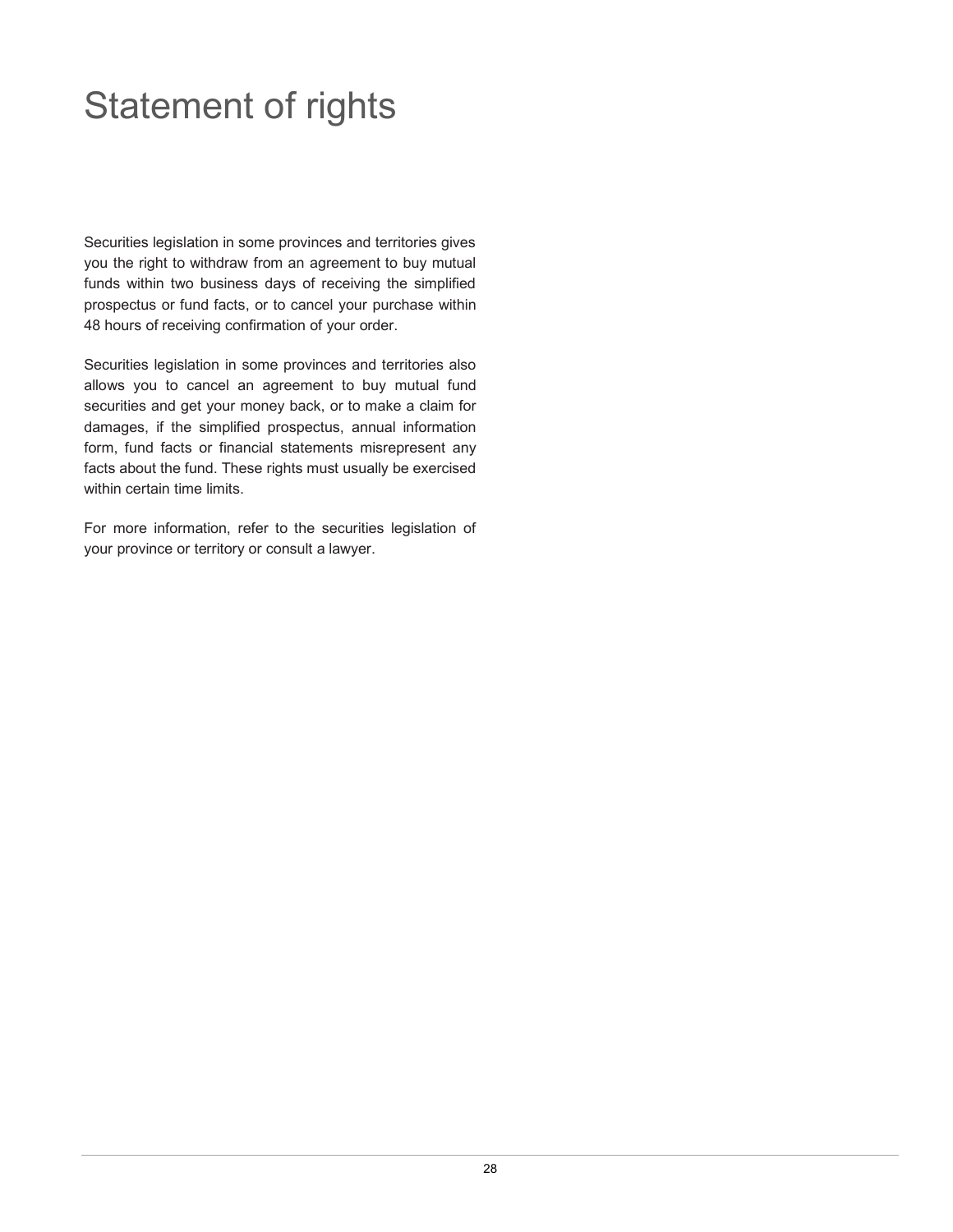## <span id="page-30-0"></span>Specific information about the Fidelity Advantage Bitcoin ETF Fund™

## Your guide to the Fund

The Fund offered under this simplified prospectus is categorized as an alternative mutual fund. Here's what the Fund profile looks like and what they will tell you.

## **1. Fund name**

## **2. Organization and management of the fund**

This tells you who is involved in running the Fund.

## **3. Fund details**

This is a quick overview of the Fund — what kind of fund it is, when it was started, the types of units offered, and series available under the U.S. dollar option, and whether it is a qualified investment for registered plans. Your *dealer* and *financial advisor* can assist you in determining the series that you are eligible to invest in.

#### *About the Series*

We currently offer series of units for the Fund as set out on the cover page of this simplified prospectus and in the Fund's profile. We may offer additional series in the future.

## **Series B units**

Series B units are available to all investors who purchase under the *initial sales charge* option. The minimum initial investment for Series B units of the Fund is \$500.

Series B units of the Fund will not be eligible for the *Fidelity Preferred Program*. However, the size of an investor's holdings in the Fund will count towards the investor's eligibility for the *Fidelity Preferred Program*.

## **Series F units**

Series F units have lower combined management and advisory fees and *Administration Fees* than Series B units. Instead of paying sales charges, investors in Series F units may pay their *dealer* a fee for the investment advice and/or administration and management services they provide or may pay their discount broker a fee for services and any tools or other assistance they provide.

Investors may buy Series F units in a fee-based account at their *dealer*, where they pay fees directly to their *dealer*, provided their *dealer* has entered into the appropriate

eligibility agreement with Fidelity. Investors may also buy Series F units through a discount brokerage platform, provided the discount broker offers Series F units on their platform.

We don't pay any commissions or trailing commissions to *dealers* or discount brokers who sell Series F units, which means we can charge lower management and advisory fees because you may pay a fee directly to your *dealer* or discount broker. The minimum initial investment for Series F units of the Fund is \$500.

#### *Additional considerations when buying Series F units through a dealer*

Investors may also buy Series F units and pay fees to their *dealer* by authorizing Fidelity to redeem Series F units from their account having a value equal to the amount of the fees payable by the investor to the *dealer* (plus applicable taxes) and to pay the proceeds to their *dealer*. Investors are eligible to have their Series F units redeemed by Fidelity, and the proceeds paid to their *dealer*, if:

- They do not hold their Series F units in a fee-based account where they pay fees directly to their *dealer*.
- Their *dealer* has entered into the appropriate eligibility agreement with Fidelity.
- They have entered into an advisor service fee agreement with their *dealer* and Fidelity.
- The advisor service fee agreement must disclose the advisor service fee rate(s) the investor has negotiated with the *dealer* for the advice to be provided by the *dealer* to the investor with respect to purchasing and selling units of the Fidelity Funds and/or for the administration and management services with respect to the investor's units of the Fidelity Funds.

If an investor enters into an advisor service fee agreement, Fidelity facilitates the payment of the advisor service fee (plus applicable taxes) by the investor to the *dealer* by redeeming the investor's Series F units on a quarterly basis and forwarding the redemption proceeds for the advisor service fees to the *dealer*. See the *Fees and expenses*  section for details.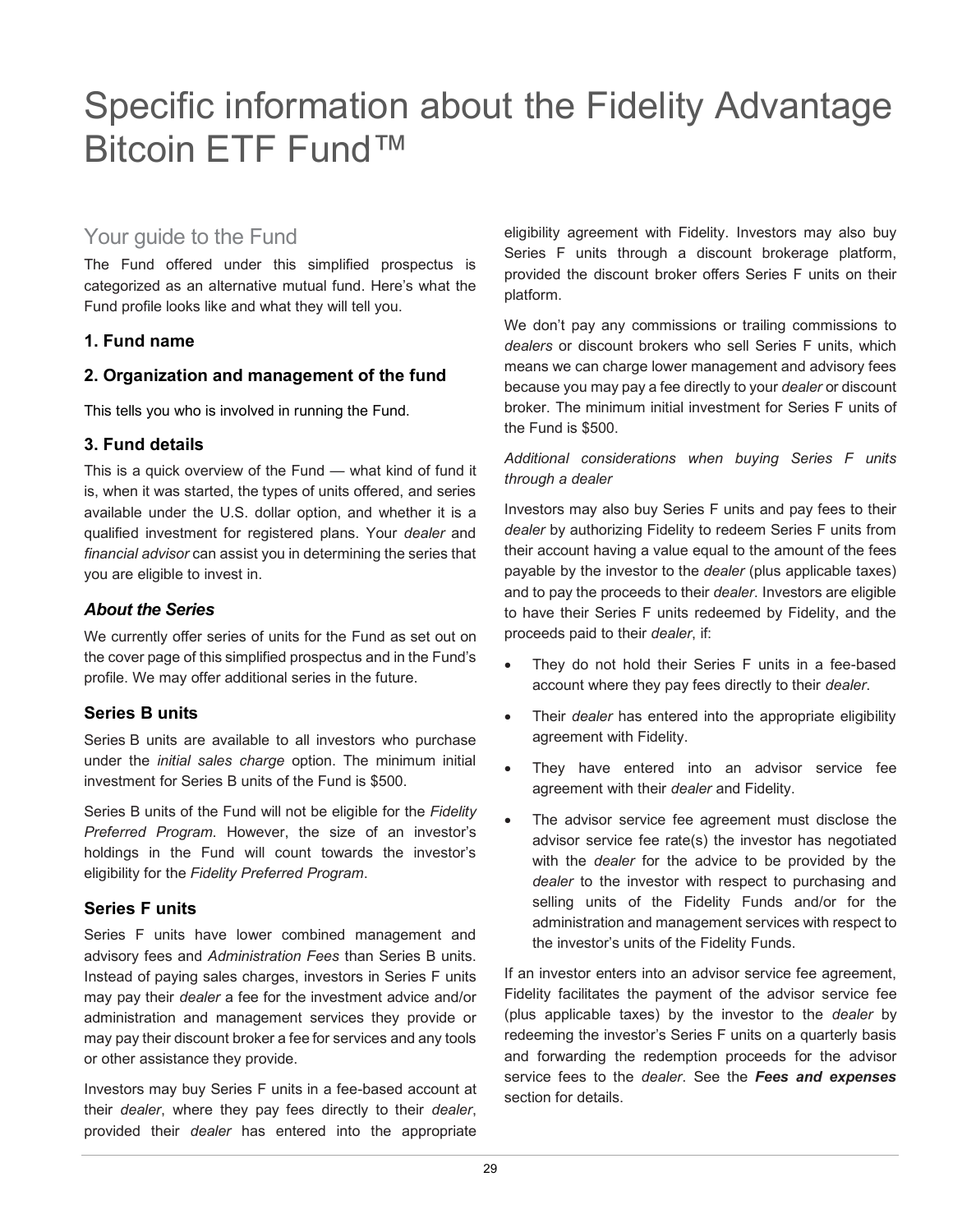Your *dealer* is responsible for deciding whether you are eligible to buy and continue to hold Series F units. If you're no longer eligible to hold Series F units, your *dealer* is responsible for telling us to switch your units into Series B units of the Fund or to redeem them.

Series F units of the Fund will not be eligible for the *Fidelity Preferred Program*. However, the size of an investor's holdings in the Fund will count towards the investor's eligibility for the *Fidelity Preferred Program*.

## **Series O units**

Series O units of the Fund are only available for purchase by the Fidelity Funds, other funds and accounts managed or advised by Fidelity and by institutional investors who may be individuals or financial institutions who have been approved by us and have entered into a Series O fund purchase agreement with us. Series O investors are typically financial services companies that make large investments in the Fidelity Funds, and that use units of the Fidelity Funds to facilitate offering other products to investors or to provide administrative services to group plans. The criteria for approval as a Series O investor may include the size of the investment, the expected level of account activity, and the investor's total investments with us. No management and advisory fees are charged to the Fund with respect to the Series O units, but institutional investors who hold these Series O units are charged a negotiated management fee for the provision of our services to them. Consequently, investors in Series O units may pay, as a percentage of their investment, a management fee that is different from that payable by other investors in Series O units. We don't pay any commissions or trailing commissions to *dealers* who sell Series O units. There are no sales charges payable by investors who purchase Series O units.

Since Series O investors are typically financial services companies, their need for portfolio information may be different from other investors. As a result, we may provide them with portfolio disclosure more frequently than we provide this disclosure to other investors, and the information provided may be more detailed and/or presented in a somewhat different fashion. This information is only provided subject to an agreement limiting the investor's use of the information, and prohibiting the investor from disclosing it to any other party.

## **Other series information**

Fidelity, in its sole discretion, may waive or change any of the above minimum initial investment amounts at any time. The current minimum initial investment amounts may be obtained on our website at *[www.fidelity.ca](https://www.fidelity.ca)*. For information on buying units of the Fund, see the *Purchases, switches and redemptions* section.

For each series of the Fund, excluding Series O, Fidelity pays all of the operating expenses incurred by the Fund for that series (including for services provided by Fidelity and/or its affiliates), except for *Fund Costs*, in exchange for the *Administration Fee* that is paid by the Fund in respect of these series. For Series O, Fidelity pays all of the operating expenses and costs incurred by the Fund in respect of Series O (including for services provided by Fidelity and/or its affiliates), except for certain costs that are paid by the Fund in respect of Series O. See the *Fees and expenses* section for details. The differences in expenses and fees between series mean that each series of the Fund has a different net asset value per unit.

## **4. What does the fund invest in?**

This section tells you the investment objective and strategies of the Fund.

## *Investment objective*

Just like you, the Fund has goals for the money it invests. This section tells you what those goals are.

We can't change the Fund's investment objective unless we get approval from a majority of unitholders who vote at a special meeting we call.

## *Investment strategies*

This section tells you how the portfolio management team tries to achieve the Fund's investment objectives. You will find the portfolio management team's general approach to investing, and how the portfolio management team chooses investments for the Fund.

As the Fund invests in an *underlying fund*, this section will focus on strategies relating to the *underlying fund*.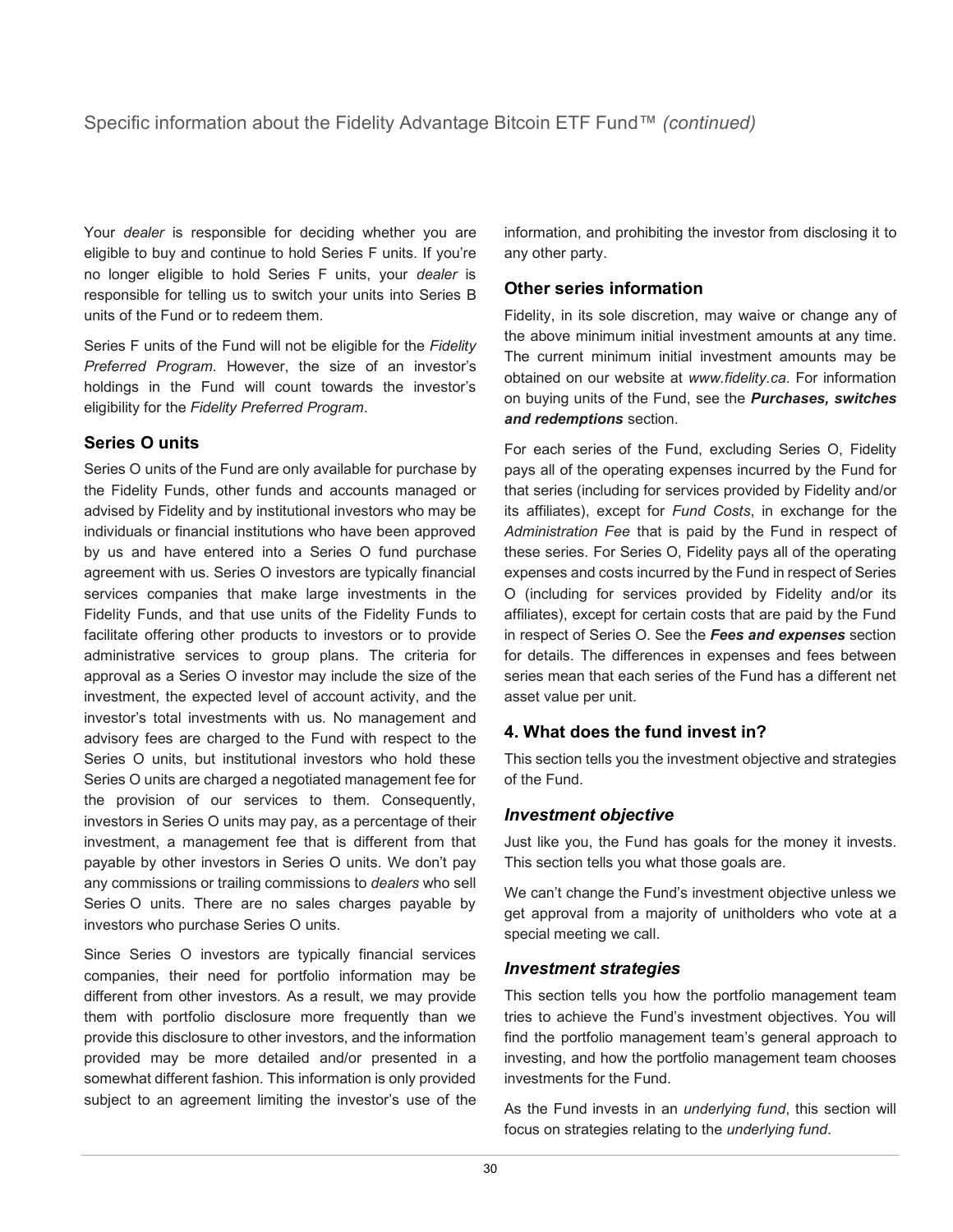The Fund follows the standard limits, restrictions, and practices set by Canadian securities regulations.

The Fund can hold cash and engage in securities lending transactions.

The *underlying fund* can use *derivatives*. You'll find out how the *underlying fund* uses *derivatives* in the **Investment strategies** section of its profile. For more information about *derivatives*, see *What are the risks of investing in the fund* below.

## **5. What are the risks of investing in the fund?**

This section tells you all of the risks of the Fund.

## **6. Who should invest in this fund?**

When you're deciding on a Fidelity Fund, it's important to find one that has the same investment goals that you do. This section tells you the kind of investor the Fund may be appropriate for, and how the Fund could fit in your portfolio. It's meant as a guide only. Your *financial advisor* can help you make the decisions about which Fidelity Funds best match your goals.

## *Risk classification methodology*

The risk rating referred to in this section helps you decide, along with your *financial advisor*, whether the Fund is right for you. This information is only a guide. The investment risk level indicated for the Fund is required to be determined in accordance with the *CSA* standardized risk classification methodology, which is based on the historical *volatility* of the Fund as measured by the 10-year annualized *standard deviation* of the returns of the Fund. *Standard deviation* is used to quantify the historical dispersion of returns around the average returns over a recent 10-year period. In this context, it can provide an indication of the amount of variability of returns that occurred relative to the average return over the 10-year measurement period. The higher the *standard deviation* of the Fund, the greater the range of returns it experienced in the past. In general, the greater the range of observed or possible returns, the higher the risk.

As the Fund does not have a 10-year return history, Fidelity calculates the investment risk level of the Fund by imputing the return history of a reference index for the 10-year period. Fidelity assigns a risk rating category that is at, or higher than, the applicable rating indicated by the *standard deviation* ranges in the *CSA's* standardized risk classification methodology, as outlined in the table below.

| <b>Standard deviation range</b> | <b>Risk rating</b> |
|---------------------------------|--------------------|
| 0 to less than 6                | Low                |
| 6 to less than 11               | Low to Medium      |
| 11 to less than 16              | Medium             |
| 16 to less than 20              | Medium to High     |
| 20 or greater                   | High               |

|  |  | CSA standard deviation ranges and risk ratings |  |  |  |  |
|--|--|------------------------------------------------|--|--|--|--|
|--|--|------------------------------------------------|--|--|--|--|

It is important to note that other types of risk, both measurable and non-measurable, may exist. It is also important to note that the Fund's historical *volatility* may not be indicative of its future *volatility*. Fidelity may exercise its discretion and assign the Fund a higher risk classification than indicated by the 10-year annualized *standard deviation*  and the prescribed ranges if we believe that the Fund may be subject to other foreseeable risks that the 10-year annualized *standard deviation* does not reflect.

#### *Reference index for the Fund*

The following index was used as proxies for Fund returns for periods between the inception of the Fund and ten years prior to the inception of the Fund.

| FUND                                           | <b>REFERENCE INDEX</b>        |
|------------------------------------------------|-------------------------------|
| <b>Fidelity Advantage</b><br>Bitcoin ETF Fund™ | <b>Fidelity Bitcoin Index</b> |

#### **Benchmark Definitions**

The Fidelity Bitcoin Index is an index designed to reflect the performance of bitcoin in U.S. dollars. It uses bitcoin price data from eligible trading platforms and a volume weighted median price method based on the 5-minute window immediately prior to the 4:00 p.m. (ET) close. The Fidelity Bitcoin Index price is calculated by ordering all individual transactions occurring over this 5-minute time frame on the eligible trading platforms and selecting the price associated with the 50<sup>th</sup> percentile of total volume. The Fidelity Index Committee reviews the Fidelity Bitcoin Index semi-annually for possible updates as a result of the maturation of the digital assets industry. In addition, the Fidelity Index Committee and the Fidelity Digital Asset Services Advisory Committee evaluate semi-annually all U.S. digital asset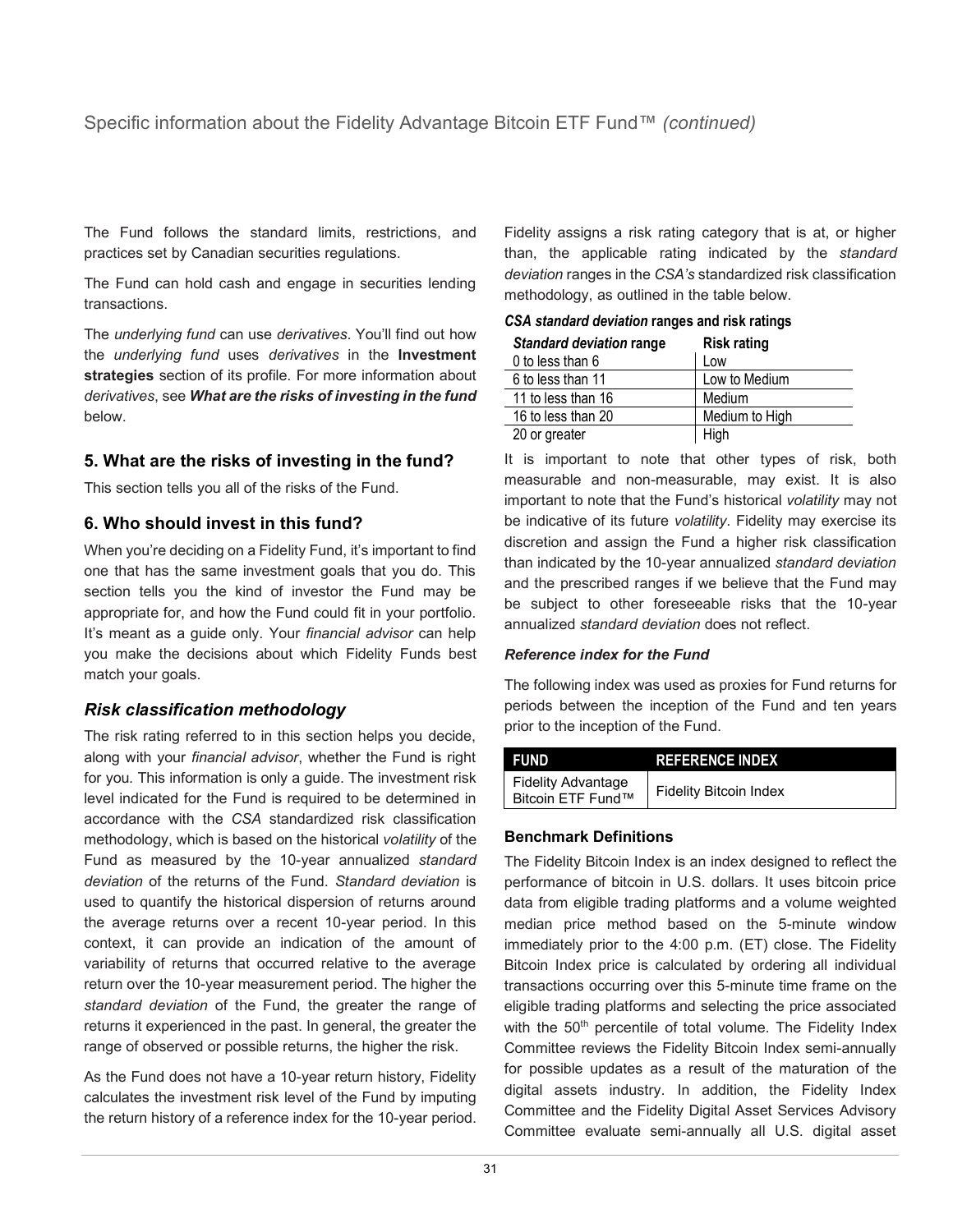trading platforms and/or regulated digital asset trading platforms and may change the eligible trading platforms at that time or during market disruptions when a trading platform review is warranted. Each eligible trading platform used in the calculation of the Fidelity Bitcoin Index maintains appropriate know-your-client policies and procedures and complies with AML Regulation.

*You can get details of the methodology that we use to identify the risk level of the Fund by calling us at 1-800-263-4077, by sending us an email at cs.english@fidelity.ca (for assistance in English) or sc.francais@fidelity.ca (for assistance in French), or by writing to us at Fidelity Investments Canada ULC, 483 Bay Street, Suite 300, Toronto, Ontario, M5G 2N7*.

## **7. Distribution policy**

This section tells you when you can expect to receive payments of net income, capital gains, or returns of capital from the Fund. We may pay distributions at other times.

Distributions on units held in Fidelity registered plans are always reinvested in additional units of the same series of the Fund.

Distributions on units held in other registered plans or in nonregistered accounts are reinvested in additional units of the same series of the Fund unless you tell us in writing that you want to receive them in cash. You won't pay any sales charges on reinvested distributions or on cash distributions. Distributions paid on the redemption of units are not reinvested, but are instead paid to you in cash. Cash distributions can be paid directly to your bank account by way of electronic funds transfer or by cheque. We may charge you a fee of \$25 for each cash distribution you request by cheque.

A return of capital distribution is not taxable, but reduces the adjusted cost base of your units. You should not confuse this cash flow distribution with the Fund's rate of return or yield.

You can find more information about distributions and adjusted cost base in the *Income tax considerations for investors* section.

## **8. Fund expenses indirectly borne by investors**

Each series of the Fund is responsible for its own expenses and its proportionate share of common Fund expenses that are not included as part of the *Administration Fee.* While you don't pay these costs directly, they reduce the Fund's return. The hypothetical example in this section helps you compare the expenses of the Fund to the costs of investing in other Fidelity Funds. You can find more information about the costs of investing in the Fund in the *Fees and expenses* section.

The example shows the expenses you would pay if:

- You invested \$1,000 in the Fund for each period shown and paid the maximum sales charge.
- The Fund's return was 5% each year.
- The Fund paid the same *management expense ratio* or *MER* in all periods as it did in its last financial year.

We have not shown examples of these expenses because the Fund is new and has no historical fund expense information to disclose.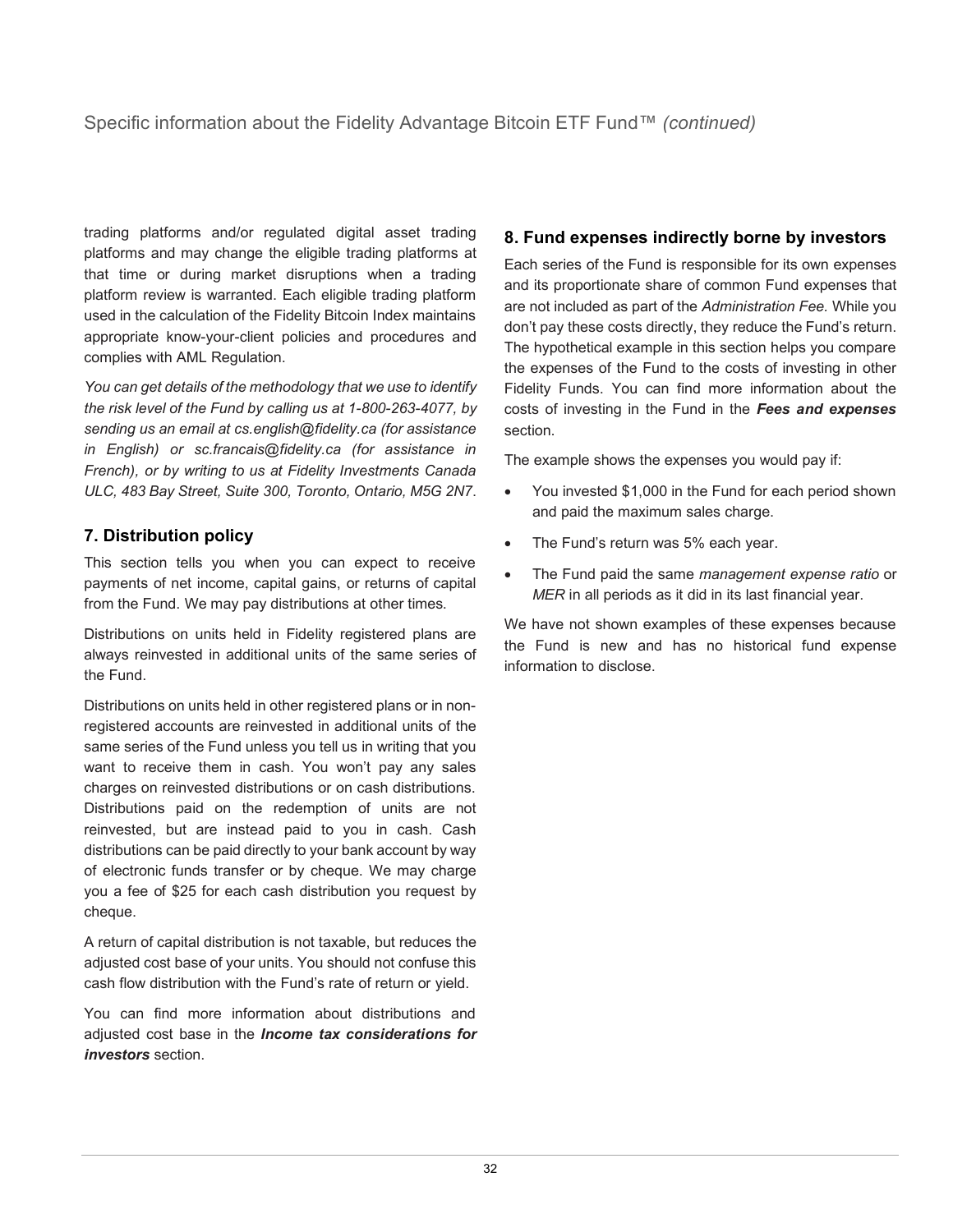## <span id="page-34-0"></span>Fidelity Advantage Bitcoin ETF Fund™

## Organization and Management of the fund

The following information tells you about who's involved in running the Fund.

## **Manager**

Fidelity Investments Canada ULC 483 Bay Street, Suite 300 Toronto, Ontario M5G 2N7

As Manager, we are responsible for the day-to-day operations of the Fund and provide all general management and administrative services.

As at September 30, 2021, Fidelity managed more than \$197 (CAD) billion for its clients. We are part of a broader group of companies collectively known as Fidelity Investments® . Fidelity Investments specializes in investment management for individuals, either directly, through *financial advisors*, or through group retirement plans. We also provide a wide variety of financial services and products. As at September 30, 2021, the Fidelity Investments collection of companies managed more than \$4.2 (USD) trillion through mutual fund portfolios and other institutional accounts around the world.

## **Trustee**

Fidelity Investments Canada ULC Toronto, Ontario

The Fund is a mutual fund organized as a trust. As trustee, we hold title to the Fund's investments in trust for unitholders under the terms described in a declaration of trust.

## Independent Review Committee

The *IRC* is the fund governance agency for the Fidelity Funds, as contemplated by *NI 81-107*. There are currently four members of the *IRC*, each of whom is independent of us and any party related to us.

The *IRC*'s mandate is to (a) consider and make decisions on those conflict of interest matters that require its approval under *NI 81-107*, (b) consider and provide its recommendations on those conflict of interest matters that are referred to it for review by Fidelity, and (c) perform any other function required by securities legislation. The *IRC* may also approve mergers involving the Fund and any change of the auditor of the Fund. Unitholder approval will not be obtained in these circumstances, but you will be sent a written notice at least 60 days before the effective date of any merger or change of auditor that affects the Fund.

The *IRC* prepares, at least annually, a report for unitholders of its activities. This report is available on our website at *www.fidelity.ca*, or you may request a copy, at no cost, by sending us an email at *cs.english@fidelity.ca* (for assistance in English) or *sc.francais@fidelity.ca* (for assistance in French).

Additional information about the *IRC*, including the names of the members of the *IRC*, is available in the Fund's annual information form.

## Custodian

State Street Trust Company Canada Toronto, Ontario

The custodian, or its sub-custodians, holds the investments of the Fund and keeps them safe to ensure that they are used only for the benefit of investors.

Fidelity Clearing Canada ULC has been retained to act as the custodian of the *underlying fund*.

## Securities Lending Agent

State Street Bank and Trust Company Boston, Massachusetts

The securities lending agent acts as agent for those Fidelity Funds that engage in *securities lending*. The securities lending agent is independent of Fidelity.

## **Registrar**

Fidelity Investments Canada ULC Toronto, Ontario

As registrar, we keep a record of all unitholders of the Fund, process orders, and issue account statements and tax slips to unitholders.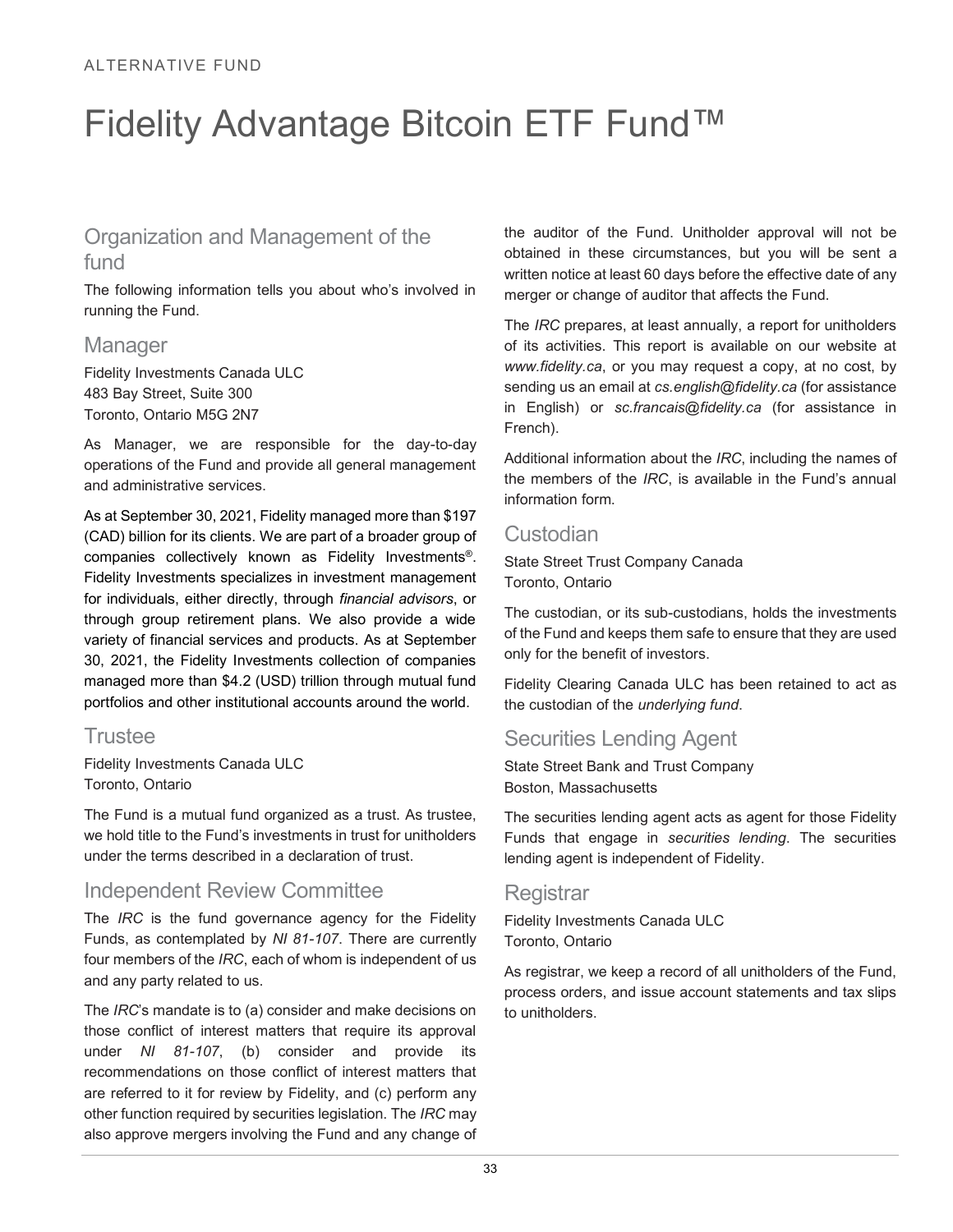Auditor

PricewaterhouseCoopers LLP Toronto, Ontario

The auditor is an independent chartered professional accounting firm and it audits the annual financial statements of the Fund.

## Portfolio Adviser

Fidelity Investments Canada ULC Toronto, Ontario

The portfolio adviser makes the investment decisions for the Fund, buys and sells all the investments in the Fund, and deals with brokers.

The portfolio adviser (or a sub-adviser) may engage one or more sub-advisers to provide investment advice in connection with securities purchased for the Fund. The annual information form for the Fund sets out the individual(s) that act as portfolio managers to the Fund.

The Fund, which we refer to as "Top Fund"*,* invests all or substantially all of its assets in the *underlying fund*. Because the *underlying fund* is also managed by Fidelity, Fidelity does not vote the units of the *underlying fund*. Instead, Fidelity may arrange for such units to be voted by the Top Fund investors. If Fidelity decides to arrange for Top Fund investors to vote, then Fidelity asks each Top Fund investor for instructions on how to vote that investor's proportionate share of the *underlying fund* units owned by the Top Fund, and Fidelity then votes on that basis. In those circumstances, Fidelity only votes the proportion of the *underlying fund* units for which it has received instructions.

## Fund details

| <b>Fund type</b>                               | Alternative strategy                                          |  |  |  |
|------------------------------------------------|---------------------------------------------------------------|--|--|--|
| Date started                                   | Series B. F and O - November 22.<br>1∩^1                      |  |  |  |
| <b>Type of securities</b>                      | Series B*, F* and O* units of a mutual<br>fund trust          |  |  |  |
| Eligibility for registered plans               | Expected to be a qualified investment<br>for registered plans |  |  |  |
| * This series can also bought in U.S. dollars. |                                                               |  |  |  |

What does the fund invest in?

#### **Investment objective**

The Fund aims to invest in bitcoin.

It seeks a similar return to its *underlying fund*, which is also managed by Fidelity, by investing substantially all of its assets in units of that fund. The *underlying fund* aims to invest in bitcoin. Currently, the *underlying fund* is Fidelity Advantage Bitcoin ETF™.

We can't change the Fund's investment objective unless we get approval from a majority of unitholders who vote at a special meeting we call.

#### **Investment strategies**

The strategies described below relate to the Fund and the *underlying fund*, Fidelity Advantage Bitcoin ETF™.

To meet the Fund's objectives, the portfolio management team of the *underlying fund*:

- Invests primarily in bitcoin.
- May purchase or enter into derivatives that provide economic exposure to bitcoin, but any use of derivatives will be incidental to the *underlying fund's* primary investment strategy of investing directly in bitcoin.

Both the Fund and the *underlying fund* may hold cash.

The Fund may engage in securities lending transactions.

The Fund and the *underlying fund* may depart from their investment objectives or strategies by temporarily investing all or a portion of their assets in cash or *fixed income securities* issued or guaranteed by a Canadian or U.S. government, government agency or company. The portfolio management team may take this action to seek protection during a market downturn, or for other reasons.

The portfolio management team may actively trade the *underlying fund*'s investments. This can increase trading costs, which lowers returns. It also increases the possibility that you receive capital gains distributions, which are taxable if you hold the Fund in a non-registered account.

Additional information about Fidelity Advantage Bitcoin ETF™ is set out in its prospectus. You can get copies by contacting us or by asking your *financial advisor*.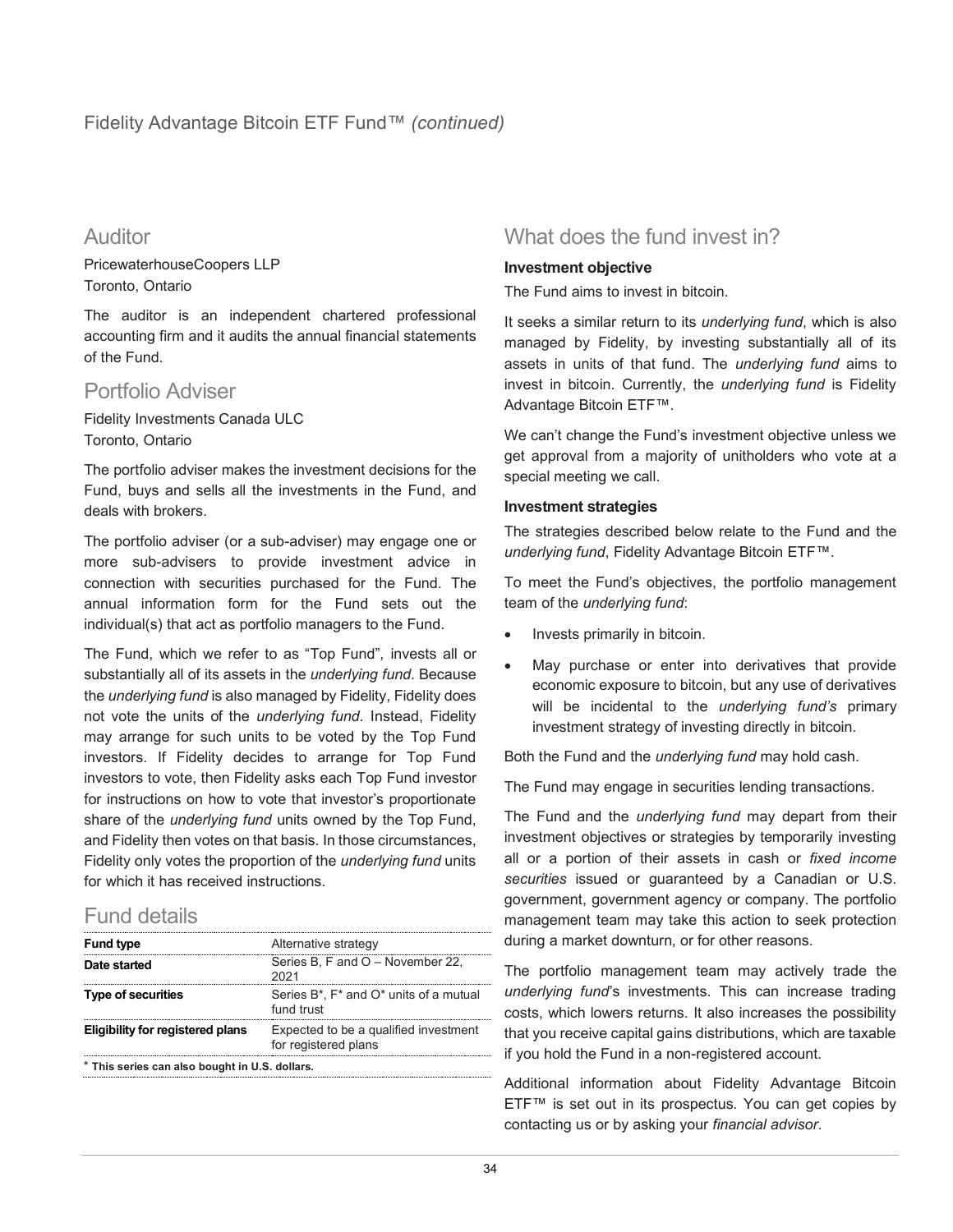## What are the risks of investing in the fund?

**You must feel comfortable with the risk that you take. Before you invest, discuss it with your** *financial advisor***.**

While the Fund does not invest in bitcoin directly, it invests substantially all of its assets in units of the *underlying fund*, which aims to invest in bitcoin. A fund that invests in an *underlying fund* has similar risks as an investment in that *underlying fund.* We discuss below first the risks of investing in bitcoin and then the other risks of investing in the Fund. While the aim of employing the investment strategies is to help achieve the investment objective of the Fund, the strategies also include risks that could result in losses.

## **Risks of investing in bitcoin**

#### *Cryptocurrency risk*

Cryptocurrency (notably, bitcoin), often referred to as "virtual currency" or "digital currency", operates as a decentralized, peer-to-peer financial exchange and value storage that is used like money. Cryptocurrency operates without the oversight of a central authority or bank and is not backed by any government.

Cryptocurrency is not legal tender. Governments may restrict the use and exchange of cryptocurrency, and regulation in North America is still developing. Cryptocurrency trading platforms may stop operating or permanently shut down due to fraud, technical glitches, hackers or malware.

## *Short history risk*

The network and bitcoin as a digital asset or token have a limited history. There is no assurance that the use of bitcoin and its network will continue to grow. It is not clear how all elements of bitcoin will develop over time, including with respect to governance between miners, developers and users. The bitcoin community has successfully navigated technical and political challenges since its inception, and the history of open source software development indicates that a vibrant community is able to change the software under development at a pace sufficient to stay relevant. However, the continuation of such a community is not guaranteed.

## *Volatility in the price of bitcoin*

The bitcoin market is sensitive to new developments, and any significant change in market sentiment can induce large swings in volume and price.

The price of bitcoin on public trading platforms has a limited history and is influenced by many factors, including the levels of liquidity on trading platforms. Even the largest trading platforms have been subject to operational interruption, limiting the liquidity of bitcoin on the trading platform market and resulting in volatile prices and a reduction in confidence in the network and in the trading platform market generally.

Momentum pricing of bitcoin results in speculation regarding future appreciation in the value of bitcoin, making it more volatile.

Despite the marked first-mover advantage over other digital assets, it is possible that another digital asset could become more popular and reduce bitcoin's market share.

## *Potential decrease in global demand for bitcoin*

As a currency, bitcoin must serve as a means of exchange, store of value and unit of account. For many people, it has become an international means of exchange. Speculators and investors use bitcoin as a store of value, creating further demand. If consumers stop using bitcoin as a means of exchange, or its adoption slows, then bitcoin's price may suffer.

Bitcoin may not maintain its long-term value in terms of purchasing power in the future and its acceptance for payments by mainstream retail merchants and commercial businesses may not continue to grow.

## *Financial institutions may refuse to support transactions involving bitcoin*

Banks and other financial institutions may refuse to process funds for bitcoin transactions, process wire transfers to or from trading platforms, bitcoin-related companies or service providers, or maintain accounts for persons transacting in bitcoin. Should this occur, the *underlying fund* would be unable to pay out redemption proceeds within the timeframe set out under NI 81-102.

## *Lack of insurance*

Neither the *underlying fund* nor its custodian, Fidelity Clearing Canada ULC, will maintain insurance against risk of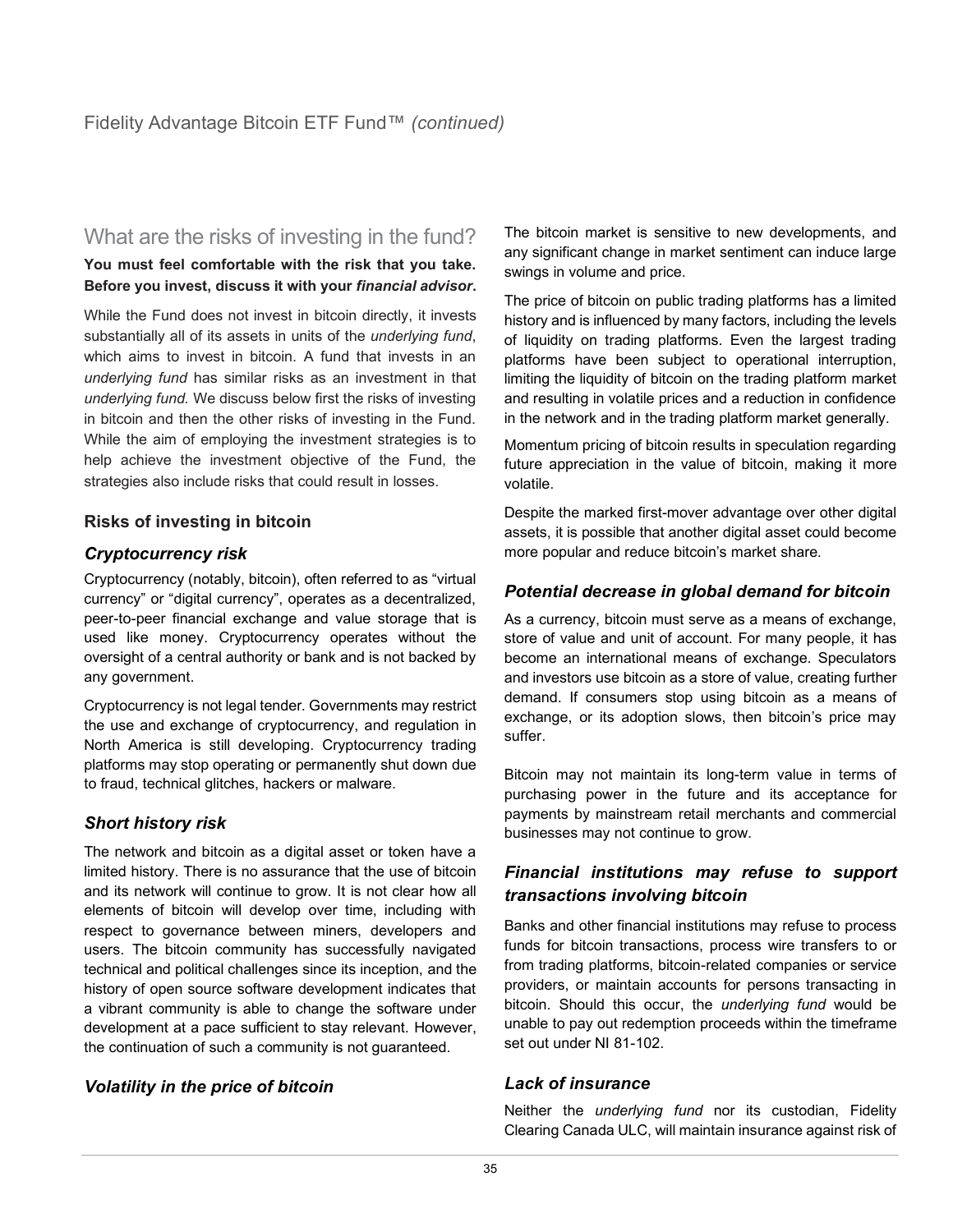loss of bitcoin held for the *underlying fund*, as such insurance is not currently available in Canada on economically reasonable terms.

The *underlying fund*'s bitcoin sub-custodian holds most of the bitcoin that it custodies offline in "cold storage". Digital assets held in cold storage are protected by the bitcoin subcustodian's security measures, which reflect best practices in the payment industry generally and in the cryptoasset space in particular. Bitcoin may also be temporarily held online in a "hot wallet" at the bitcoin sub-custodian. The *underlying fund*'s bitcoin sub-custodian currently maintains insurance coverage for digital assets held by it, whether in a "hot wallet" or in its cold storage system. The amount and continuing availability of this coverage are subject to change at the bitcoin sub-custodian's sole discretion.

## *Residency of the underlying fund's bitcoin subcustodian*

The *underlying fund*'s bitcoin sub-custodian is resident outside Canada and all or a substantial portion of its assets are located outside Canada. As a result, anyone seeking to enforce legal rights against it in Canada may find it difficult to do so.

## *Top bitcoin holders control a significant percentage of the outstanding bitcoin*

The top 100 bitcoin addresses are believed to hold over 10% of the bitcoin currently outstanding. While this percentage has decreased over the years, it is still significant. If one of these top holders were to exit its bitcoin position, it could cause volatility.

## *Regulation of bitcoin*

The regulation of bitcoin continues to evolve in North America and within foreign jurisdictions, which may restrict the use of, or otherwise impact the demand for, bitcoin.

## *Loss of "private keys"*

The loss or destruction of the *underlying fund*'s "private keys" could prevent the *underlying fund* from accessing its bitcoin. Loss of these private keys may be irreversible and could result in the loss of all or substantially all of the *underlying fund*'s bitcoin.

## *The underlying fund's holdings may become illiquid*

The *underlying fund* may not always be able to sell its bitcoin at a desired price. It may become difficult to execute a trade at a specific price when there is a relatively small volume of buy and sell orders in the marketplace, including on trading platforms, or where there is a shortage of bitcoin in the marketplace. Unexpected market illiquidity may cause major losses to the holders of bitcoin.

## *Improper transfers*

Bitcoin transfers are irreversible. An improper transfer where bitcoin is sent to the wrong person, whether accidentally or resulting from theft, can only be undone if the receiver agrees to send the bitcoin back to the original sender in a subsequent transaction.

## *Uncertain regulatory framework*

Due to bitcoin's short history and its emergence as a new asset class, regulation of bitcoin is still a work in progress. For example, in the United States the Commodity Futures Trading Commission has ruled bitcoin a commodity, while the Internal Revenue Service has ruled it a property. The U.S. Securities and Exchange Commission and the Canadian securities regulators generally take the view that bitcoin is a commodity; however, they have not made a formal statement regarding its classification.

The Department of Finance (Canada) introduced proposed amendments to the *Excise Tax Act* that, if enacted as proposed, would treat bitcoin as a "financial instrument", analogous to shares, for purposes of the *Excise Tax Act*  (Canada) and the application of the goods and services or harmonized sales tax. Meanwhile, other jurisdictions, like the European Union, Russia and Japan have moved to treat bitcoin like a currency for taxation purposes.

Because the cryptoasset markets are largely unregulated today, many marketplaces and counterparties that trade or facilitate trading exclusively in cryptoassets are not subject to registration or licensing requirements with any regulatory body and, therefore, are not directly subject to the requirements that apply to financial services firms. This regulatory uncertainty and any future introduction of, or change to, applicable regulation may impact the Fund and the *underlying fund*.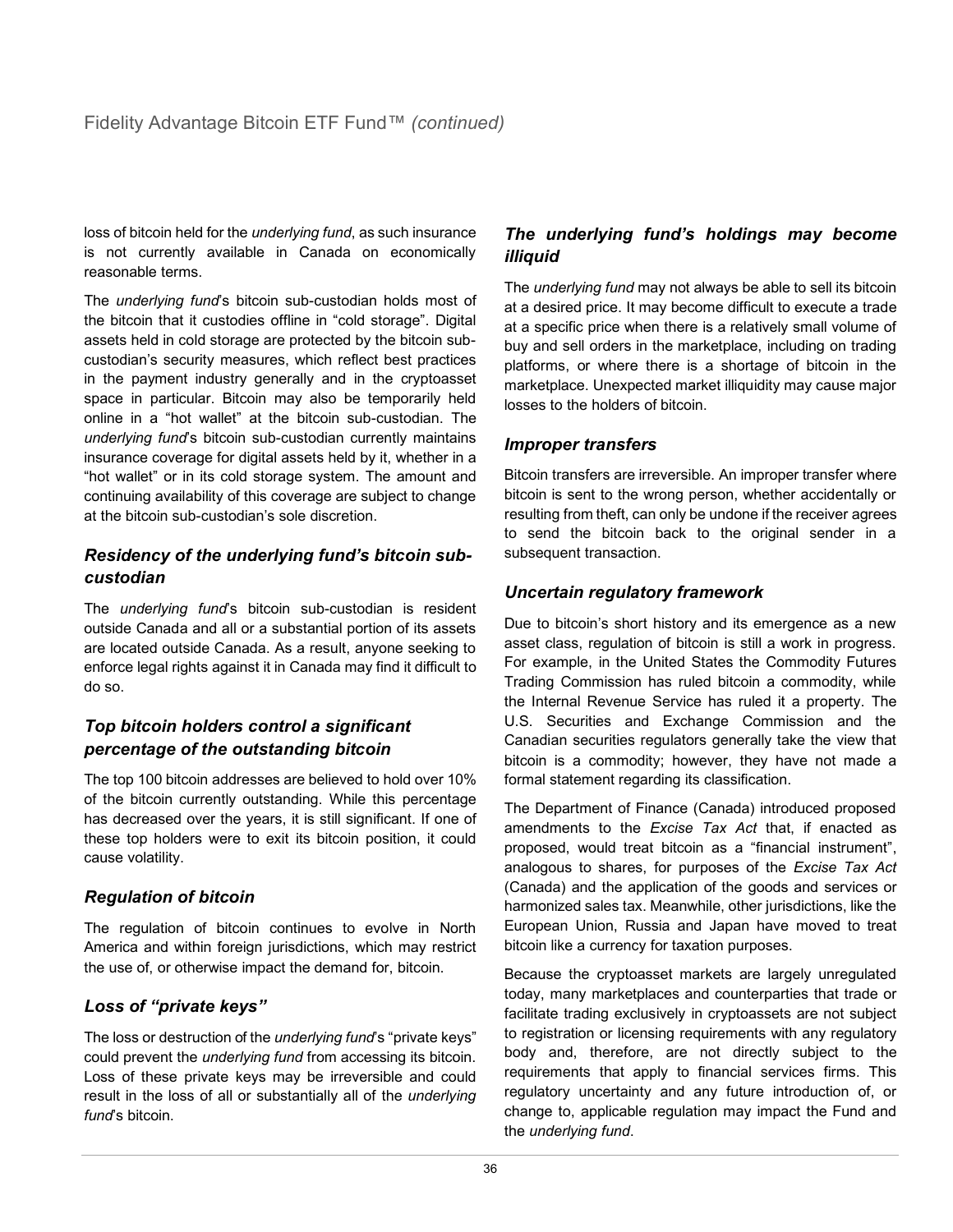## **Risks associated with the network**

## *Dependence on bitcoin developers*

While many contributors to the network's software are employed by companies in the industry, most of them are not directly compensated for helping to maintain the protocol. As a result, there are no contracts or guarantees that they will continue to contribute to the network.

## *Issues with the cryptography underlying the network*

Although the network is an established digital asset network, it and other cryptographic and algorithmic protocols that govern the issuance of digital assets represent a new and rapidly evolving industry that is subject to many factors that are difficult to evaluate. In the past, flaws in the source code for digital assets have been exposed and exploited. The cryptography underlying bitcoin could prove to be flawed or ineffective, or developments in mathematics and/or technology, including advances in digital computing, algebraic geometry and quantum computing, could result in this cryptography becoming ineffective. In any of these circumstances, a malicious actor could take the *underlying fund*'s bitcoin. If the functionality of the network is negatively affected, it may no longer be attractive to users.

## *Disputes on the development of the network may lead to delays*

Contributors to the network and miners supporting the network may not agree on how to build and maintain the software. The community often moves slowly on contentious protocol issues.

## *Increase in bitcoin interest may affect ability of the network to accommodate demand*

One of the most contentious issues within the bitcoin community has been around how to scale the network as user demand increases. It will be important for the community to continue to develop at a pace that meets the demand for transacting in bitcoin.

## *The blockchain may fork and/or split*

The network's software and protocol are open source. When a modification is released by the developers and a substantial majority of miners consent to the modification, the change is implemented and the network continues uninterrupted. However, if a change is activated without this level of consent, and if the change is not compatible with the existing software, the consequence is known as a "hard fork" (i.e. a split) of the network and the blockchain. One blockchain is maintained by the pre-modified software and a second by the post-modification software. The effect is that both blockchain algorithms run in parallel to one another, but each builds an independent blockchain with independent native assets.

Two bitcoin hard forks occurred in 2017. Following debate on how to scale the network's transaction capacity, on August 1, 2017 the digital currency forked into bitcoin classic and bitcoin cash. On October 24, 2017, bitcoin further forked to create bitcoin gold. All three forks continue to exist today, and though their combined value exceeds the value of the network prior to the fork, future forking events could be detrimental to the value of the network.

If a fork in the blockchain results in the issuance to the *underlying fund* of a new or replacement asset alongside the bitcoin or a choice of keeping the existing bitcoin or exchanging it with a different cryptoasset, Fidelity will make the investment decision that we believe is in the best interest of the *underlying fund* and investors at the time.

The *underlying fund*'s Bitcoin Sub-Custodian Agreement provides that the bitcoin sub-custodian will determine, in its sole discretion, which branch of the blockchain it will support, and it is under no obligation to support any other forks or versions.

How the *underlying fund* will deal with a fork in the blockchain is ultimately Fidelity's decision. There will likely be many factors relevant to such decision, including the value and liquidity of the new/replacement asset and whether a disposition of such that asset would trigger a taxable event for the *underlying fund*. We will consult with the auditor of the *underlying fund* to ensure that all assets held by the *underlying fund* as a result of a fork are properly valued in accordance with International Financial Reporting Standards.

## *Air Drops*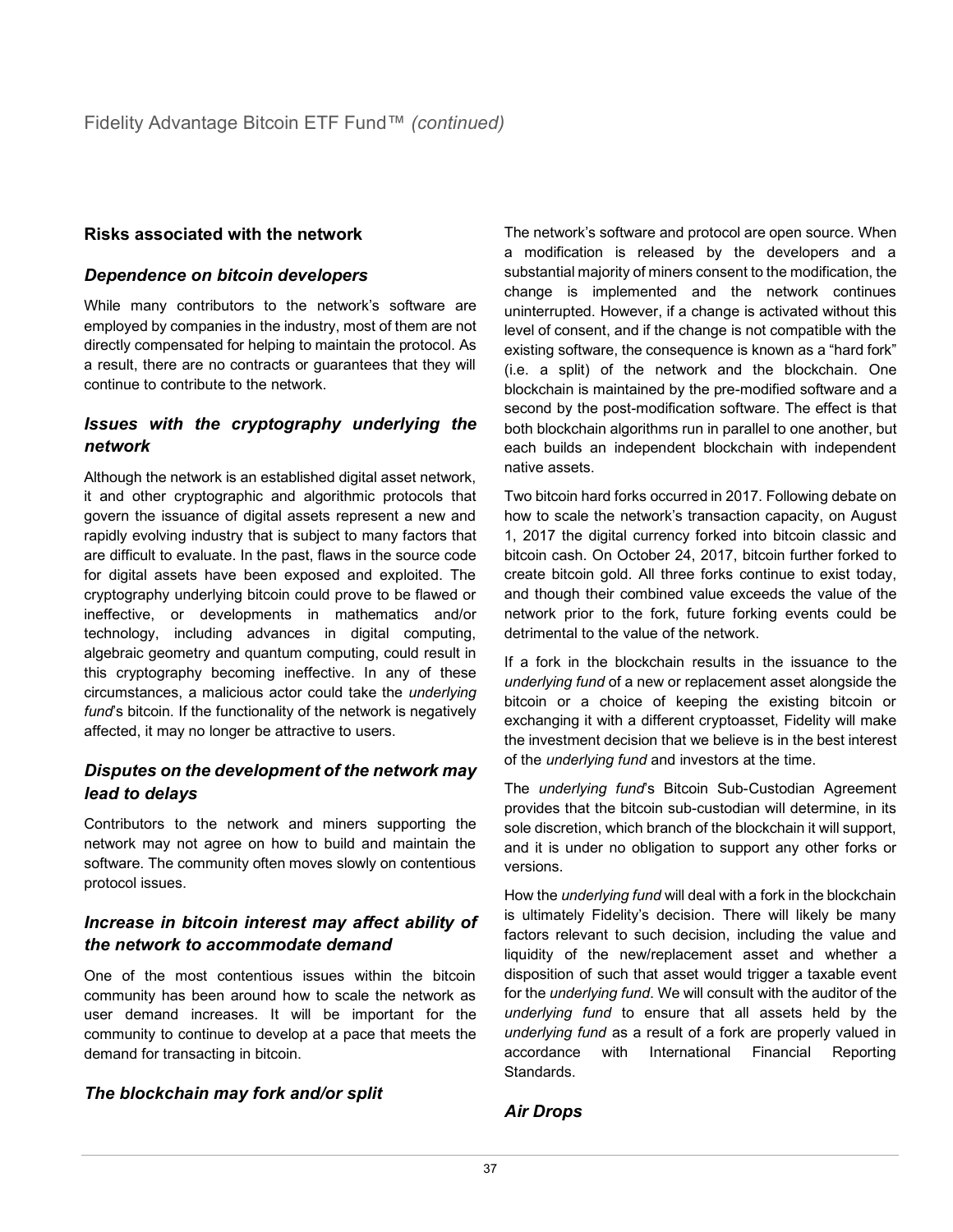Bitcoin may become subject to an occurrence similar to a fork, known as an "air drop". In an air drop, the promoters of a new digital asset announce to holders of another digital asset that they are entitled to claim a certain amount of the new digital asset for free. For example, in March 2017, the promoters of Stellar Lumens announced that anyone that owned bitcoin as of June 26, 2017 could claim, until August 27, 2017, a certain amount of Stellar Lumens. The *underlying fund* may or may not participate in an air drop, and may or may not be able to realize the economic benefits of holding the new digital asset. Fidelity has the sole discretion to decide whether to claim a new asset created through an air drop.

## *Dependence on the internet*

Miners relay transactions to one another via the internet, and when blocks are mined they are forwarded via the internet. Companies access blockchain via the internet, and most customers access these companies via the internet. Thus, the entire system is dependent upon the continued functioning of the internet.

## *Risk if entity gains 51% share of the network*

If an entity gains controls over 51% of the compute power, that entity could use its majority share to double-spend bitcoin. Essentially, it would send bitcoin to one person, which is confirmed in the existing blockchain, while also creating a shadow blockchain that sends the same bitcoin to another person under its control. After a period of time, the it can release its hidden blockchain and reverse the previously confirmed transactions. Because of how mining works, that new blockchain will become the record of truth.

## *Possible changes in transaction fees*

Miners collect fees for each transaction they confirm. They do this by adding previously unconfirmed transactions to new blocks in the blockchain. Miners have historically accepted relatively low transaction confirmation fees because of their low marginal cost of validating unconfirmed transactions. If miners start to demand higher fees, this could reduce the attractiveness of the network.

## *Attacks on the network*

The network is periodically subject to distributed denial of service attacks to clog the list of transactions being tabulated by miners, which can slow the confirmation of authentic transactions. Another avenue of attack would be to take a large number of miners offline. As it could take some time before the difficulty of the mining process algorithmically adjusts, block creation time could be stalled, as well as transaction confirmation time. To date, these scenarios have not plagued the network for long or in a systemic manner.

## *Decrease in block reward*

The block reward for the network will decrease over time. On May 11, 2020, the block reward reduced from 12.5 to 6.25 bitcoin. The block reward will decrease to 3.125 bitcoin in 2024. As the block reward decreases, the mining incentive structure may move to higher transaction verification fees. If transaction verification fees become too high, the marketplace may be reluctant to use bitcoin.

## *Competitors to bitcoin*

To the extent that a competitor to bitcoin gains popularity and greater market share, the use and price of bitcoin may be negatively impacted. Bitcoin and the price of bitcoin may also be negatively impacted by competition from incumbents in the credit card and payments industries.

## *Concentration of transaction confirmation processing power in China*

Due to preferential electricity discounts, there are large mining pools operating in China. The Chinese government could affect the operations of these miners in a number of ways. First, all traffic to the mining pools must pass through the Great Firewall of China, which means the Chinese government could cut off their connection to the network. Second, the Chinese government has previously partially banned bitcoin, and there is no guarantee that it will not attempt to do so in full. If the government bans bitcoin, it may make mining bitcoin an unattractive activity to most Chinese miners, which could be detrimental to the network.

## *Significant energy consumption to run the network*

Because of the significant computing power required to mine bitcoin, the network's energy consumption may ultimately be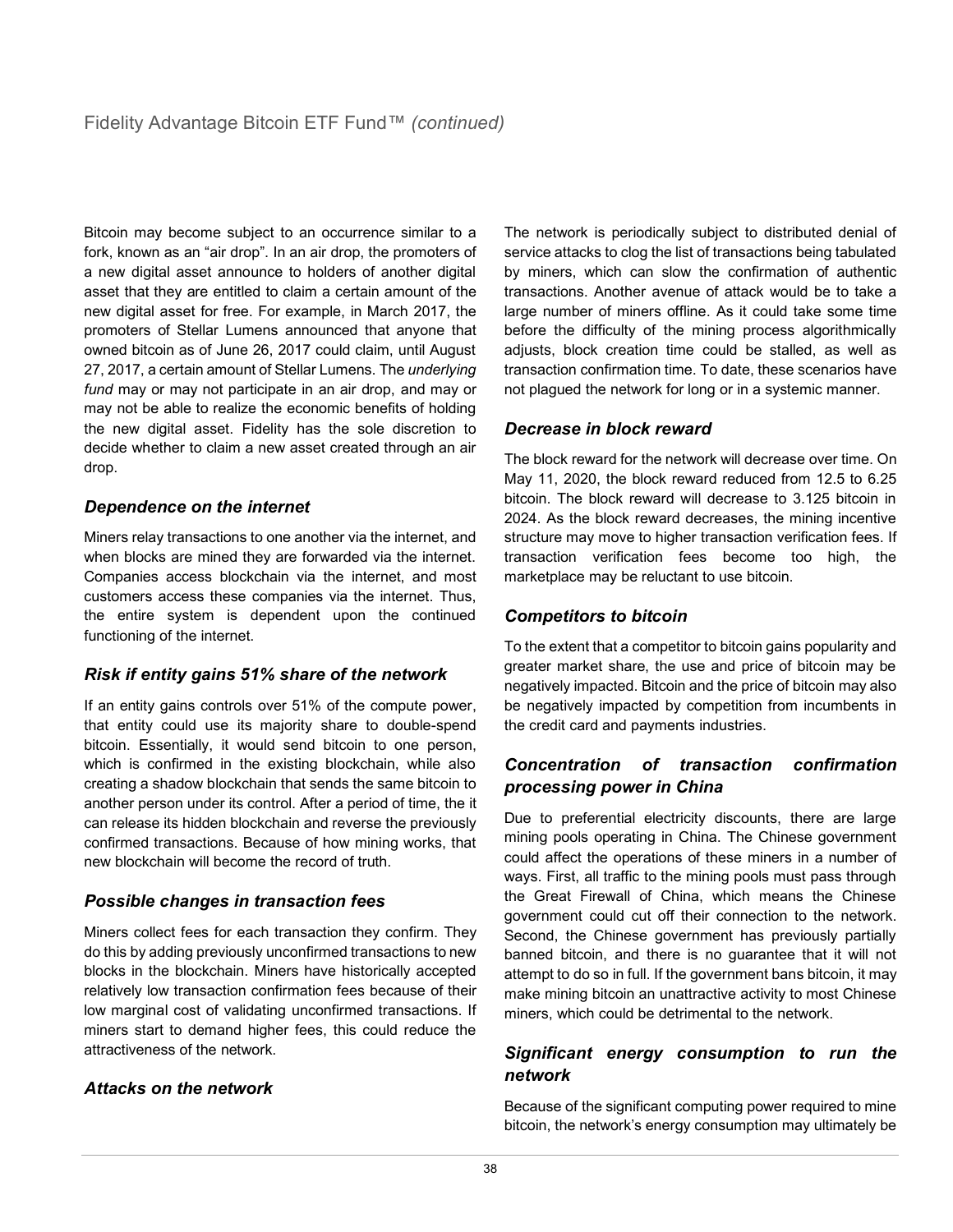## Fidelity Advantage Bitcoin ETF Fund™ *(continued)*

deemed to be, or become, unsustainable, barring improvements in efficiency that could be designed for the protocol. This could pose a risk to the broader and more sustained acceptance of the network as a peer-to-peer transactional platform.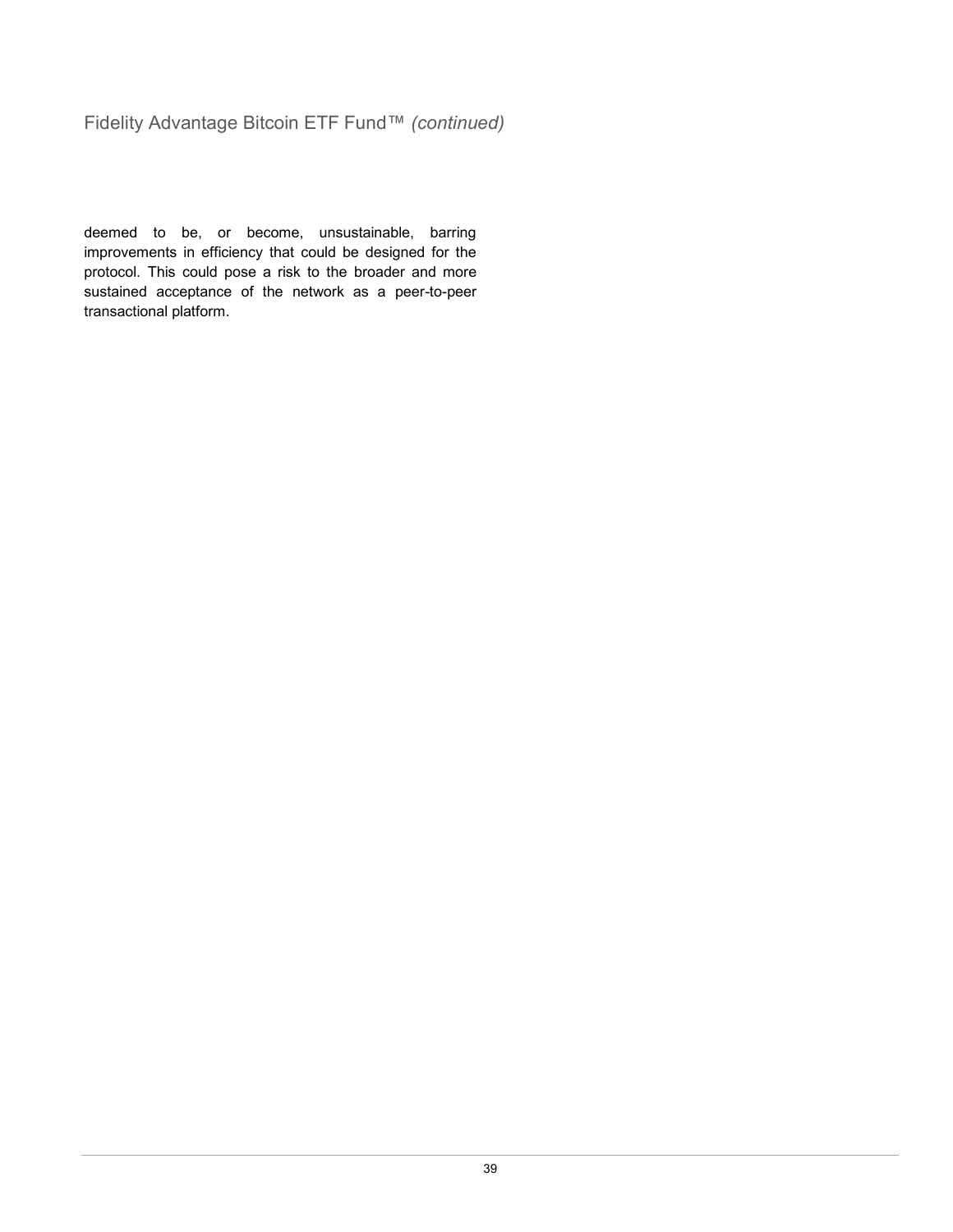## **Risks associated with trading platforms**

## *Regulation of trading platforms*

Trading platforms are spot markets where bitcoin can be exchanged for U.S. dollars. Trading platforms are not regulated as securities exchanges or commodity futures exchanges under the securities or commodity futures laws of Canada, the United States or other global jurisdictions.

## *Limited operating history of trading platforms*

Trading platforms have a limited operating history.

## *Hacking of trading platforms may have a negative impact on perception of the security of the network*

While the network's blockchain has never been compromised by hackers, trading platforms frequently have. Trading platforms that adhere to best practices are insured, and most of these either have not been hacked or the loss has been minimal. Most of the trading volumes in bitcoin occur on the top ten global trading platforms, many of which are regulated by the New York State Department of Financial Services and carry insurance for their hot wallet assets. Bitcoin's price may be negatively affected if a platform is hacked, as it can shake consumer confidence for investors who do not understand the difference between a weakness in the platform versus a weakness in bitcoin and its blockchain.

## *Different prices of bitcoin on the trading platforms*

Most platforms operate as isolated pools of liquidity. When demand spikes for a specific platform, the market price for bitcoin on that platform can also spike, making it trade at a premium to other platforms. This tendency is common geographically, with Chinese platforms frequently trading at a premium to platforms in Europe or America.

## *Closure of trading platforms*

Since 2013, a number of trading platforms have closed or experienced disruption because of fraud, failure, security breaches or distributed denial of service attacks. In many of these cases, the customers of such trading platforms were not compensated or made whole for the partial or complete loss of their account balances. While smaller trading platforms may not have the infrastructure and capitalization that make larger trading platforms more stable, larger trading platforms are more likely to be targeted by hackers and malware.

## *Liquidity constraints on bitcoin markets may impact the underlying fund's holdings*

While the liquidity and traded volume of bitcoin are growing, bitcoin is still a maturing asset. The *underlying fund* may not always be able to acquire or liquidate its bitcoin at a desired price. It may become difficult to execute a trade at a specific price when there is a relatively small volume of buy and sell orders in the marketplace, including on cryptoasset trading platforms. When transacting in the cryptoasset markets, the *underlying fund* competes for liquidity with other large investors, including speculators, miners, other investment funds and institutional investors. Unexpected market illiquidity and other factors beyond our control may cause major losses to the holders of a cryptoasset, including bitcoin. The large position in bitcoin that the *underlying fund* may acquire increases the risks of illiquidity. In addition, liquidation of significant amounts of bitcoin may impact the market price of bitcoin.

## *Risk of manipulation on trading platforms*

Some trading platforms have been known to permit and/or report artificially high order volumes and/or trading volumes. Trading platforms are not required to adopt policies and procedures for the purpose of detecting and preventing manipulative and deceptive trading activities and, in the event that manipulative and deceptive trading activities are detected, trading platforms may not have procedures in place, or the jurisdiction, to sanction or otherwise deter such activities and/or to detect, investigate and prosecute fraud.

Fidelity seeks to ensure that the trading platforms on which the *underlying fund* transacts are reputable, stable and in compliance with AML Regulation.

## *Settlement of transactions on the network*

There is no central clearing house for cash-to-bitcoin transactions. The current practice is for the purchaser of bitcoin to send fiat currency to a bank account designated by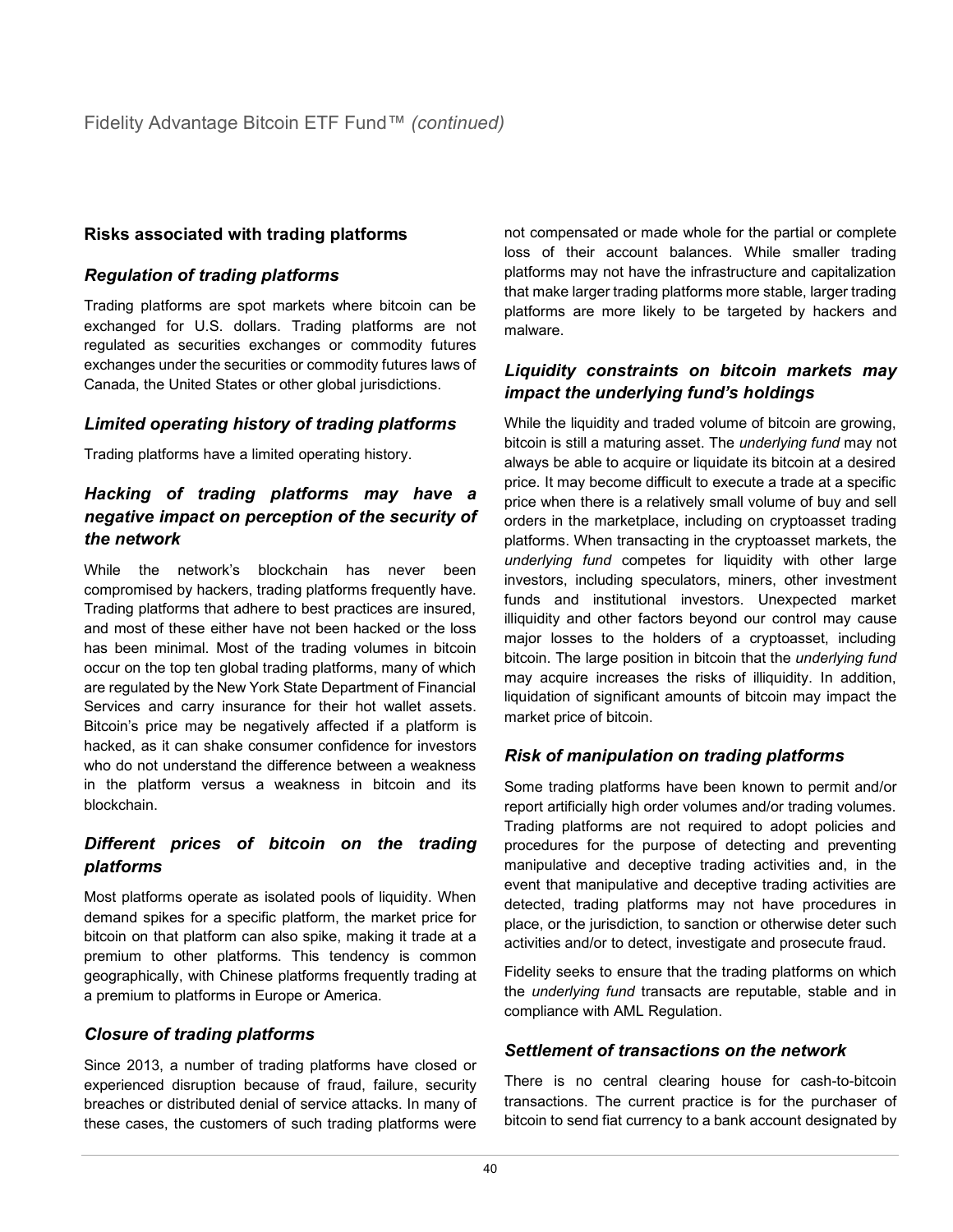the seller, and for the seller to broadcast the transfer of bitcoin to the purchaser's public bitcoin address upon receipt of the cash. The purchaser and seller monitor the transfer with a transaction identification number that is available immediately upon transfer and is expected to be included in the next block confirmation. When the *underlying fund*  purchases bitcoin, there is a risk that the seller will not initiate the transfer on the network upon receipt of cash from the *underlying fund*, or that the bank where the seller's account is located will not credit the incoming cash from the *underlying fund* for the account of the seller. We mitigates this risk by transacting with regulated sellers that have undergone due diligence, and by confirming the solvency of the seller and the bank designated by each seller based on publicly available information.

#### **Other risks of investing in the Fund and the**  *underlying fund*

## *Concentration risk*

As an alternative mutual fund, each of the Fund and the *underlying fund* is permitted to invest 100% of its assets in physical commodities. The Fund invests in the *underlying fund*, and the *underlying fund* only invests in bitcoin.

Neither the Fund nor the *underlying fund* is diversified, which may result in increased *volatility* in its net asset value. The value of the bitcoin held by the *underlying fund* is influenced by factors that are not within our control.

This may also increase the illiquidity of the Fund's and the *underlying fund's* portfolio if there is a shortage of buyers willing to purchase bitcoin.

## *Currency risk*

Currency risk, sometimes referred to as exchange rate risk, is the risk that the value of an investment held by a mutual fund is affected by changes in the value of the currency in which the investment is denominated. Movements in exchange rates can affect the day-to-day value of a mutual fund, especially if it holds a lot of foreign investments.

The *underlying fund* buys and sells bitcoin in U.S. dollars. It can make money when the value of the Canadian dollar decreases relative to the U.S. dollar, and can lose money when the value of the Canadian dollar rises compared with the U.S. dollar. These gains and losses occur when the *underlying fund* converts its Canadian dollars to U.S. dollars in order to buy bitcoin, and when it converts the US. dollars back into Canadian dollars when it sells the bitcoin. If, for example, the value of the Canadian dollar has risen, but the market value of bitcoin has stayed the same, the bitcoin is worth less in Canadian dollars when it's sold.

## *Cyber security risk*

Cyber security risk is the risk of harm, loss, and liability resulting from a failure or breach of an organization's information technology systems.

In general, cyber security risk can result from deliberate attacks or unintentional events, and may arise from external or internal sources. Cyber attacks include gaining unauthorized access to digital systems (e.g., through "hacking" or malicious software coding) for purposes of misappropriating assets or sensitive information, corrupting data, equipment or systems, or causing operational disruption. Cyber attacks may also be carried out in a manner that does not require gaining unauthorized access, such as causing denial-of-service attacks on websites (i.e., efforts to make network services unavailable to intended users).

Cyber security risk has the ability to negatively impact the Fund, the *underlying fund* and their unitholders by, among other things, disrupting and impacting business operations, interfering with the Fund's or the *underlying fund's* ability to calculate its net asset value, impeding trading by or in the Fund or the *underlying fund*, or causing violations of applicable privacy and other laws.

While Fidelity has established business continuity plans and risk management systems to address cyber security risk, there are inherent limitations in such plans and systems, including the possibility that certain risks have not been identified. Furthermore, although Fidelity has vendor oversight policies and procedures, neither the Fund not the *underlying fund* can control the cyber security plans and systems put in place by its service providers, or any other third party whose operations may affect the Fund, the *underlying fund* or their unitholders. The Fund, the *underlying fund* and their unitholders could be negatively impacted as a result.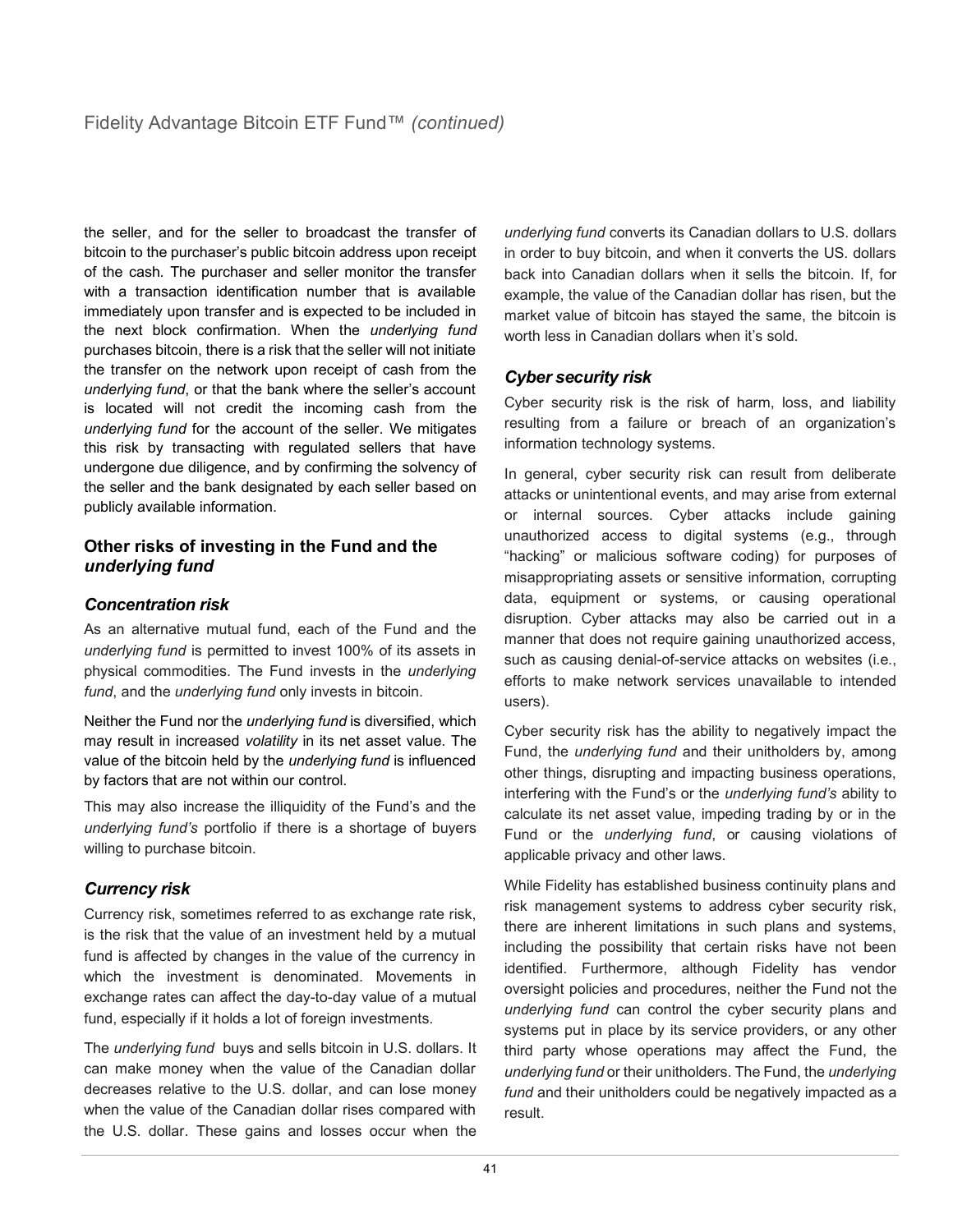## *Derivative risk*

A *derivative* is an investment that bases its value on how well another kind of investment, like a stock, bond, currency, or market index, is doing. *Derivatives* usually take the form of a contract with another party to buy or sell an asset at a later time. If the *underlying fund* invests in *derivatives* to gain exposure to bitcoin, it will make or lose money based on changes in the underlying interest, which will be bitcoin.

Currently, it is expected that the *underlying fund* will only enter into futures contracts, which are contracts that trade on an exchange to buy or sell an asset, such as a security or currency, at an agreed price on a specific date in the future.

As an alternative mutual fund, each of the Fund and the *underlying fund* is permitted to invest in uncovered derivatives.

There are a number of risks involved in the use of *derivatives*. Here are some of the most common risks:

- There's no quarantee that a mutual fund is able to buy or sell a *derivative* at the right time to make a profit or limit a loss.
- There's no guarantee that the other party to the contract, referred to as a *counterparty,* lives up to its obligations, which could result in a financial loss for the mutual fund.
- If the value of a *derivative* is tied to the value of an underlying interest, there's no guarantee that the value of the *derivative* at all times accurately reflects the value of the underlying interest.
- If the *counterparty* goes bankrupt, the mutual fund could lose any deposit that was made as part of the contract.
- If the *derivatives* are traded on foreign markets, it may be more difficult and take longer to complete the transaction. Foreign *derivatives* can also be riskier than *derivatives* traded on North American markets.
- Securities exchanges could set daily trading limits on futures contracts. This could prevent a mutual fund from completing a futures transaction, making it very difficult to hedge properly, to make a profit, or to limit a loss.
- If a mutual fund is required to give a security interest in order to enter into a *derivative*, there is a risk that the

other party may try to enforce the security interest against the mutual fund's assets.

#### *Foreign investment risk*

In addition to currency risk discussed above, foreign investments in bitcoin have other risks, including:

- Not all countries are as well regulated as Canada, or have the same consistent and reliable accounting, auditing, and financial reporting standards. Some countries may have lower standards of business practices and lax regulation, and may be more vulnerable to corruption. Even in some relatively wellregulated countries, it can be difficult to get the information investors need about business operations. Foreign investments could suffer as a result.
- Sometimes foreign governments impose taxes or change the rights of foreign investors. They might impose currency controls that greatly restrict the ability to get money out of the country.
- Riots, civil unrest or wars, or unstable governments in some countries could hurt investments.

It's sometimes hard to enforce the mutual fund's legal rights in another country.

## *Income tax risk*

The Fund will be subject to certain tax risks generally applicable to Canadian investment funds.

The Fund is expected to qualify as a "mutual fund trust" for purposes of the *Tax Act* by the time it files its first tax return in which it will make an election to be deemed to be a mutual fund trust effective from the date of its creation. If the Fund fails to or ceases to qualify as a mutual fund trust under the *Tax Act*, the income tax considerations described under the Income tax considerations for investors section could be materially and adversely different in certain respects. For example, if the Fund fails to or ceases to qualify as a mutual fund trust, units of the Fund will no longer be qualified investments for registered plans under the *Tax Act*. The *Tax Act* imposes penalties on the annuitant of a RRSP or RRIF, the holder of a TFSA or Registered Disability Savings Plan, or the subscriber of a RESP for the acquisition or holding of non-qualified investments.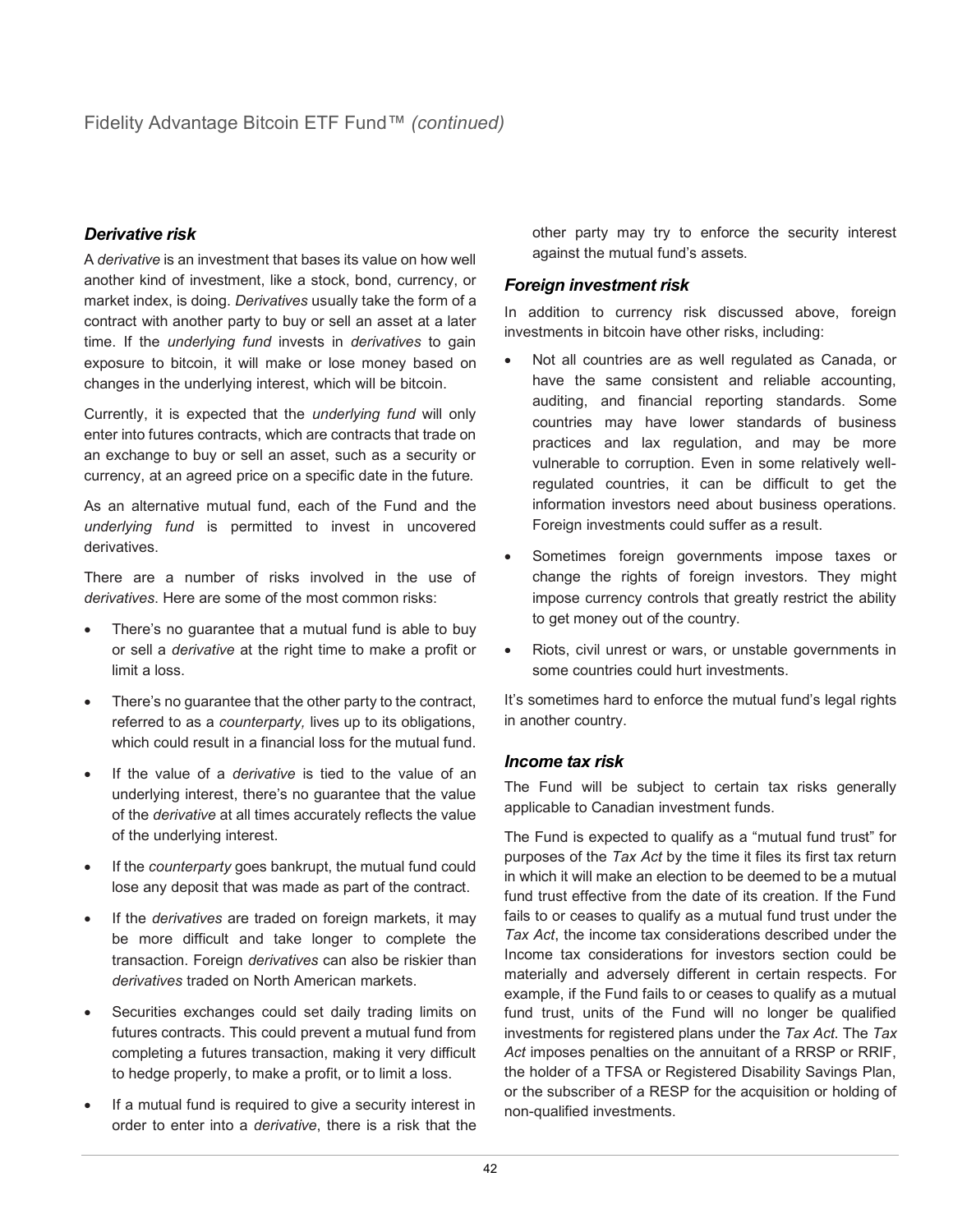As the *underlying fund* intends to be a long-term holder of bitcoin, Fidelity anticipates that the *underlying fund* generally will treat gains (or losses) as a result of any disposition of bitcoin as capital gains (or capital losses). The *CRA* has taken the administrative position that it generally treats cryptocurrency as a commodity for income tax purposes. For GST/HST purposes, any dispositions of cryptocurrencies that qualify as a "virtual payment instrument" should be treated as exempt supplies, similar to transactions involving equity securities. The *CRA* has also expressed the opinion that gains (or losses) of mutual fund trusts resulting from transactions in commodities should generally be treated for income tax purposes as ordinary income rather than as capital gains, although the treatment in each particular case remains a question of fact to be determined having regard to all the circumstances. If any transaction of the *underlying*  fund is reported by it on capital account, but is subsequently determined by the *CRA* to be on income account, there may be an increase in the net income of the *underlying fund*, which is automatically distributed by the *underlying fund* to its investors, including the Fund. This could result in Canadian-resident investors, such as the Fund, being reassessed to increase their taxable income by the amount of such increase, and non-resident investors could be assessed directly by the *CRA* for Canadian withholding tax on the amount of net gains on such transactions that were treated by the *CRA* as having been distributed to them. The *CRA* could assess the *underlying fund* for its failure to withhold tax on distributions made by it to non-resident Unitholders that are subject to withholding tax, and typically would do so rather than assessing the non-resident Unitholders directly. Accordingly, any such re-determination by the *CRA* may result in the *underlying fund* being liable for unremitted withholding taxes on prior distributions made to investors who were not resident in Canada at the time of the distribution. As the *underlying fund* may not be able to recover such withholding taxes from the non-resident investors whose Units are redeemed, payment of any such amounts by the *underlying fund* would reduce the net asset value. Similarly, if bitcoin does not qualify as a "virtual payment instrument" under the GST/HST legislation and the *CRA* takes the position that trades of bitcoin are treated like the purchase and sale of commodities, the *underlying fund* could be liable for failing to collect GST/HST on sales of bitcoin or failing to pay GST/HST on purchases of bitcoin. This would affect the net asset value of the *underlying fund* and the Fund.

Tax loss restriction rules, referred to as the LRE rules, apply to the Fund when an investor (counted together with its affiliates) becomes the holder of units worth more than 50% of the Fund. This could happen when an investor or its affiliates acquire units, or when another investor redeems units. Each time the LRE rules apply to the Fund, the taxation year of the Fund will be deemed to end and the Fund will be deemed to realize its unrealized capital losses. The Fund may elect to realize capital gains in order to offset its capital losses and non-capital losses, including undeducted losses from prior years. Any undeducted capital losses will expire and may not be deducted from the Fund in future years and any undeducted non-capital losses will be restricted in future years, with the result that income and capital gains distributions in the future may be larger. The Fund's declaration of trust provides for the automatic distribution to unitholders of a sufficient amount of income and capital gains of the Fund for each taxation year (including a taxation year that is deemed to end by virtue of a loss restriction event) so that the Fund will not be liable for ordinary income tax. These distributions must be included in the unitholders' income for tax purposes. Also, future distributions paid by the Fund may be larger than they otherwise would have been due to the restriction on the deduction of prior losses. For more information regarding the taxation of distributions, see the *Income tax considerations for investors* section.

## *Large transaction risk*

Other investment products, such as segregated funds offered by insurance companies and other investment funds, may invest in a mutual fund. There is a risk that these investments may become large, resulting in large purchases and redemptions of units of the fund. Other investors may also purchase large amounts of a fund. Large purchases and redemptions may result in:

- The Fund maintaining an abnormally high cash balance.
- Increased transaction costs (e.g., commissions).
- Capital gains being realized, which may increase taxable distributions to investors.

If this should occur, the returns of investors, including other funds, that invest in the Fund may also be adversely affected.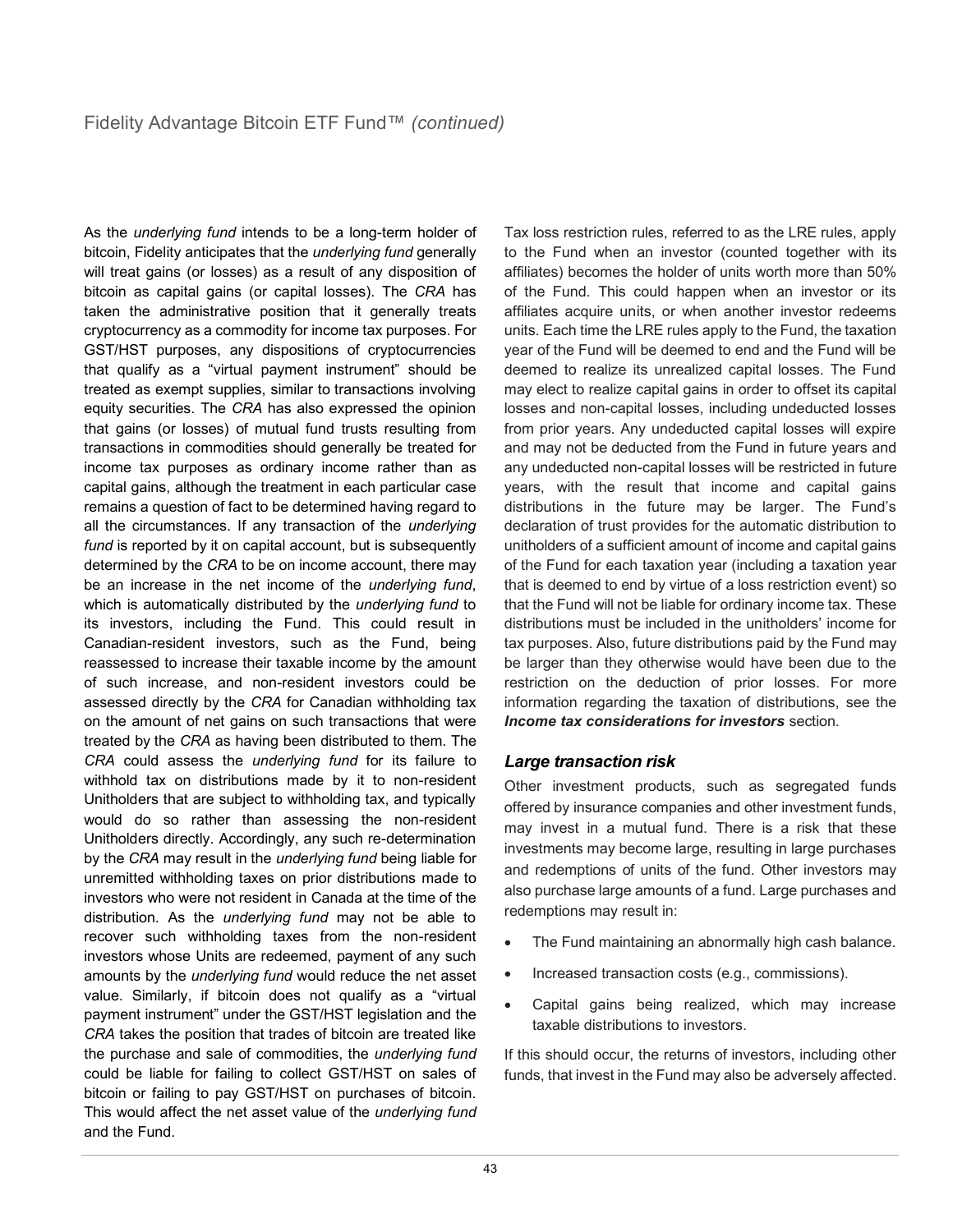## *Liquidity risk*

Liquidity of your investment means how quickly and easily you can sell your units for cash. This is also true for the bitcoin held in the *underlying fund*.

Bitcoin could become illiquid for a number of reasons, including:

- Legal rules may restrict the ability to sell it.
- There may be a shortage of buyers.
- There may be a shortage of bitcoin in the market.
- There may sudden changes in the market.

Liquidity, as well as the value of an investment, may also be affected by factors that affect securities markets generally, such as general economic and political conditions, and other events.

For example, the recent international spread of COVID-19 (coronavirus disease) has caused volatility and decline in global financial markets, as well as significant disruptions to global business activity, which have caused losses for investors. The impact of unanticipated market disruptions, including COVID-19, may cause exchanges to suspend trading and/or investment funds to suspend dealing (which could be for an extended period of time), may exacerbate pre-existing political, social or economic risk, and may disproportionately affect certain issuers, industries or types of securities. These impacts may have an effect on the performance of the mutual funds, the performance of the assets in which the mutual funds invest and may lead to an increase in the amount of redemptions experienced by the mutual funds (including redemptions by large investors. See *Large Transaction Risk*). Each of these effects may lead to illiquidity and losses on your investment. Such unanticipated market disruptions, including COVID-19, may be short-term or may last for an extended period of time, and could have effects that cannot necessarily be presently foreseen. Even if general economic conditions do not change or improve, the value of an investment in a mutual fund could decline if the particular industries, sectors, companies or types of assets in which the mutual fund invests do not perform well or are adversely affected by such unanticipated events.

## *Securities lending transactions risk*

Sometimes mutual funds enter into what are called *securities lending transactions*. In a *securities lending transaction*, the mutual fund loans the security and can demand the return of the security at any time. *Securities lending* is a way for the mutual fund to earn interest on cash balances.

The risk with *securities lending transactions* is that the other party may default under the agreement, or go bankrupt. The Fund could incur a loss if the value of the security sold or loaned has increased more than the value of the cash and collateral held.

Fidelity reduces these risks by requiring the other party to put up collateral. The value of the collateral has to be at least 102% of the market value of the security loaned for a *securities lending transaction*. The value of the collateral is checked and reset daily. The Fund only deals with parties who appear to have the resources and the financial strength to live up to the terms of the agreements. *Securities lending transactions* are limited to 50% of the Fund's assets. Collateral held by a Fund for loaned securities and cash held for sold securities are not included in a Fund's assets when making this calculation.

## *Series risk*

The Fund is available in series of units as set out on the cover page of this simplified prospectus.

If the Fund can't pay the expenses of one series using that series' proportionate share of the Fund's assets, the Fund is required to pay those expenses out of the other series' proportionate share of the Fund's assets. This could lower the investment returns of the other series. No expenses are charged to the Fund for any Series O units that it issues. The Fund may, without notice to unitholders and without unitholder approval, issue additional series.

## Who should invest in this fund?

You might want to consider the Fund if you plan to hold your investment for the long-term, are looking for a liquid alternative mutual fund strategy that provides you with exposure to bitcoin and can handle the *volatility* of returns generally associated with bitcoin. The Fund is not an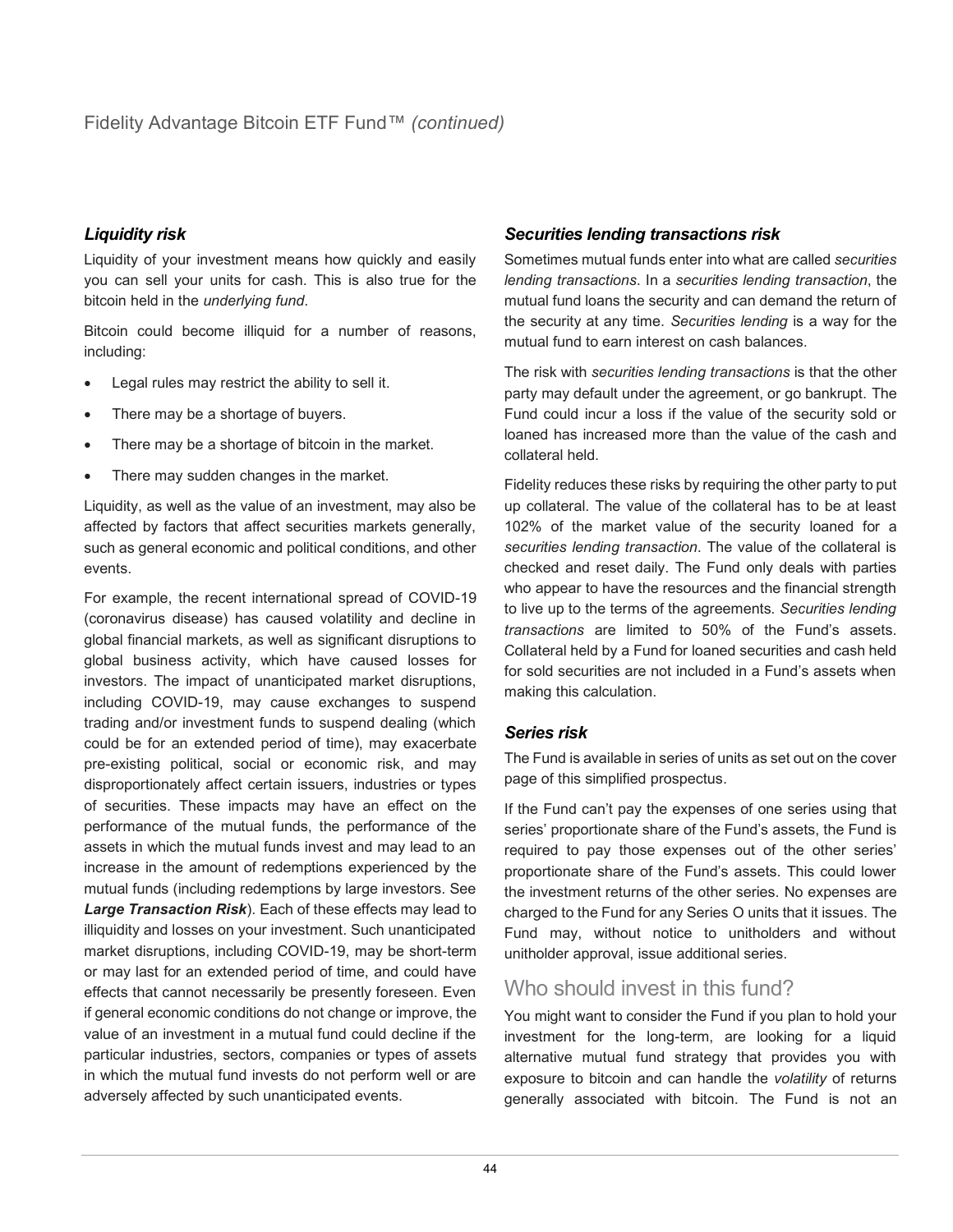## Fidelity Advantage Bitcoin ETF Fund™ *(continued)*

appropriate investment if you have a short-term investment horizon.

To invest in the Fund, you should be able to accept a high level of risk. For more information on how the Fund's risk level is determined, see *Specific information about the Fidelity Advantage Bitcoin ETF Fund™.*

## Distribution policy

The Fund generally distributes any net income and capital gains in December of each year and may also pay distributions at other times during the year.

Distributions on units held in Fidelity registered plans are always reinvested in additional units of the Fund. Distributions on units held in other registered plans or in nonregistered accounts are reinvested in additional units of the Fund unless you tell us in writing that you want to receive them in cash.

## Fund expenses indirectly borne by investors

This information has not been provided because the Fund is new, and has no historical fund expense information.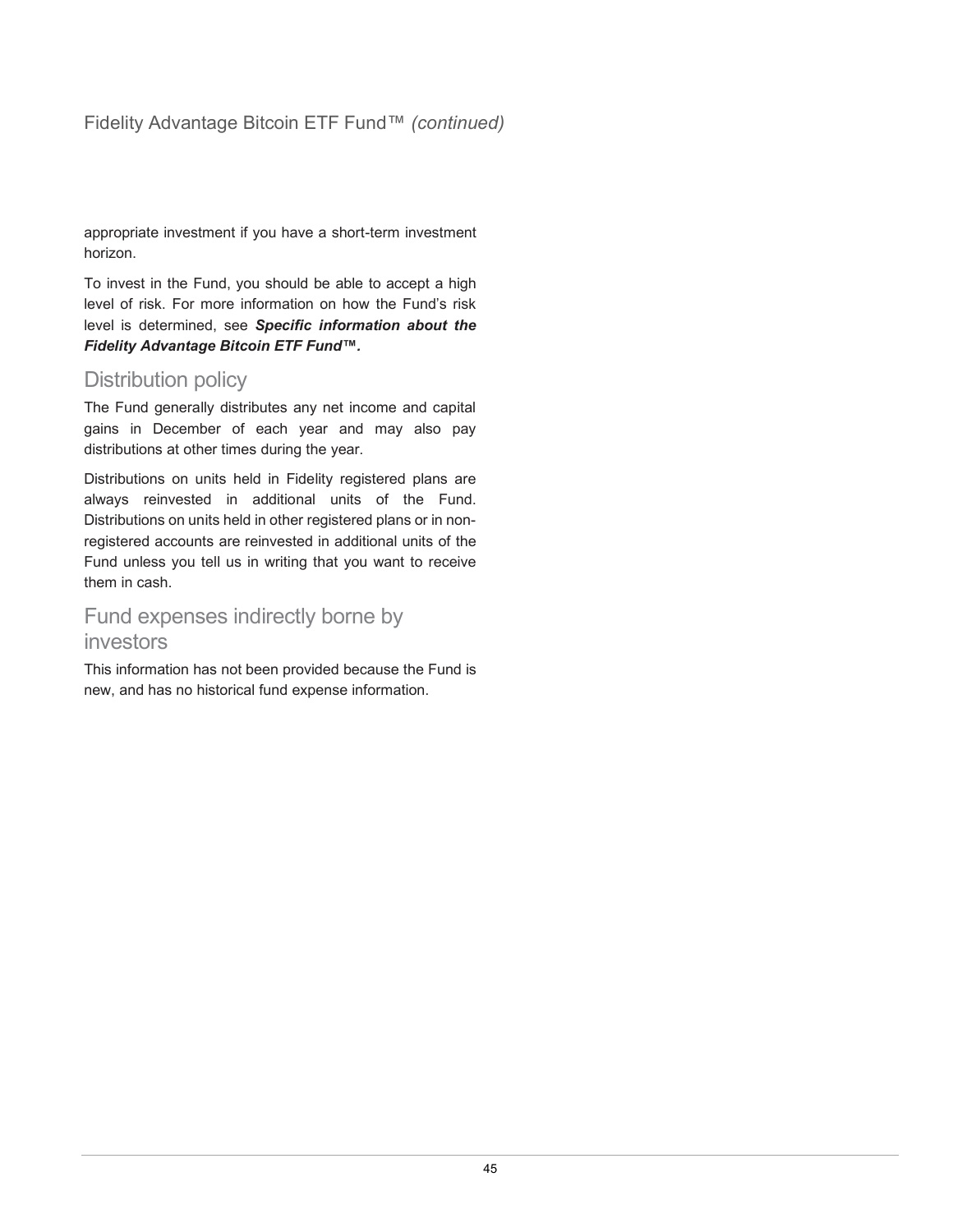## <span id="page-47-0"></span>**Glossary**

**Administration Fee** is a fixed rate administration fee that is paid by all of the Fund. For each series of the Fund, Fidelity pays all of the operating costs (including for services provided by Fidelity and/or its affiliates), except for *Fund Costs*, in exchange for the Administration Fee.

**AIS** is the *PFIC* annual information statement.

**AML Regulation** means the statutes, regulations and other laws enacted by the government of the applicable jurisdiction aimed at the prevention and detection of money laundering and terrorist financing activities.

**counterparty** is the other party to a *derivatives* contract.

**CRA** is the Canada Revenue Agency.

**CRS** refers to The Organization for Economic Cooperating and Development's (OECD) Common Reporting Standard as implemented in Canada by Part XIX of the *Tax Act*.

**CSA** is the Canadian Securities Administrators.

**dealer** is the company or partnership that employs your financial advisor.

**derivative** is an investment that bases its value on how well another kind of investment, like a stock, bond, currency, or market index, is doing. Derivatives usually take the form of a contract with another party to buy or sell an asset at a later time. Funds that invest in *derivatives* are in a position to make or lose money based on changes in the underlying interest, such as interest rates, securities prices, or currency exchange rates.

**diversification** means owning several different investments at once.

**dividends** are the portion of any profit a company earns that are paid to you when you invest in equity securities of that company.

**ETF** is an exchange-traded fund.

**fair value pricing** is the method used to determine value if the price is not a true reflection of the value of the security.

**FATCA** refers to the Foreign Account Tax Compliance Act as implemented in Canada by the Canada-United States Enhanced Tax Information Exchange Agreement and Part XVIII of the *Tax Act*.

**fee distribution** is a special distribution that the Fund makes to investors, unless they hold Series E or P units. We reduce the fees we charge, and the fee distribution equal is to such amount. The fee distribution is paid first out of net income and net realized capital gains allocable to the applicable series of the Fund, and then out of the capital of the Fund. Fee distributions are automatically reinvested in additional units of the relevant series of the Fund, and are not paid to investors in cash.

**Fidelity Preferred Program** The program is available to Series B, S5, S8, F, F5 or F8 securityholders who qualify for automatic *fee distributions* based on their total eligible investments in Fidelity Funds. The program offers declining combined management and advisory fees and *Administration Fees* based on a tiered structure through the use of automatic *fee distributions*. The tier for which you are eligible is based on your total investments in Fidelity Funds. Currently, you may be eligible for a tier in the program if your holdings in Fidelity Funds exceed \$250,000 for an individual or \$500,000 for a *Fidelity Preferred Program* financial group.

**financial advisor** is the individual with whom you consult for investment advice.

**fixed income securities** are the obligations of an issuer to repay a sum of money, usually with interest.

**Fund Costs** are certain costs that are not included in the *Administration Fee*. Each series is responsible for its proportionate share of common fund costs.

**GST/HST** means Goods and Services Tax/Harmonized Sales Tax.

**hedging** is when mutual funds use *derivatives* to help offset losses that other investments might suffer because of changes in stock prices, commodity prices, interest rates, or currency exchange rates.

**high yield securities** are higher yielding, lower quality *fixed income securities*. *Fixed income securities* of lower quality have lower credit ratings. For example, bonds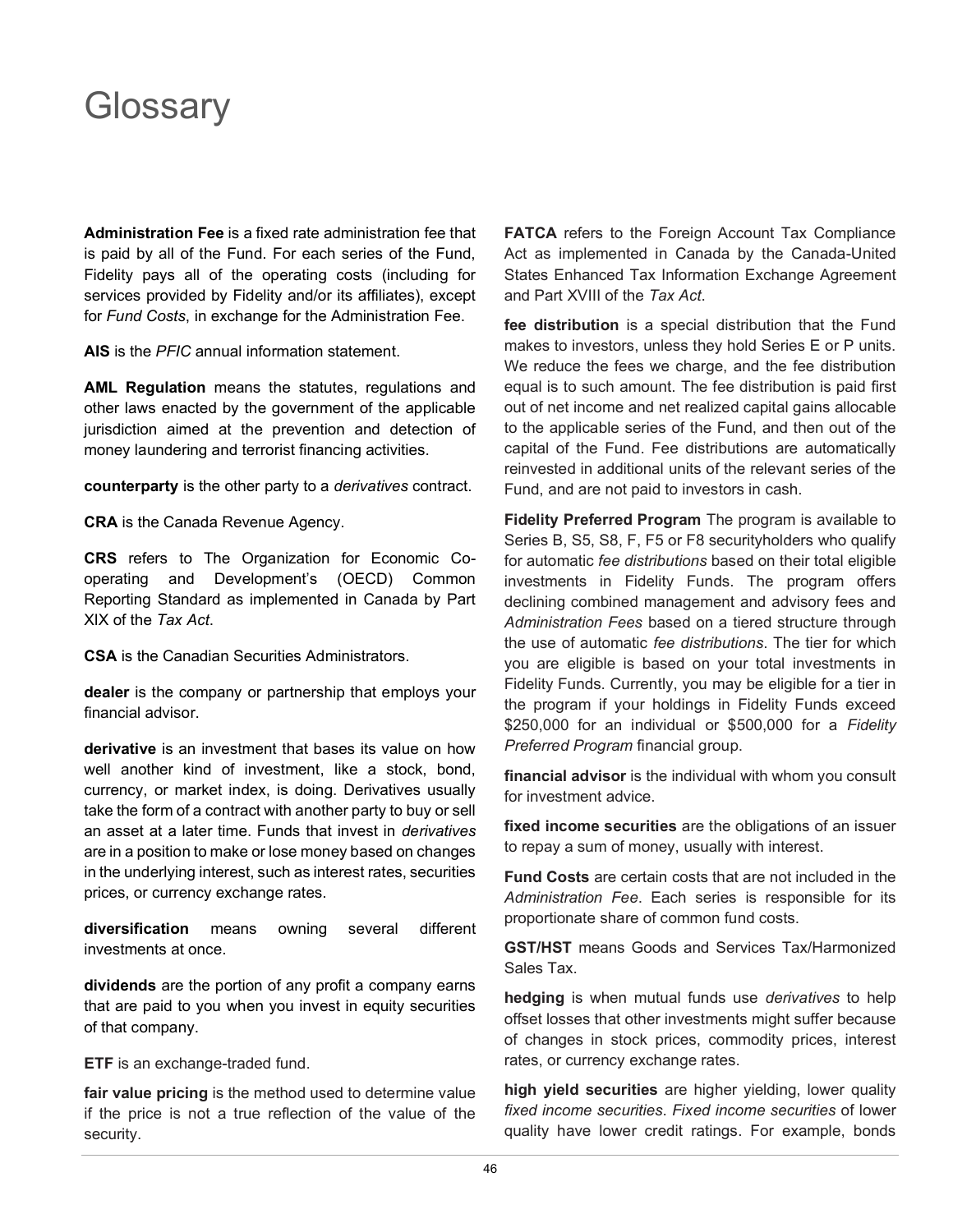rated below BBB- by Standard & Poor's are considered high yield bonds.

**initial sales charge** is the percentage of the purchase price you pay when you buy certain series of mutual fund units.

**IRC** is the independent review committee, which is the fund governance agency for the Fidelity Funds, as contemplated by *NI 81-107.*

**liquid** means that you can redeem your units at almost any time and get your money when you need it, even though you may get less than you invested. Unlike some other kinds of investments, mutual funds are liquid.

**management expense ratio** or **MER** is the management fee and certain operating expenses divided by the mutual fund's average net asset value for the year.

**money market instrument** or **money market investment** is an investment that the government or company agrees to pay back within a year or less. Examples are short-term bonds and government treasury bills.

**NI 81-102** is National Instrument 81-102 *Investment Funds.*

**NI 81-107** is National Instrument 81-107 *Independent Review Committee for Investment Funds.*

**PFIC** is the Passive Foreign Investment Company rules.

**QEF** is a Qualified Electing Fund.

**risk tolerance** is the amount of risk you are willing to take with your investment.

**Sales Tax** is harmonized sales tax and other applicable taxes that the management and advisory fees, *administration fees* and most of the *Fund Costs* are subject to.

**standard deviation** is one of the most widely accepted ways to quantify the *volatility* of investment returns.

**Tax Act** is the *Income Tax Act* (Canada) and the regulations thereunder.

**TSX** is the Toronto Stock Exchange.

**underlying fund** is the fund in which the Fund invests.

**volatility** is swings in the prices of investments. Higherrisk investments, such as stocks and *high yield securities*, are likely to have changes in their prices from day to day. And some may have bigger changes than others.